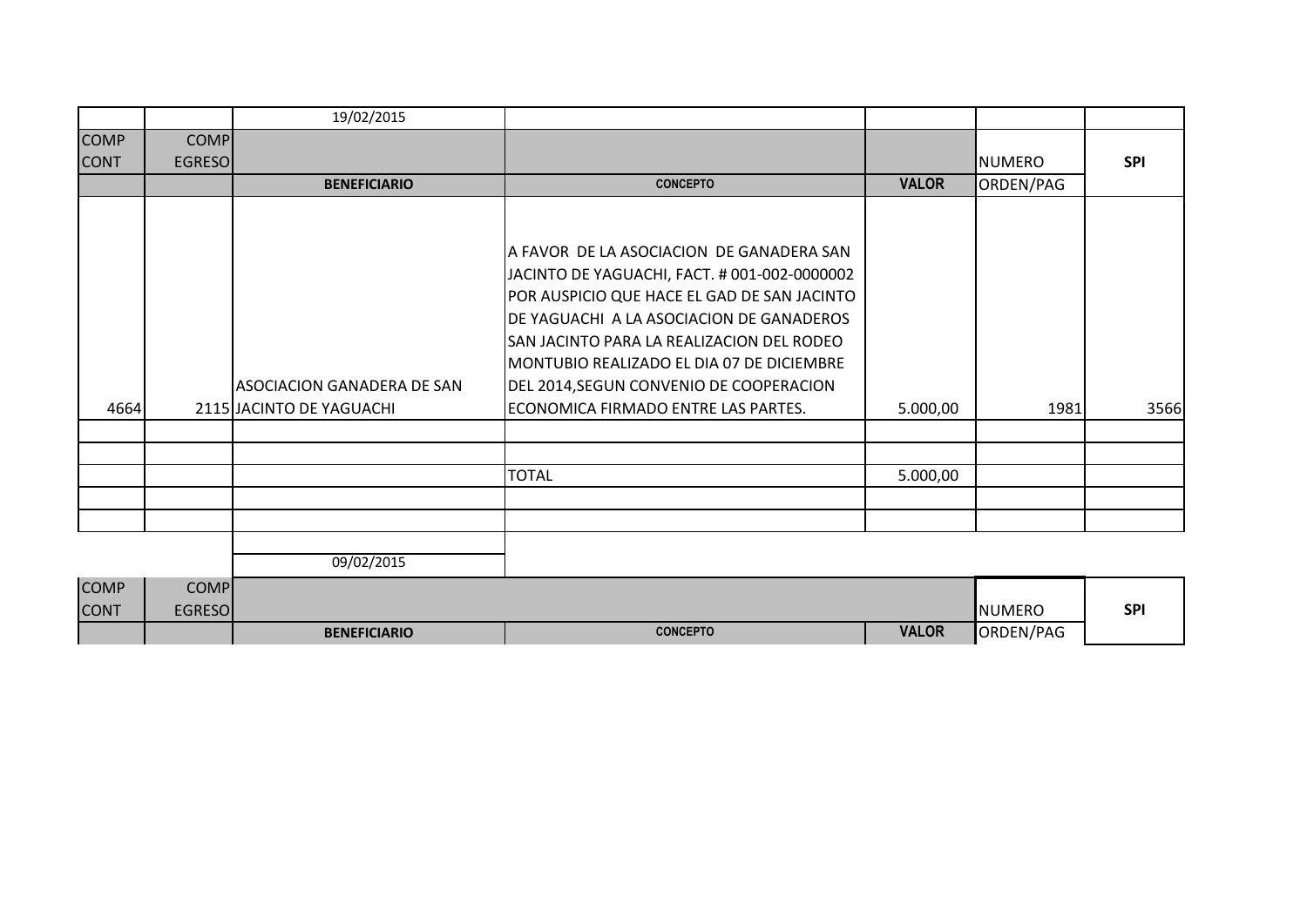| 73 |  | A FAVOR DEL SR. MARIDUEÑA ALVARADO MARIO,<br>FACT. #101 PAGO CORRESPONDIENTE DE LA<br>PLANILLA UNICA POR REMODELACIÓN DE CNH<br>UBICADO EN LAS CALLES EUGENIO ESPEJO Y<br>PEDRO J. MONTERO DEL CANTON SAN JACINTO DE  <br>YAGUACHI, EL VALOR DE ESTA ORDEN INCLUYE<br>IVA.SE DESCUENTA \$ 500 SEGUN ANTICIPO<br>62 MARIDUEÑA ALVARADO MARIO FELIX CONTABILIZADO EN EGRESO 201-4725 | 6.420,26 | 1998 | 3569 |
|----|--|------------------------------------------------------------------------------------------------------------------------------------------------------------------------------------------------------------------------------------------------------------------------------------------------------------------------------------------------------------------------------------|----------|------|------|
|    |  |                                                                                                                                                                                                                                                                                                                                                                                    |          |      |      |
|    |  |                                                                                                                                                                                                                                                                                                                                                                                    |          |      |      |
|    |  |                                                                                                                                                                                                                                                                                                                                                                                    |          |      |      |
|    |  | <b>TOTAL</b>                                                                                                                                                                                                                                                                                                                                                                       | 6.420,26 |      |      |
|    |  |                                                                                                                                                                                                                                                                                                                                                                                    |          |      |      |
|    |  |                                                                                                                                                                                                                                                                                                                                                                                    |          |      |      |
|    |  |                                                                                                                                                                                                                                                                                                                                                                                    |          |      |      |
|    |  |                                                                                                                                                                                                                                                                                                                                                                                    |          |      |      |

| <b>COMP</b><br><b>CONT</b> | <b>COMP</b><br><b>EGRESOI</b> |                                  |                                                                                                                                                                                                                                                                                                                                          |              | <b>I</b> NUMERO | <b>SPI</b> |
|----------------------------|-------------------------------|----------------------------------|------------------------------------------------------------------------------------------------------------------------------------------------------------------------------------------------------------------------------------------------------------------------------------------------------------------------------------------|--------------|-----------------|------------|
|                            |                               | <b>BENEFICIARIO</b>              | <b>CONCEPTO</b>                                                                                                                                                                                                                                                                                                                          | <b>VALOR</b> | ORDEN/PAG       |            |
|                            |                               |                                  | IA FAVOR DEL SR. ARANA CERVANTES MIGUEL<br>ANDRES, FACT. # 713 POR SERVICIO DE UN<br>IESPACIO PUBLICITARIO EN MEDIO DE<br>COMUNICACIÓN RADIAL, CUYA COBERTURA ES A<br>NIVEL NACIONAL, PARA INFORMAR A LA<br>COMUNIDAD SOBRE LOS PROYECTOS Y AVANCES<br>DE LAS OBRAS QUE ESTA ADMINISTRACIÓN<br>MUNICIPAL REALIZA, CORRESPONDIENTE AL MES |              |                 |            |
| 69                         |                               | 58 ARANA CERVANTES MIGUEL ANDRES | <b>IDE DICIEMBRE DEL 2014.</b>                                                                                                                                                                                                                                                                                                           | 307,80       | 2060            | 3571       |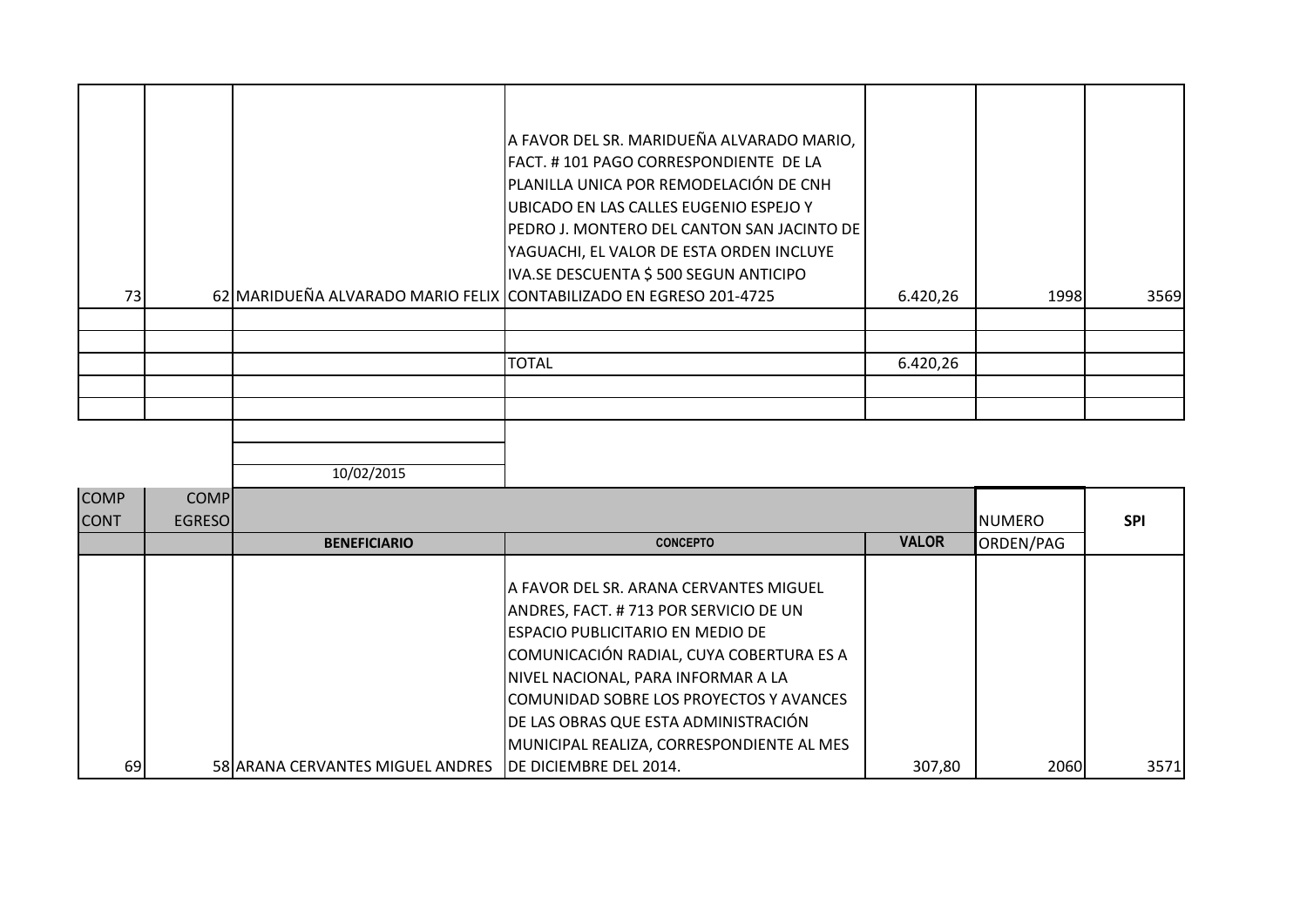| 77 | 66 CHUNGA VALLE MANUEL MELITON | A FAVOR DEL LCDO. CHUNGA VALLE MANUEL<br>MELITON (PRENSA EL LIBERTADOR), FACT. #1150<br>POR CONTRATACION DE UN ESPACIO EN MEDIO<br>DE COMUNICACION ESCRITA, PARA INFORMAR A<br>LA COMUNIDAD SOBRE LOS PROYECTOS Y<br>AVANCES DE LAS OBRAS REALIZADAS POR ESTA<br>ENTIDAD MUNICIPAL, EDICIÓN Nº 357 PRIMERA<br>QUINCENA DEL MES DE DICIEMBRE DEL 2014. | 1.026,00 | 2012 | 3571 |
|----|--------------------------------|-------------------------------------------------------------------------------------------------------------------------------------------------------------------------------------------------------------------------------------------------------------------------------------------------------------------------------------------------------|----------|------|------|
|    |                                | A FAVOR DEL SRA. FRANCO ARREAGA PIA                                                                                                                                                                                                                                                                                                                   |          |      |      |
|    |                                | MERCEDES AMARILIS, FACT. #411 POR SERVICIOS                                                                                                                                                                                                                                                                                                           |          |      |      |
|    |                                | DE ALQUILER DE UN LOCAL DONDE FUNCIONA LA                                                                                                                                                                                                                                                                                                             |          |      |      |
|    |                                | JUNTA CANTONAL DE PROTECCION DE DERECHOS                                                                                                                                                                                                                                                                                                              |          |      |      |
|    |                                | DE LA NIÑEZ Y ADOLESCENCIA, DE SAN JACINTO                                                                                                                                                                                                                                                                                                            |          |      |      |
|    |                                | DE YAGUACHI, UBICADO EN LAS CALLES                                                                                                                                                                                                                                                                                                                    |          |      |      |
|    |                                | ALVARADO Y MALECON, CORRESPONDIENTE A LOS                                                                                                                                                                                                                                                                                                             |          |      |      |
|    |                                | MESES DE JULIO-AGOSTO-SEPTIEMBRE-OCTUBRE Y                                                                                                                                                                                                                                                                                                            |          |      |      |
| 76 | 65 FRANCO ARREAGA PIA MERCEDES | <b>NOVIEMBRE DEL 2014.</b>                                                                                                                                                                                                                                                                                                                            | 552,00   | 1983 | 3571 |
|    |                                | A FAVOR DEL ING LAZO BUELE SEGUNDO, POR                                                                                                                                                                                                                                                                                                               |          |      |      |
|    |                                | REPOSICION DE CAJA CHICA POR PEAJES DE                                                                                                                                                                                                                                                                                                                |          |      |      |
|    |                                | EQUIPO CAMINERO Y A LA VEZ EL TRASLADO DEL<br>PERSONAL MUNICIPAL A LOS DIFERENTES                                                                                                                                                                                                                                                                     |          |      |      |
|    |                                | LUGARES DE TRABAJO EN EL MES DE DICIEMBRE                                                                                                                                                                                                                                                                                                             |          |      |      |
| 49 | 43 LAZO BUELE SEGUNDO CORNELIO | 2014                                                                                                                                                                                                                                                                                                                                                  | 245,00   | 17   | 3571 |
|    |                                |                                                                                                                                                                                                                                                                                                                                                       |          |      |      |
|    |                                | A FAVOR DEL SR. MARIDUEÑA TERÁN SEGUNDO                                                                                                                                                                                                                                                                                                               |          |      |      |
|    |                                | FRANCISCO, FACT. #329 POR EL ALQUILER DE UN                                                                                                                                                                                                                                                                                                           |          |      |      |
|    |                                | LOCAL UBICADO EN LA CIUDADELA JUAN DE DIOS                                                                                                                                                                                                                                                                                                            |          |      |      |
|    |                                | BARZOLA, DONDE FUNCIONARA EL CIBV                                                                                                                                                                                                                                                                                                                     |          |      |      |
|    | MARIDUEÑA TERAN SEGUNDO        | 'GLOBITOS DE COLORES", CORRESPONDIENTE AL                                                                                                                                                                                                                                                                                                             |          |      |      |
| 70 | 59 FRANCISCO                   | MES DE DICIEMBRE DEL 2014.                                                                                                                                                                                                                                                                                                                            | 156,40   | 2030 | 3571 |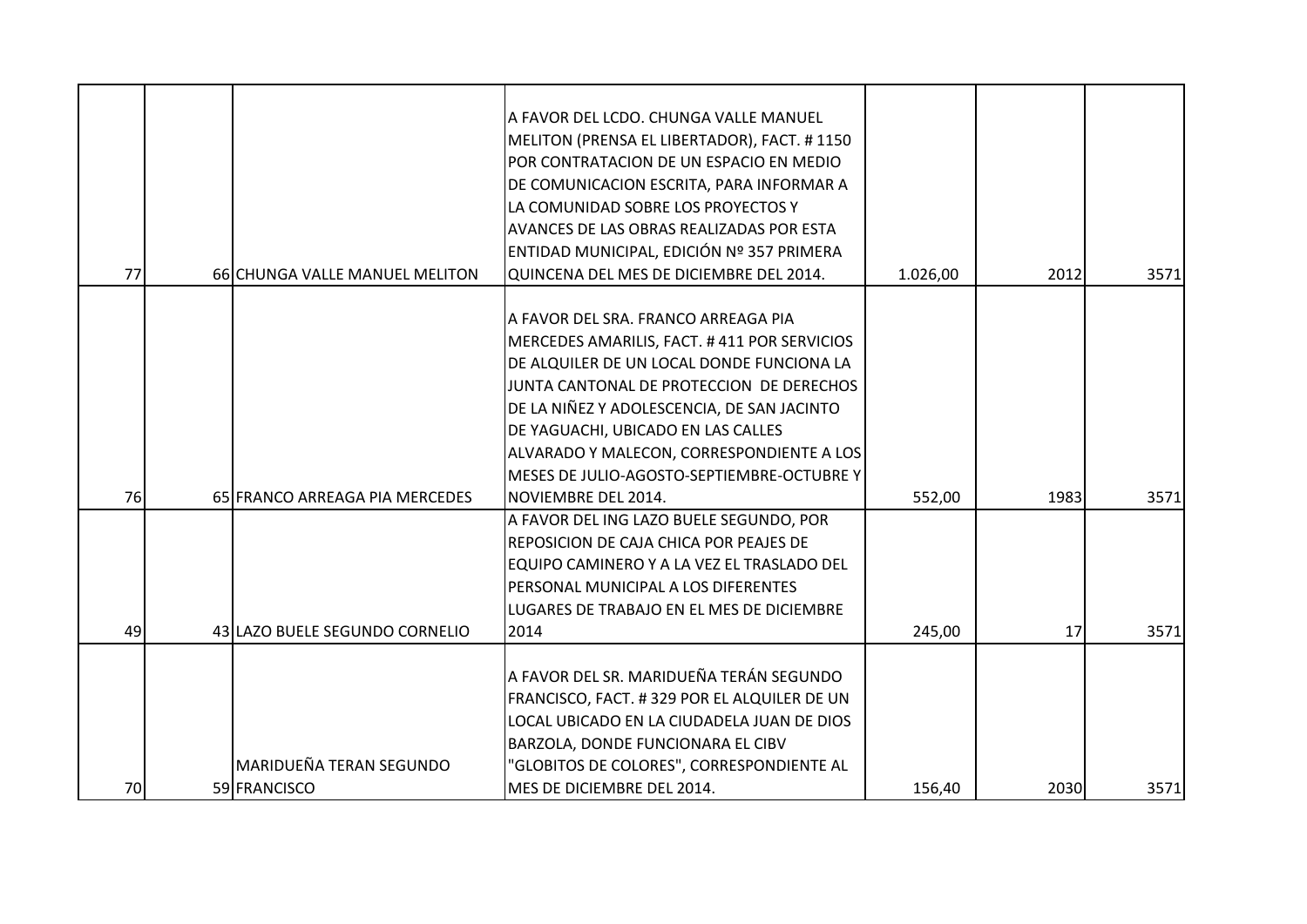|    |                               | A FAVOR DE LA T M. MONTOYA RONQUILLO<br>GRACIELA, FACT. # 2 POR PRESTACION DE<br>SERVICIOS PROFESIONALES EN CALIDAD DE<br>FISOTERAPEUTA EN LA PARROQUIA CONE                                                                                                                                                                        |        |      |      |
|----|-------------------------------|-------------------------------------------------------------------------------------------------------------------------------------------------------------------------------------------------------------------------------------------------------------------------------------------------------------------------------------|--------|------|------|
|    | MONTOYA RONQUILLO GRACIELA    | CORRESPONDIENTE AL MES DE DICIEMBRE DEL                                                                                                                                                                                                                                                                                             |        |      |      |
| 43 | 38 EDITH                      | 2014.                                                                                                                                                                                                                                                                                                                               | 306,00 | 2017 | 3571 |
|    |                               | A FAVOR DEL SR. PILOZO RAMBAY IRVING, FACT. #<br>8 POR EL ALQUILER DE UN LOCAL UBICADO EN LA<br>CIUDADELA PEDRO J. MONTERO, PERTENECIENTE<br>A LA CABECERA CANTONAL, DONDE FUNCIONARA<br>EL CIBV "GRANITOS DE MOSTAZA",<br>CORRESPONDIENTE AL MES DE DICIEMBRE DEL                                                                  |        |      |      |
| 71 | 60 PILOZO RAMBAY IRVING DAVID | 2014.                                                                                                                                                                                                                                                                                                                               | 119,60 | 2029 | 3571 |
| 67 |                               | A FAVOR DEL SR. ROSAS MORAN ARNOLDO<br>SAMUEL, FACT. #733 POR SERVICIOS DE UN<br><b>ESPACIO PUBLICITARIO EN MEDIO DE</b><br>COMUNICACIÓN RADIAL, CUYA COBERTURA ES A<br>NIVEL NACIONAL PARA INFORMAR A LA<br>COMUNIDAD SOBRE LOS PROYECTOS Y AVANCES<br>DE LAS OBRAS MUNICIPALES, CORRESPONDIENTE<br>lal MES DE DICIEMBRE DEL 2014. |        |      |      |
|    | 56 ROSAS MORAN ARNOLDO SAMUEL |                                                                                                                                                                                                                                                                                                                                     | 615,60 | 2057 | 3571 |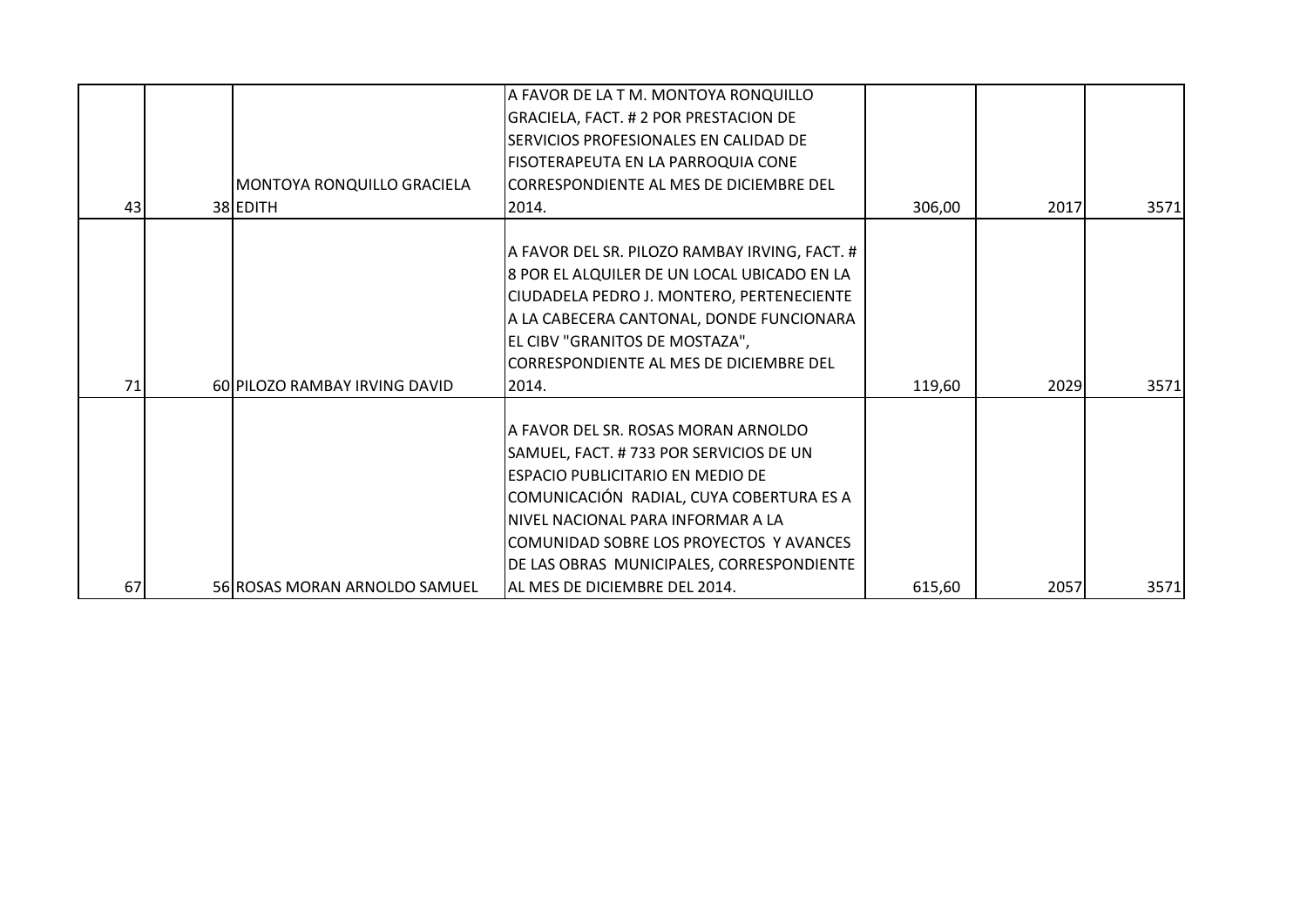| 75 | VILLAPRADO BASURTO JONNY                    | A FAVOR DEL SR. VILLAPRADO BASURTO JONNY,<br>FACT. #527 PAGO CORRESPONDIENTE DE LA<br>PLANILLA #7 DE AVANCE DE OBRA POR<br>IMANTENIMIENTO DE LAS SIGUIENTES CANCHAS<br>DE CÉSPED NATURAL: CANCHA PROFESIONAL 21<br>DE JULIO, CANCHA MÍNIMA 21 DE JULIO, CANCHA<br>LA CHIQUITA Y CANCHA BOLICHE DEL CANTÓN<br>YAGUACHI, CONTRATOMCBS-GADMSJY-03-2014,<br>EL VALOR DE ESTA ORDEN INCLUYE IVA. |          |      |      |
|----|---------------------------------------------|---------------------------------------------------------------------------------------------------------------------------------------------------------------------------------------------------------------------------------------------------------------------------------------------------------------------------------------------------------------------------------------------|----------|------|------|
|    | 64 FELIBERTO                                |                                                                                                                                                                                                                                                                                                                                                                                             | 5.700,89 | 1980 | 3571 |
| 66 | <b>ZAMORA MOSQUERA MILTON</b><br>55 LIBORIO | A FAVOR DEL SR. ZAMORA MOSQUERA MILTON<br>LIBORIO (COMERCIAL ZAMORA), FACT. #409 POR<br>EL ALQUILER DE FRECUENCIA DE RADIOS FIJOS Y<br>MOVILES PARA EL PERSONAL MUNICIPAL QUE<br>LABORA EN ESTA ENTIDAD, CORRESPONDIENTE AL<br>MES DE DICIEMBRE DEL 2014.                                                                                                                                   | 436,88   | 2056 | 3571 |
|    |                                             |                                                                                                                                                                                                                                                                                                                                                                                             |          |      |      |
|    |                                             | <b>TOTAL</b>                                                                                                                                                                                                                                                                                                                                                                                |          |      |      |
|    |                                             |                                                                                                                                                                                                                                                                                                                                                                                             | 9.466,17 |      |      |
|    |                                             |                                                                                                                                                                                                                                                                                                                                                                                             |          |      |      |
|    | 20/02/2015                                  | T7                                                                                                                                                                                                                                                                                                                                                                                          |          |      |      |

| <b>COMP</b><br><b>CONT</b> | <b>COMPI</b><br><b>EGRESOI</b> |                                |                                                |              | <b>I</b> NUMERO | <b>SPI</b> |
|----------------------------|--------------------------------|--------------------------------|------------------------------------------------|--------------|-----------------|------------|
|                            |                                | <b>BENEFICIARIO</b>            | <b>CONCEPTO</b>                                | <b>VALOR</b> | ORDEN/PAG       |            |
|                            |                                |                                | A FAVOR DEL SR. GALARZA ACOSTA ANGEL,          |              |                 |            |
|                            |                                |                                | <b>FONDOS A TERCEROS DESCONTADOS EN EL ROL</b> |              |                 |            |
|                            |                                |                                | DEL MES DE DICIEMBRE DEL 2014, POR FIESTA DE   |              |                 |            |
| 19 <sub>1</sub>            |                                | 18 GALARZA ACOSTA ANGEL MANUEL | CONFRATERNIDAD.                                | 640,00       | 2051            | 3572       |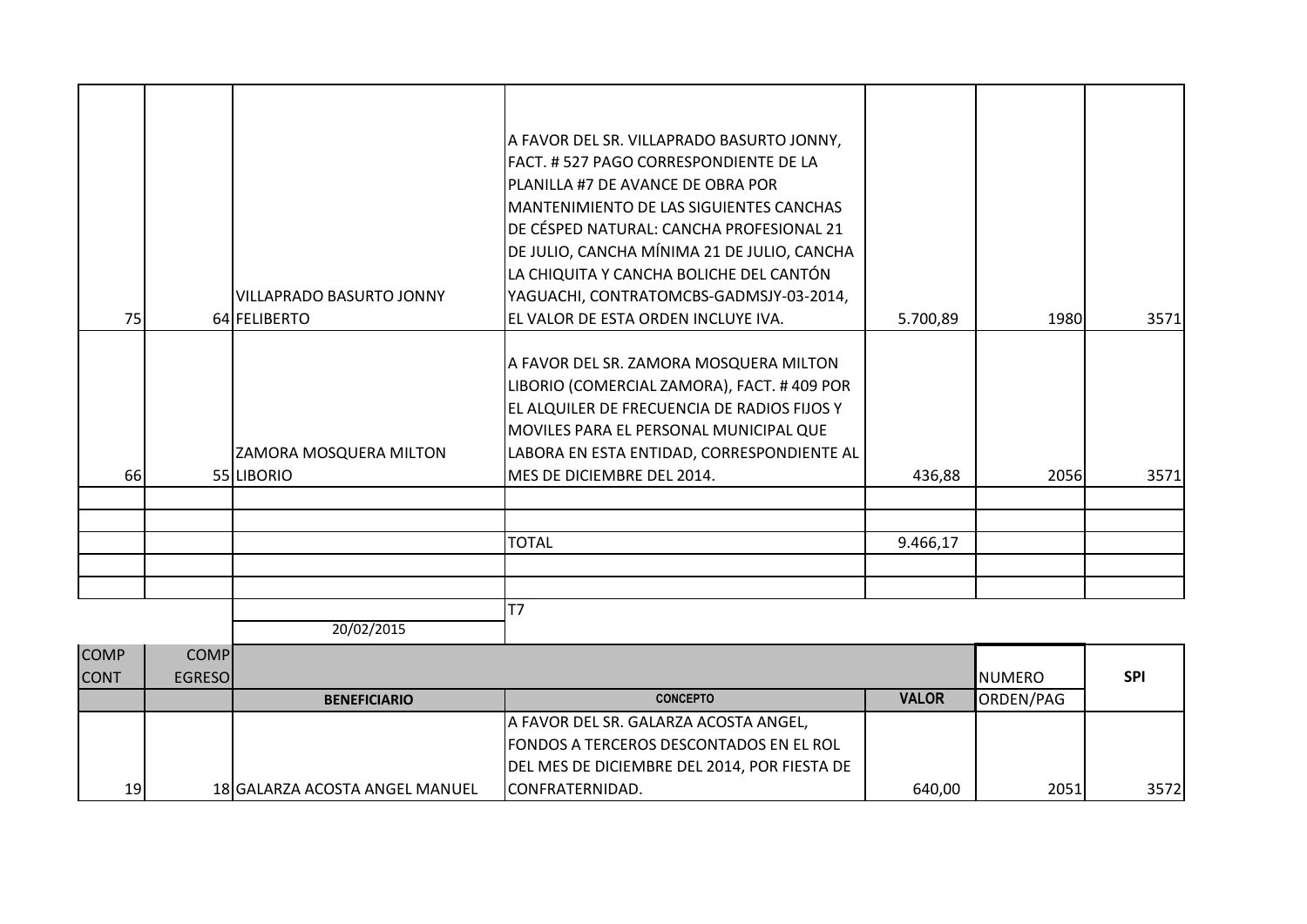| A FAVOR DEL SR. MARIDUEÑA OCHOA RICARDO,<br>EX TRABAJADOR CON CARGO DE GUARDIAN<br>NOCTURNO, SEXTO ABONO CORRESPONDIENTE AL<br>MES DE DICIEMBRE DEL AÑO 2014 POR<br><b>BONIFICACION POR RENUNCIA VOLUNTARIA PARA</b><br>MARIDUEÑA OCHOA RICARDO<br>ACOGERSE A JUBILACION, CON FECHA DE INGRESO<br>78<br>67 ANTONIO<br>11/12/1984 Y FECHA DE SALIDA 02/12/2013.<br>7.888,00<br>A FAVOR DEL SR. MORAN QUINTO HUGO (+), EX<br>TRABAJADOR CON CARGO DE ASEO DE CALLES,<br>SEXTO ABONO CORRESPONDIENTE AL MES DE<br>DICIEMBRE DEL 2014 POR BONIFICACION POR<br>RENUNCIA VOLUNTARIA PARA ACOGERSE A<br>JUBILACION, CON FECHA DE INGRESO 22/10/1977<br>Y FECHA DE SALIDA 13/09/2013 VALORES SERAN |      |      |
|--------------------------------------------------------------------------------------------------------------------------------------------------------------------------------------------------------------------------------------------------------------------------------------------------------------------------------------------------------------------------------------------------------------------------------------------------------------------------------------------------------------------------------------------------------------------------------------------------------------------------------------------------------------------------------------------|------|------|
|                                                                                                                                                                                                                                                                                                                                                                                                                                                                                                                                                                                                                                                                                            | 2059 | 3572 |
| DEPOSITADOS EN LAS CUENTAS DE AHORRO DE<br><b>SUS HEREDEROS: SR. MORAN PEDRO Y MARTINEZ</b><br>MARTINEZ MORAN MARIUXI<br>79<br>68 AGUSTINA<br><b>MARIUXI</b><br>4.173,75                                                                                                                                                                                                                                                                                                                                                                                                                                                                                                                   | 2061 | 3572 |
| A FAVOR DEL SR. MORAN QUINTO HUGO (+), EX<br>TRABAJADOR CON CARGO DE ASEO DE CALLES,<br>SEXTO ABONO CORRESPONDIENTE AL MES DE<br>DICIEMBRE DEL 2014 POR BONIFICACION POR<br>RENUNCIA VOLUNTARIA PARA ACOGERSE A<br>JUBILACION, CON FECHA DE INGRESO 22/10/1977<br>Y FECHA DE SALIDA 13/09/2013 VALORES SERAN<br>DEPOSITADOS EN LAS CUENTAS DE AHORRO DE<br>SUS HEREDEROS: SR. MORAN PEDRO Y MARTINEZ<br>79<br>MARIUXI<br>68 MORAN MIRANDA PEDRO ROBERTO<br>1.391,25                                                                                                                                                                                                                        | 2061 | 3572 |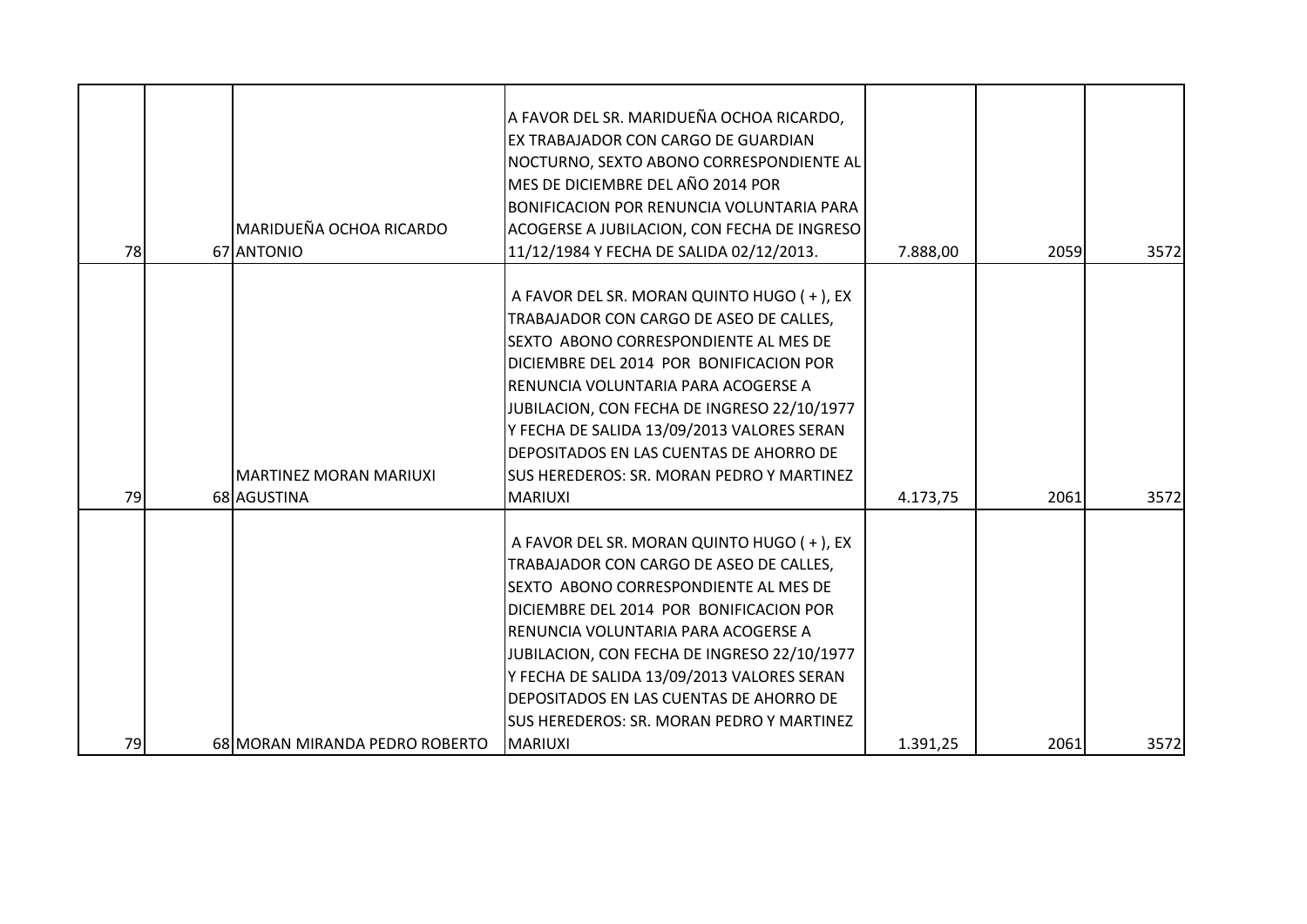|    |                                             | A FAVOR DE LA ING. COM. SALINAS SUDARIO          |           |    |      |
|----|---------------------------------------------|--------------------------------------------------|-----------|----|------|
|    |                                             | BLANCA MERCEDES, POR CONCEPTO DE                 |           |    |      |
|    |                                             | <b>IMOVILIZACION DEL CANTON MILAGRO HASTA</b>    |           |    |      |
|    |                                             | <b>IESTA ENTIDAD DURANTE EL MES DE DICIEMBRE</b> |           |    |      |
|    |                                             | DEL AÑO 2014, DEBIDO A LOS DEPOSITOS             |           |    |      |
|    |                                             | SEMANALES DE LAS RECAUDACIONES DIARIAS EN        |           |    |      |
|    |                                             | LA AGENCIA DEL BANCO PACIFICO AGENCIA-           |           |    |      |
| 60 | 53 SALINAS SUDARIO BLANCA MERCEDES MILAGRO. |                                                  | 19,50     | 25 | 3572 |
|    |                                             |                                                  |           |    |      |
|    |                                             |                                                  |           |    |      |
|    |                                             | <b>TOTAL</b>                                     | 14.112,50 |    |      |
|    |                                             |                                                  |           |    |      |
|    |                                             |                                                  |           |    |      |
|    |                                             |                                                  |           |    |      |
|    |                                             |                                                  |           |    |      |

| <b>COMP</b> | <b>COMP</b>    |                                               |                                                                                                                                                                               |              |                 |            |
|-------------|----------------|-----------------------------------------------|-------------------------------------------------------------------------------------------------------------------------------------------------------------------------------|--------------|-----------------|------------|
| <b>CONT</b> | <b>EGRESOI</b> |                                               |                                                                                                                                                                               |              | <b>I</b> NUMERO | <b>SPI</b> |
|             |                | <b>BENEFICIARIO</b>                           | <b>CONCEPTO</b>                                                                                                                                                               | <b>VALOR</b> | ORDEN/PAG       |            |
|             |                |                                               | IA FAVOR DEL SR. BRAVO AVILES JOSE ANTICIPO<br>TIPO B, LOS MISMOS QUE SERAN DESCONTADOS<br>EN 10 CUOTAS MENSUALES DE \$ 100 A PARTIR DEL                                      |              |                 |            |
| 55          |                | 49 BRAVO AVILES JOSE GERMAN                   | MES DE FEBRERO DEL 2015.                                                                                                                                                      | 1.000,00     | 23              | 3579       |
| 207         |                | <b>CAMPUZANO CACERES BYRON</b><br>126 ANTONIO | IA FAVOR DEL SR. CAMPUZANO CACERES BYRON<br>ANTICIPO TIPO B, LOS MISMOS QUE SERAN<br>IDESCONTADOS EN SIETE CUOTAS MENSUALES DE<br>\$100 A PARTIR DEL MES DE FEBRERO DEL 2015. | 700,00       | 86              | 3579       |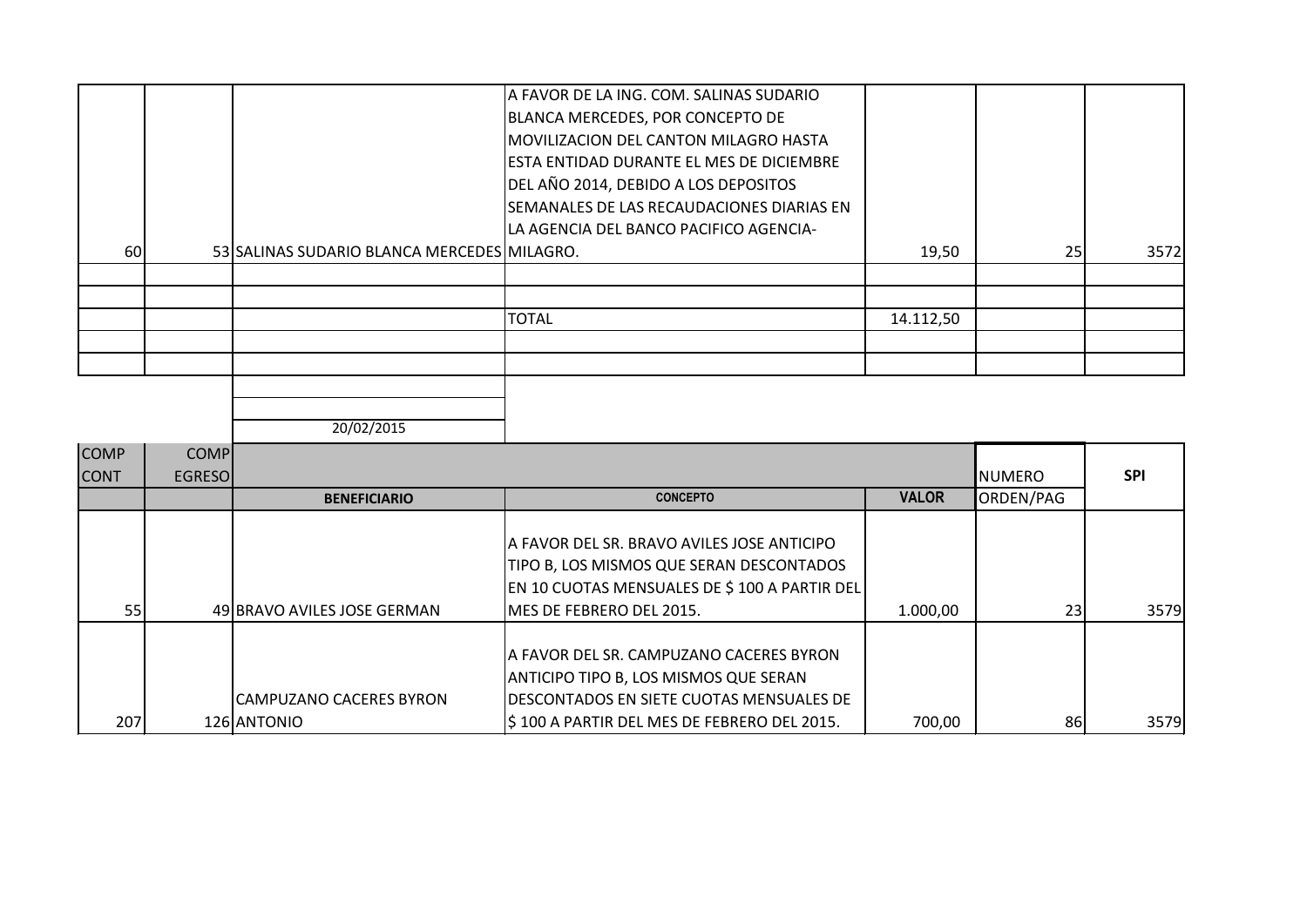|     |                                | A FAVOR DEL LIC. DIAZ PEÑA JULIO ANTICIPO TIPO                              |          |    |      |
|-----|--------------------------------|-----------------------------------------------------------------------------|----------|----|------|
|     |                                | B, LOS MISMOS QUE SERAN DESCONTADOS EN 6                                    |          |    |      |
|     |                                | CUOTAS MENSUALES DE \$91 Y 5 CUOTAS                                         |          |    |      |
|     |                                | MENSUALES DE \$90.80 A PARTIR DEL MES DE                                    |          |    |      |
| 50  | 44 DIAZ PEÑA JULIO ALBERTO     | FEBRERO DEL 2015.                                                           | 1.000,00 | 18 | 3579 |
|     |                                |                                                                             |          |    |      |
|     |                                | A FAVOR DE LA SRA. ENGRACIA CARTAGENA ROSA                                  |          |    |      |
|     |                                | ANTICIPO TIPO B, LOS MISMOS QUE SERAN                                       |          |    |      |
|     |                                | DESCONTADOS EN 10 CUOTAS MENSUALES DE \$                                    |          |    |      |
| 53  |                                | 47 ENGRACIA CARTAGENA ROSA JAZMIN 100 A PARTIR DEL MES DE FEBRERO DEL 2014. | 1.000,00 | 21 | 3579 |
|     |                                | A FAVOR DE LA SRTA. LOPEZ MEDINA JENNY                                      |          |    |      |
|     |                                |                                                                             |          |    |      |
|     |                                | ANTICIPO TIPO B, LOS MISMOS QUE SERAN                                       |          |    |      |
|     |                                | DESCONTADOS EN 5 CUOTAS MENSUALES DE \$                                     |          |    |      |
| 51  | 45 LOPEZ MEDINA JENNY PATRICIA | 200 A PARTIR DEL MES DE FEBRERO DEL 2015.                                   | 1.000,00 | 19 | 3579 |
|     |                                | A FAVOR DEL SR. MORAN MARIDUEÑA MARTHA                                      |          |    |      |
|     |                                |                                                                             |          |    |      |
|     |                                | ANTICIPO TIPO B, LOS MISMOS QUE SERAN                                       |          |    |      |
|     | <b>MORAN MARIDUEÑA MARTHA</b>  | DESCONTADOS EN 7 CUOTAS MENSUALES DE \$                                     |          |    |      |
| 208 | 127 ALEXANDRA                  | 100 A PARTIR DEL MES DE FEBRERO DEL 2015.                                   | 700,00   | 87 | 3579 |
|     |                                | A FAVOR DEL SR. PINELA DROUET KLEBER                                        |          |    |      |
|     |                                | ANTICIPO TIPO B, LOS MISMOS QUE SERAN                                       |          |    |      |
|     |                                | DESCONTADOS EN 11 CUOTAS MENSUALES DE \$                                    |          |    |      |
|     |                                | 100 A PARTIR DEL MES DE FEBRERO DEL 2015 Y LA                               |          |    |      |
|     |                                |                                                                             |          |    |      |
|     |                                | DIFERENCIA \$ 200 DE SU DECIMO CUARTO SUELDO                                |          |    |      |
| 36  | 31 PINELA DROUET KLEBER EUDO   | Y \$ 200 DE SU DECIMO TERCER SUELDO.                                        | 1.500,00 | 12 | 3579 |
|     |                                | A FAVOR DEL SR. SIMBAÑA MARTINEZ JHON                                       |          |    |      |
|     |                                | ANTICIPO TIPO B, LOS MISMOS QUE SERAN                                       |          |    |      |
|     |                                | DESCONTADOS EN 12 CUOTAS DE \$125                                           |          |    |      |
|     | SIMBAÑA MARTINEZ JHON          | MENSUALES A PARTIR DEL MES DEL PRESENTE                                     |          |    |      |
| 35  | 30 ALEJANDRO                   | MES DE ENERO DEL 2015.                                                      | 1.500,00 | 11 | 3579 |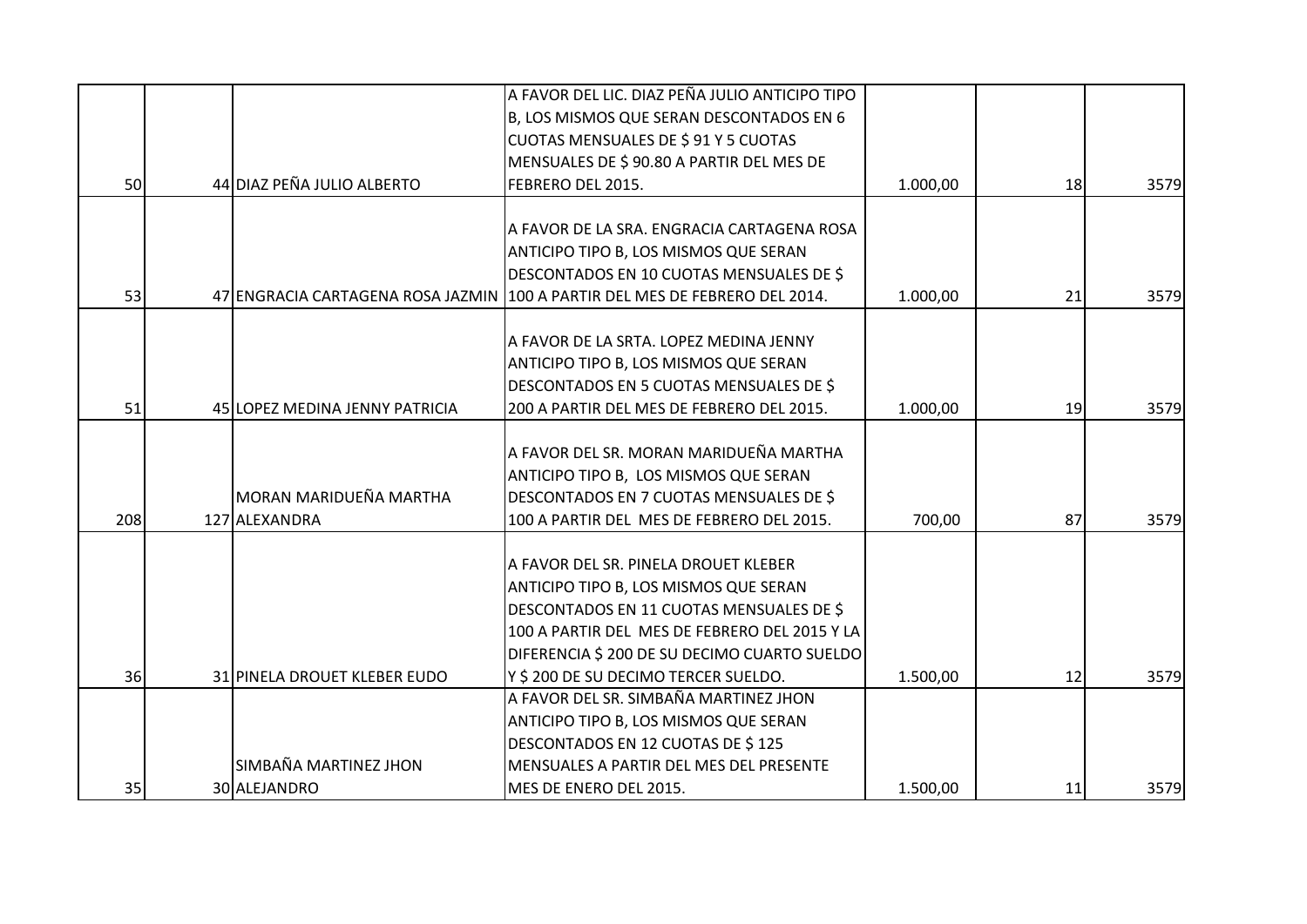| 54 | 48 ZAMORA SAN LUCAS CINTHIA ELOISA | A FAVOR DE LA SRTA. ZAMORA SAN LUCAS<br>CINTHIA ANTICIPO TIPO B, LOS MISMOS QUE<br>SERAN DESCONTADOS EN 10 CUOTAS MENSUALES  <br>DE \$100 A PARTIR DEL MES DE FEBRERO DEL<br>2015. | 500,00   | 22 | 3579 |
|----|------------------------------------|------------------------------------------------------------------------------------------------------------------------------------------------------------------------------------|----------|----|------|
|    |                                    |                                                                                                                                                                                    |          |    |      |
|    |                                    |                                                                                                                                                                                    |          |    |      |
|    |                                    | <b>TOTAL</b>                                                                                                                                                                       | 8.900,00 |    |      |
|    |                                    |                                                                                                                                                                                    |          |    |      |
|    |                                    |                                                                                                                                                                                    |          |    |      |
|    |                                    |                                                                                                                                                                                    |          |    |      |

| <b>COMP</b> | <b>COMP</b>   |                              |                                                                                                                                                                                                                                                                  |              |               |            |
|-------------|---------------|------------------------------|------------------------------------------------------------------------------------------------------------------------------------------------------------------------------------------------------------------------------------------------------------------|--------------|---------------|------------|
| <b>CONT</b> | <b>EGRESO</b> |                              |                                                                                                                                                                                                                                                                  |              | <b>NUMERO</b> | <b>SPI</b> |
|             |               | <b>BENEFICIARIO</b>          | <b>CONCEPTO</b>                                                                                                                                                                                                                                                  | <b>VALOR</b> | ORDEN/PAG     |            |
|             |               |                              | A FAVOR DEL SR. SUAREZ ROMERO NUMA, FACT. #<br>10 PAGO CORRESPONDIENTE DE LA PLANILLA #1<br>DE AVANCE DE OBRA POR REMODELACIÓN DEL<br>PARQUE DE LA MADRE UBICADO EN LA CABECERA<br>CANTONAL DEL CANTÓN SAN JACINTO DE<br>YAGUACHI, CONTRATO MCO-11-GADMSJY-2014, |              |               |            |
| 74          |               | 63 SUAREZ ROMERO NUMA EFRAIN | EL VALOR DE ESTA ORDEN INCLUYE IVA.                                                                                                                                                                                                                              | 42.879,89    | 2003          | 3580       |
|             |               |                              |                                                                                                                                                                                                                                                                  |              |               |            |
|             |               |                              | <b>TOTAL</b>                                                                                                                                                                                                                                                     | 42.879,89    |               |            |
|             |               |                              |                                                                                                                                                                                                                                                                  |              |               |            |
|             |               | 11/02/2015                   |                                                                                                                                                                                                                                                                  |              |               |            |
|             |               |                              |                                                                                                                                                                                                                                                                  |              |               |            |

| <b>COMP</b> | COMP          |               |            |
|-------------|---------------|---------------|------------|
| <b>CONT</b> | <b>EGRESO</b> | <b>NUMERO</b> | <b>SPI</b> |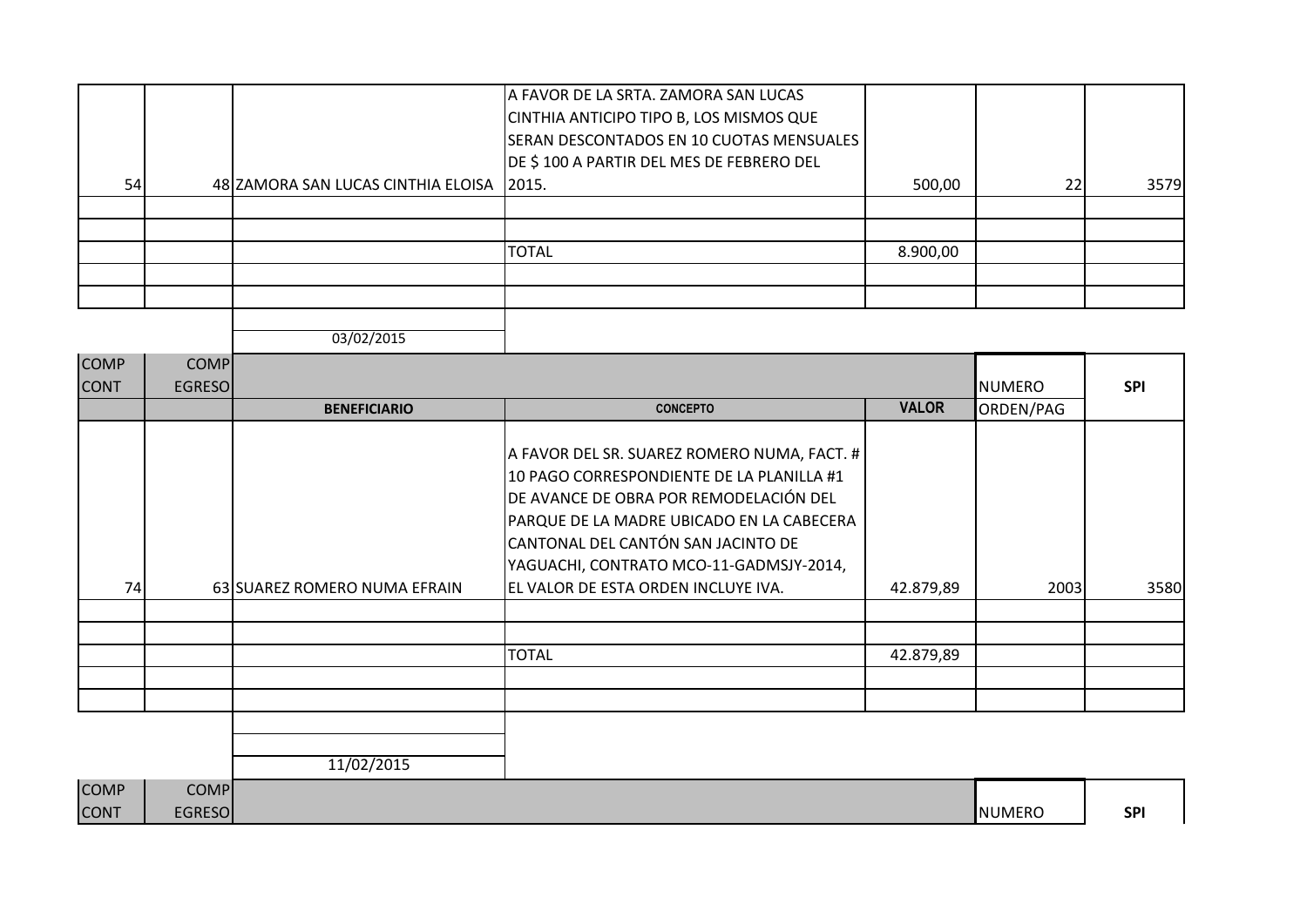|    | <b>BENEFICIARIO</b>                             | <b>CONCEPTO</b>                                                                                                                                                                                                                                                  | <b>VALOR</b> | ORDEN/PAG |      |
|----|-------------------------------------------------|------------------------------------------------------------------------------------------------------------------------------------------------------------------------------------------------------------------------------------------------------------------|--------------|-----------|------|
| 88 | <b>GOYES VALAREZO CHRISTIAN</b><br>74 DOMINIQUE | A FAVOR DEL ARQ. GOYES VALAREZCO CHRISTIAN<br>DOMINIQUE, FACT. # 572 POR CONSULTORIA EN<br>LA ACTUALIZACION CATASTRAL 2014 DEL<br>DEPARTAMENTO DE AVALUOS Y CATASTRO DEL<br>GAD. MUNICIPAL DE SAN JACINTO DE YAGUACHI,<br>SEGUN CONTRATO DE CDC-03-GADMSJY-2014. | 11.316,53    | 2054      | 3582 |
|    |                                                 |                                                                                                                                                                                                                                                                  |              |           |      |
|    |                                                 |                                                                                                                                                                                                                                                                  |              |           |      |
|    |                                                 | <b>TOTAL</b>                                                                                                                                                                                                                                                     | 11.316,53    |           |      |
|    |                                                 |                                                                                                                                                                                                                                                                  |              |           |      |
|    |                                                 |                                                                                                                                                                                                                                                                  |              |           |      |
|    |                                                 |                                                                                                                                                                                                                                                                  |              |           |      |

| <b>COMP</b><br><b>CONT</b> | <b>COMP</b><br><b>EGRESO</b> |                             |                                                                                                                                                                                                                                                                                                                         |              | <b>NUMERO</b> | <b>SPI</b> |
|----------------------------|------------------------------|-----------------------------|-------------------------------------------------------------------------------------------------------------------------------------------------------------------------------------------------------------------------------------------------------------------------------------------------------------------------|--------------|---------------|------------|
|                            |                              | <b>BENEFICIARIO</b>         | <b>CONCEPTO</b>                                                                                                                                                                                                                                                                                                         | <b>VALOR</b> | ORDEN/PAG     |            |
|                            |                              |                             | A FAVOR DEL SR. JIMENEZ BONE FREDY VIDAL,<br>GASOLINERA "TRES POSTES"FACT. 45683-692-698-<br>697-217-218-237-242-413-394-292-294-655-525<br> POR CONSUMO DE COMBUSTIBLE PARA EL<br>EQUIPO CAMINERO Y VEHÍCULOS DE PROPIEDAD<br>DE ESTA ENTIDAD MUNICIPAL, CORRESPONDIENTE<br>A LOS DÍAS 19-21- 22- 23 Y 24 DE ENERO DEL |              |               |            |
| 154                        |                              | 99 JIMENEZ BONE FREDY VIDAL | 2015.                                                                                                                                                                                                                                                                                                                   | 655,96       | 60            | 3593       |
|                            |                              |                             |                                                                                                                                                                                                                                                                                                                         |              |               |            |
|                            |                              |                             | <b>TOTAL</b>                                                                                                                                                                                                                                                                                                            | 655,96       |               |            |
|                            |                              |                             |                                                                                                                                                                                                                                                                                                                         |              |               |            |
|                            |                              |                             |                                                                                                                                                                                                                                                                                                                         |              |               |            |
|                            |                              |                             |                                                                                                                                                                                                                                                                                                                         |              |               |            |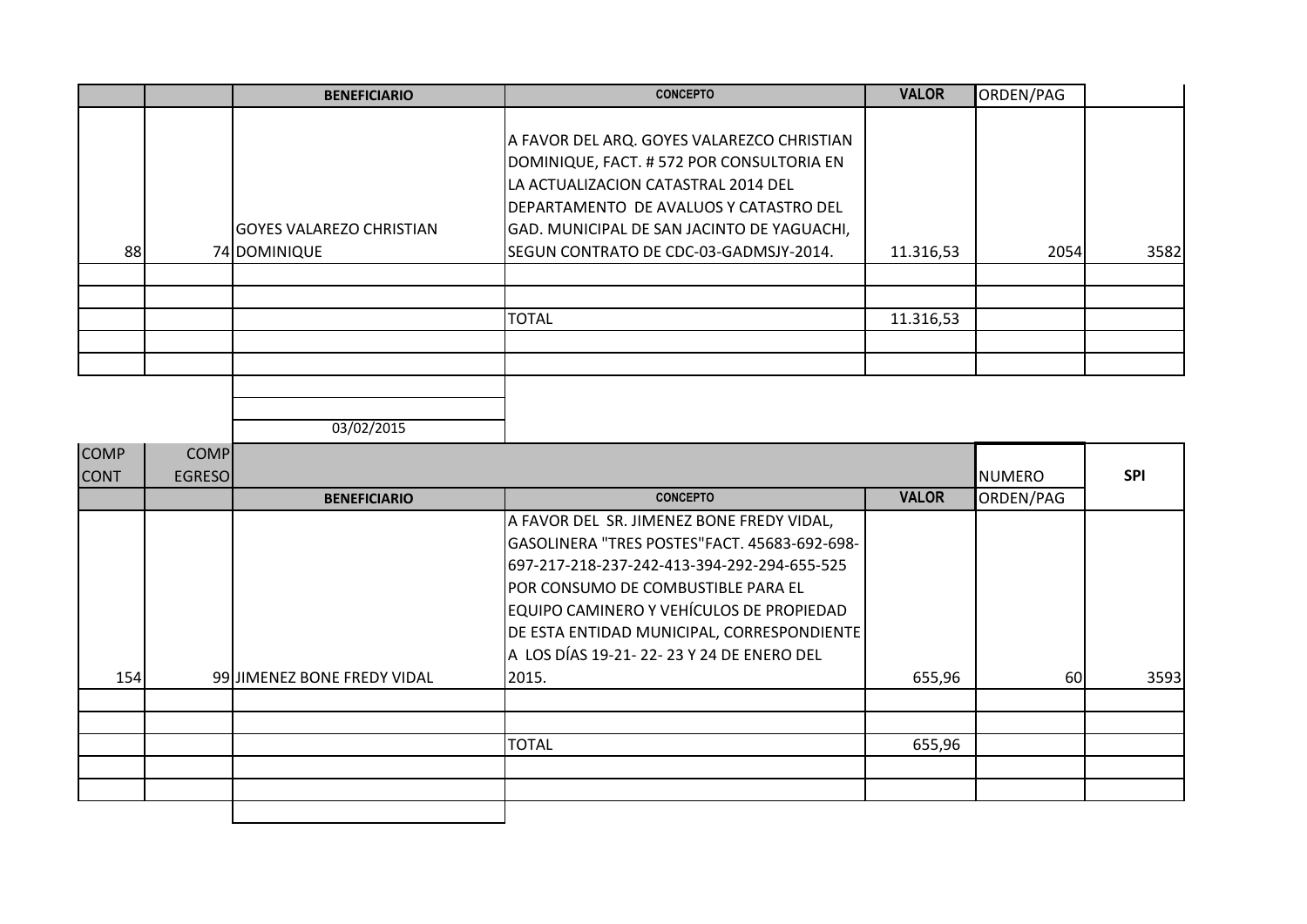|             |                | 03/02/2015                                             |                                                                                                                                                                                                                                                                                                           |              |               |            |
|-------------|----------------|--------------------------------------------------------|-----------------------------------------------------------------------------------------------------------------------------------------------------------------------------------------------------------------------------------------------------------------------------------------------------------|--------------|---------------|------------|
| <b>COMP</b> | <b>COMP</b>    |                                                        |                                                                                                                                                                                                                                                                                                           |              |               |            |
| <b>CONT</b> | <b>EGRESOI</b> |                                                        |                                                                                                                                                                                                                                                                                                           |              | <b>NUMERO</b> | <b>SPI</b> |
|             |                | <b>BENEFICIARIO</b>                                    | <b>CONCEPTO</b>                                                                                                                                                                                                                                                                                           | <b>VALOR</b> | ORDEN/PAG     |            |
| 57          |                | CONCEJO CANTONAL DE LA NIÑEZ<br>51 DEL CANTON YAGUACHI | A FAVOR DEL CONSEJO CANTONAL DE LA NIÑEZ Y<br>ADOLESCENCIA DEL CANTON SAN JACINTO DE<br>YAGUACHI, POR CONCEPTO DE ASIGNACION DEL<br>MES DE ENERO DEL 2015, EN BASE AL<br><b>IPRESUPUESTO APROBADO POR EL CONSEJO</b><br><b> CANTONAL EN PLENO EN SESION ORDINARIA EL</b><br>DIA 10 DE DICIEMBRE DEL 2011. | 3.825,00     |               |            |
|             |                |                                                        |                                                                                                                                                                                                                                                                                                           |              |               |            |
|             |                |                                                        | <b>TOTAL</b>                                                                                                                                                                                                                                                                                              | 3.825,00     |               |            |
|             |                |                                                        |                                                                                                                                                                                                                                                                                                           |              |               |            |
|             |                |                                                        |                                                                                                                                                                                                                                                                                                           |              |               |            |
|             |                | 03/02/2015                                             |                                                                                                                                                                                                                                                                                                           |              |               |            |

| <b>COMP</b> | COMP          |                                        |                                      |              |           |            |
|-------------|---------------|----------------------------------------|--------------------------------------|--------------|-----------|------------|
| <b>CONT</b> | <b>EGRESO</b> |                                        |                                      |              | NUMERO    | <b>SPI</b> |
|             |               | <b>BENEFICIARIO</b>                    | <b>CONCEPTO</b>                      | <b>VALOR</b> | ORDEN/PAG |            |
|             |               | <b>GAD MUNICIPAL DE SAN JACINTO DE</b> | POR TRANFERENCIA ENTRE CUENTAS DE LA |              |           |            |
| 183         |               | YAGUACHI                               | 69220004 A LA 69220052.              | 20.000,00    |           |            |
|             |               |                                        |                                      |              |           |            |
|             |               |                                        |                                      |              |           |            |
|             |               |                                        | <b>TOTAL</b>                         | 20.000,00    |           |            |
|             |               |                                        |                                      |              |           |            |
|             |               |                                        |                                      |              |           |            |
|             |               |                                        |                                      |              |           |            |

| <b>COMP</b>  | <b>COMP</b> |                     |                 |              |           |            |
|--------------|-------------|---------------------|-----------------|--------------|-----------|------------|
| <b>ICONT</b> | EGRESOL     |                     |                 |              | INUMERO   | <b>SPI</b> |
|              |             | <b>BENEFICIARIO</b> | <b>CONCEPTO</b> | <b>VALOR</b> | ORDEN/PAG |            |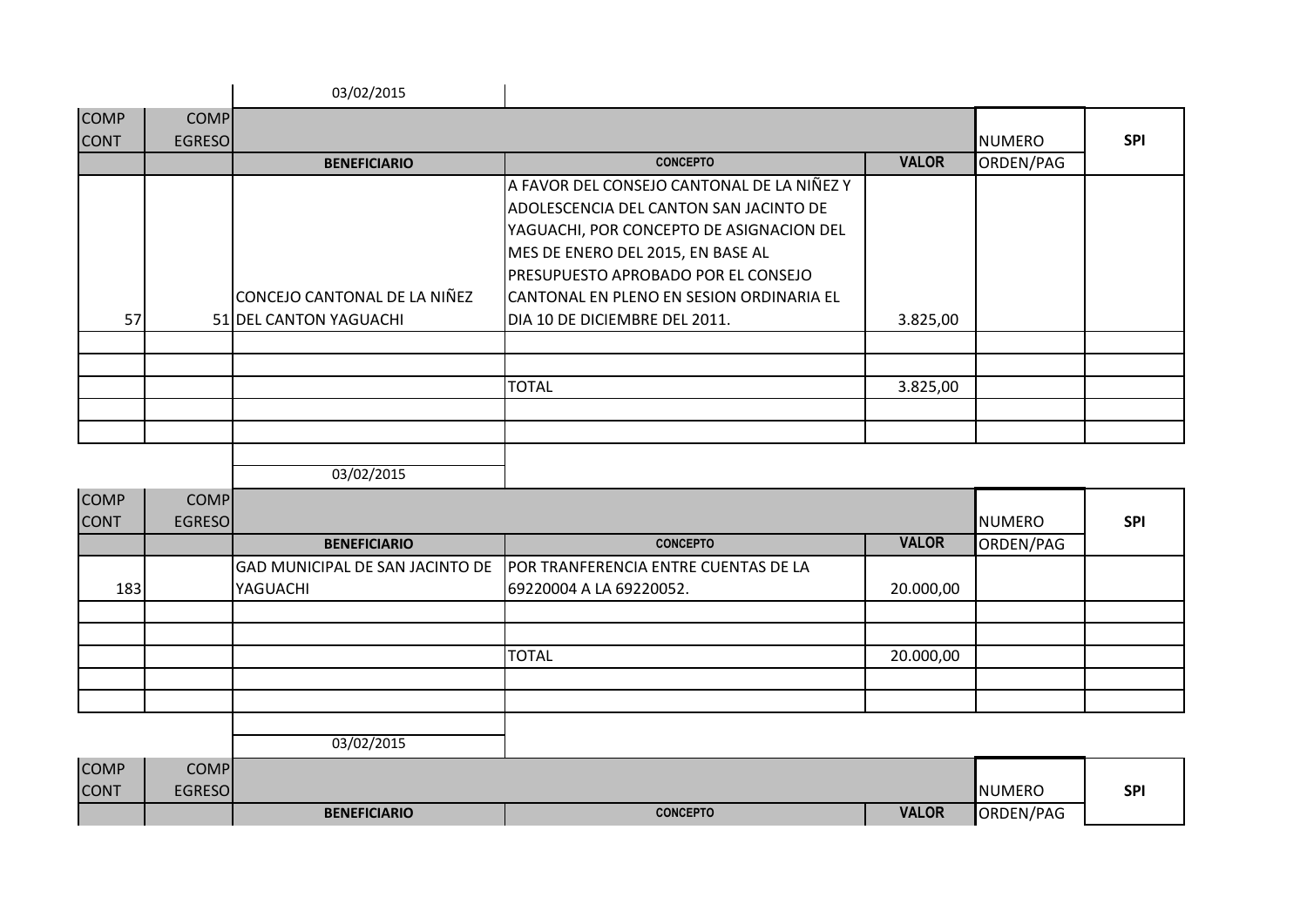| <b>COMP</b> | <b>COMP</b>   |                                     |                                                                                                                                                                                    |              |               |            |
|-------------|---------------|-------------------------------------|------------------------------------------------------------------------------------------------------------------------------------------------------------------------------------|--------------|---------------|------------|
| <b>CONT</b> | <b>EGRESO</b> |                                     |                                                                                                                                                                                    |              | <b>NUMERO</b> | <b>SPI</b> |
|             |               | <b>BENEFICIARIO</b>                 | <b>CONCEPTO</b>                                                                                                                                                                    | <b>VALOR</b> | ORDEN/PAG     |            |
|             |               | <b>GAD MUNICIPAL DEL CANTON SAN</b> | POR TRANSFERENCIA ENTRE CUENTAS, YA QUE EN<br>EL SPI 3527 FUERON CANCELADOS \$765.74 A<br>NOMBRE DE ELBA BONILLA G. CON LA CUENTA 04<br>DEBIENDO SER CON LA CUENTA 59 SEGUN OFICIO |              |               |            |
| <b>156</b>  |               | JACINTO DE YAGUACHI                 | 014-JCHM Y DOCUMENTOS ADJUNTOS.                                                                                                                                                    | 765,74       |               | 3597       |
|             |               |                                     |                                                                                                                                                                                    |              |               |            |
|             |               |                                     | <b>TOTAL</b>                                                                                                                                                                       | 765,74       |               |            |
|             |               |                                     |                                                                                                                                                                                    |              |               |            |
|             |               |                                     |                                                                                                                                                                                    |              |               |            |
|             |               | 01/02/2015                          |                                                                                                                                                                                    |              |               |            |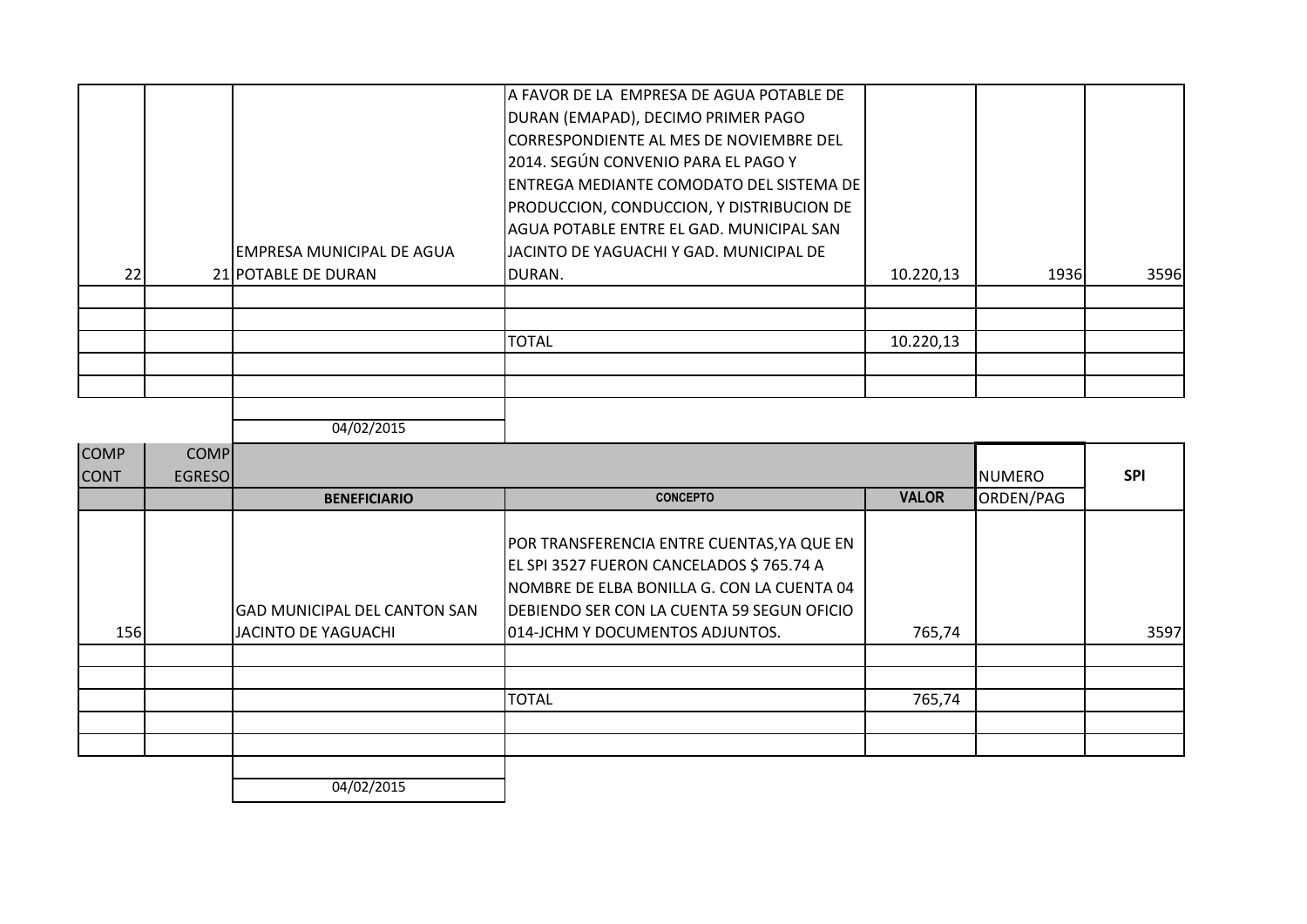| <b>COMP</b> | <b>COMP</b>   |                     |                                                                                                                                                                                                                                                                                                        |              |               |            |
|-------------|---------------|---------------------|--------------------------------------------------------------------------------------------------------------------------------------------------------------------------------------------------------------------------------------------------------------------------------------------------------|--------------|---------------|------------|
| <b>CONT</b> | <b>EGRESO</b> |                     |                                                                                                                                                                                                                                                                                                        |              | <b>NUMERO</b> | <b>SPI</b> |
|             |               | <b>BENEFICIARIO</b> | <b>CONCEPTO</b>                                                                                                                                                                                                                                                                                        | <b>VALOR</b> | ORDEN/PAG     |            |
| 192         |               | 121 VERAPRAD S.A    | A FAVOR DE VERAPRAD S.A., FACT. # 1641 ABONO<br>DE \$31900 EN EL PAGO RESPECTIVO DE LA<br>PLANILLA #19 DE AVANCE DE OBRA POR<br>CONSTRUCCIÓN DEL NUEVO SISTEMA DE AGUA<br> POTABLE PARA LA CIUDAD DE SAN JACINTO DE<br>YAGUACHI, CONTRATO LICO-GADMSJY-01-2012,<br>EL VALOR DE ESTA ORDEN INCLUYE IVA. | 31.900,00    | 78            | 3598       |
|             |               |                     |                                                                                                                                                                                                                                                                                                        |              |               |            |
|             |               |                     | <b>TOTAL</b>                                                                                                                                                                                                                                                                                           | 31.900,00    |               |            |
|             |               |                     |                                                                                                                                                                                                                                                                                                        |              |               |            |
|             |               |                     |                                                                                                                                                                                                                                                                                                        |              |               |            |
|             |               |                     |                                                                                                                                                                                                                                                                                                        |              |               |            |
|             |               | 04/02/2015          |                                                                                                                                                                                                                                                                                                        |              |               |            |

| <b>COMP</b> | <b>COMP</b>   |                     |                                                                                                                                                                                                                                                                |              |               |            |
|-------------|---------------|---------------------|----------------------------------------------------------------------------------------------------------------------------------------------------------------------------------------------------------------------------------------------------------------|--------------|---------------|------------|
| <b>CONT</b> | <b>EGRESO</b> |                     |                                                                                                                                                                                                                                                                |              | <b>NUMERO</b> | <b>SPI</b> |
|             |               | <b>BENEFICIARIO</b> | <b>CONCEPTO</b>                                                                                                                                                                                                                                                | <b>VALOR</b> | ORDEN/PAG     |            |
|             |               |                     | A FAVOR DE VERAPRAD S.A., FACT. # 1641 ABONO<br>DE \$16900 EN EL PAGO RESPECTIVO DE LA<br>PLANILLA #19 DE AVANCE DE OBRA POR<br>CONSTRUCCIÓN DEL NUEVO SISTEMA DE AGUA<br>POTABLE PARA LA CIUDAD DE SAN JACINTO DE<br>YAGUACHI, CONTRATO LICO-GADMSJY-01-2012, |              |               |            |
| 195         |               | 122 VERAPRAD S.A.   | EL VALOR DE ESTA ORDEN INCLUYE IVA.                                                                                                                                                                                                                            | 16.900,00    |               | 3599       |
|             |               |                     |                                                                                                                                                                                                                                                                |              |               |            |
|             |               |                     |                                                                                                                                                                                                                                                                |              |               |            |
|             |               |                     | <b>TOTAL</b>                                                                                                                                                                                                                                                   | 16.900,00    |               |            |
|             |               |                     |                                                                                                                                                                                                                                                                |              |               |            |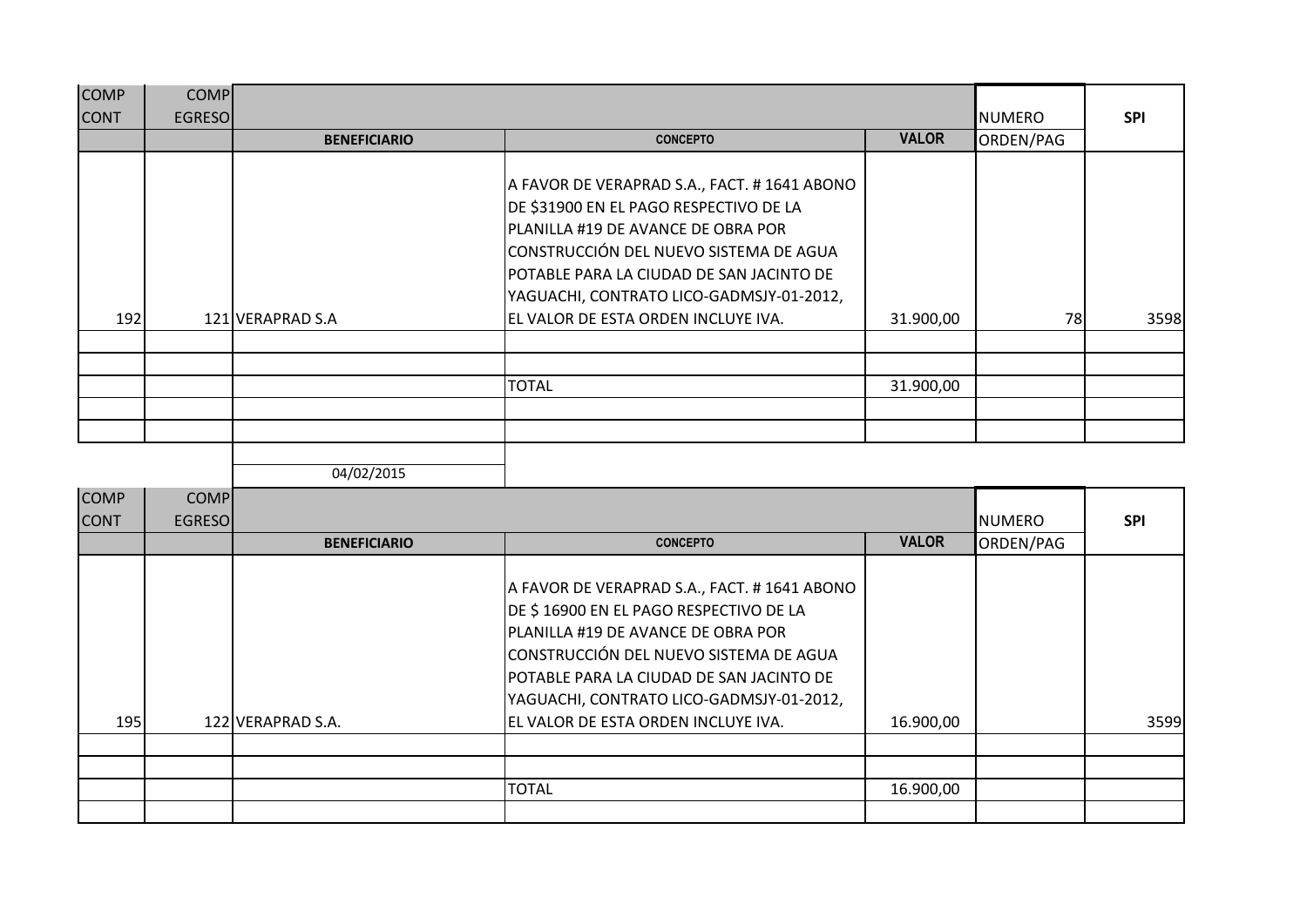|             |               | 05/02/2015                     |                                                |              |               |            |
|-------------|---------------|--------------------------------|------------------------------------------------|--------------|---------------|------------|
| <b>COMP</b> | <b>COMP</b>   |                                |                                                |              |               |            |
| <b>CONT</b> | <b>EGRESO</b> |                                |                                                |              | <b>NUMERO</b> | <b>SPI</b> |
|             |               | <b>BENEFICIARIO</b>            | <b>CONCEPTO</b>                                | <b>VALOR</b> | ORDEN/PAG     |            |
|             |               |                                | A FAVOR DE LA CORPORACION NACIONAL DE          |              |               |            |
|             |               |                                | ELECTRICIDAD (CNEL), FACT. # 070-001-002894923 |              |               |            |
|             |               |                                | POR CONSUMO DE ELECTRICIDAD DE: MALECON        |              |               |            |
|             |               |                                | 44-0 Y QUINTA (CAMAL), CORRESPONDIENTE AL      |              |               |            |
|             |               | <b>CORPORACION NACIONAL DE</b> | PERIODO DEL: 16-NOV-14 HASTA 16-DIC-14.        |              |               |            |
| 16          |               | 15 ELECTRICIDAD EP             | MEDIDOR: 200610202.                            | 22,16        | 2044          | 3600       |
|             |               |                                |                                                |              |               |            |
|             |               |                                | A FAVOR DE LA CORPORACION NACIONAL DE          |              |               |            |
|             |               |                                | ELECTRICIDAD (CNEL), FACT. # 070-001-002941477 |              |               |            |
|             |               |                                | POR CONSUMO DE ELECTRICIDAD DEL CENTRO         |              |               |            |
|             |               |                                | EDUCATIVO BÁSICO MUNICIPAL "7 DE AGOSTO",      |              |               |            |
|             |               |                                | UBICADO EN LA PARROQUIA VIRGEN DE FÁTIMA       |              |               |            |
|             |               |                                | KM. 26 CDLA. SAN JACINTO, PERTENECIENTES A     |              |               |            |
|             |               |                                | ESTA ENTIDAD MUNICIPAL, MEDIDOR Nº 212906,     |              |               |            |
|             |               | <b>CORPORACION NACIONAL DE</b> | CORRESPONDIENTE AL PERIODO DEL: 05-DIC-14      |              |               |            |
| 81          |               | 70 ELECTRICIDAD EP             | HASTA 04-ENE-15.                               | 60,51        | 30            | 3600       |
|             |               |                                |                                                |              |               |            |
|             |               |                                | A FAVOR DE LA CORPORACION NACIONAL DE          |              |               |            |
|             |               |                                | ELECTRICIDAD (CNEL), FACT. # 070-001-002943509 |              |               |            |
|             |               |                                | POR CONSUMO DE ELECTRICIDAD DEL CYBER          |              |               |            |
|             |               |                                | MUNICIPAL DEL RECINTO EL DESEO,                |              |               |            |
|             |               |                                | PERTENECIENTE A ESTA ENTIDAD MUNICIPAL,        |              |               |            |
|             |               | <b>CORPORACION NACIONAL DE</b> | MEDIDOR: 259771, CORRESPONDIENTE AL            |              |               |            |
| 83          |               | 71 ELECTRICIDAD EP             | PERIODO DEL 05/DIC-14 HASTA 04/ENE/14.         | 53,42        | 33            | 3600       |

г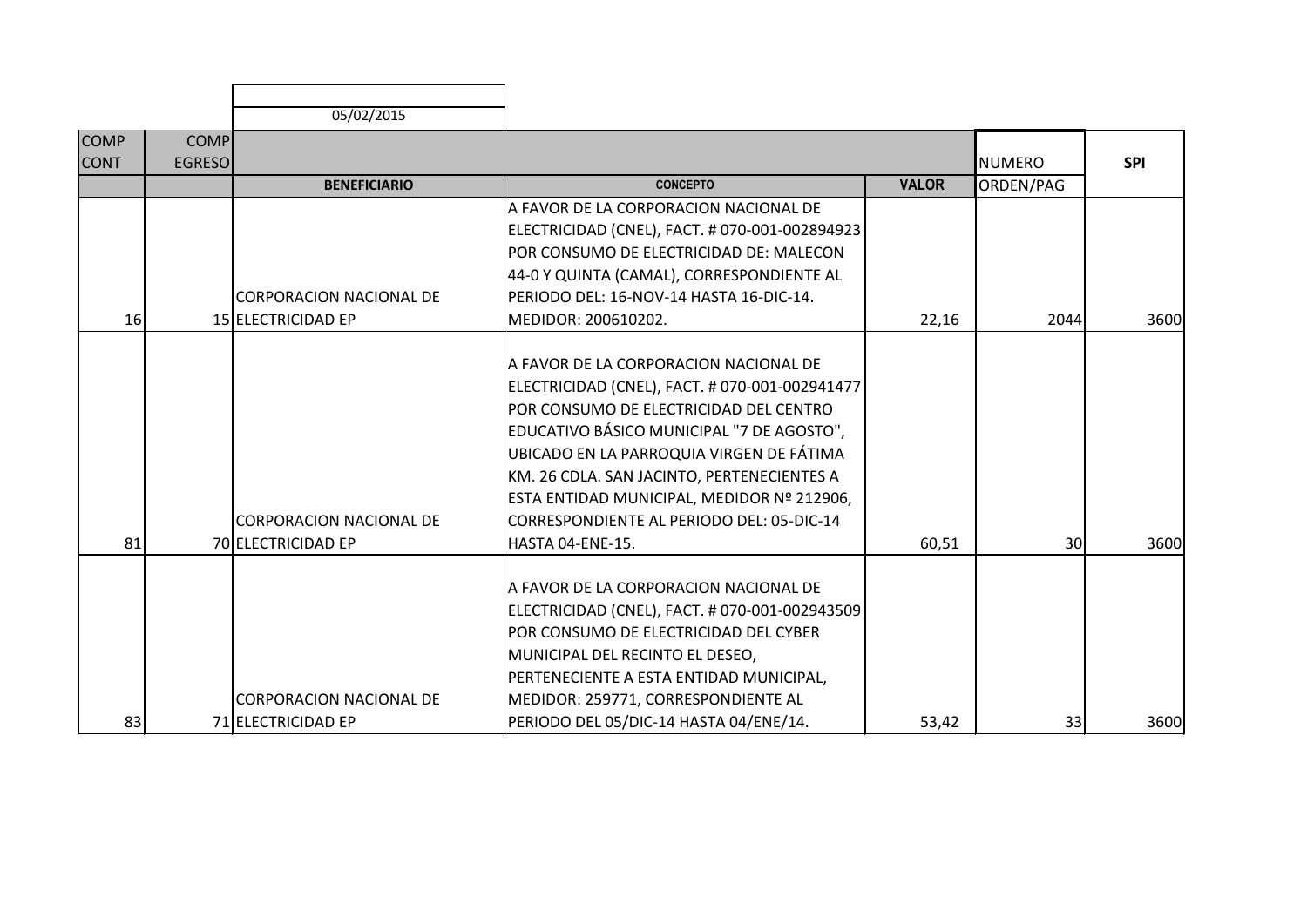|     | ICORPORACION NACIONAL DE                      | A FAVOR DE LA CORPORACION NACIONAL DE<br>ELECTRICIDAD (CNEL), FACT. # 070-001-002921118<br> POR CONSUMO DE ELECTRICIDAD DE: SISTEMA DE<br>AGUA (RCTO. LA INMACULADA), MEDIDOR:<br>177719 CORRESPONDIENTE AL PERIODO DEL: 04-                    |        |           |      |
|-----|-----------------------------------------------|-------------------------------------------------------------------------------------------------------------------------------------------------------------------------------------------------------------------------------------------------|--------|-----------|------|
| 89  | <b>75 ELECTRICIDAD EP</b>                     | DIC-14 HASTA 03-ENE-14.                                                                                                                                                                                                                         | 95,50  | <b>38</b> | 3600 |
| 149 | CORPORACION NACIONAL DE<br>97 ELECTRICIDAD EP | A FAVOR DE LA CORPORACION NACIONAL DE<br> ELECTRICIDAD (CNEL), FACT. # 070-001-002964864  <br>IPOR CONSUMO DE ELECTRICIDAD DE LA CASA<br>COMUNAL (PARROQUIA VIRGEN DE FATIMA),<br>CORRESPONDIENTE AL PERIODO DEL: 07-DIC-14<br>HASTA 07-ENE-15. | 40,47  | 48        | 3600 |
|     |                                               | <b>TOTAL</b>                                                                                                                                                                                                                                    | 272,06 |           |      |

| <b>COMP</b> | <b>COMP</b>    |                                |                                                |              |               |            |
|-------------|----------------|--------------------------------|------------------------------------------------|--------------|---------------|------------|
| <b>CONT</b> | <b>EGRESOI</b> |                                |                                                |              | <b>NUMERO</b> | <b>SPI</b> |
|             |                | <b>BENEFICIARIO</b>            | <b>CONCEPTO</b>                                | <b>VALOR</b> | ORDEN/PAG     |            |
|             |                |                                |                                                |              |               |            |
|             |                |                                | A FAVOR DE LA SRA. ARAUJO MAYORGA MARIA,       |              |               |            |
|             |                |                                | <b>FONDOS A TERCEROS DESCONTADOS EN EL ROL</b> |              |               |            |
|             |                |                                | DEL MES DE ENERO DEL 2015, AL SR. PINELA       |              |               |            |
| <b>168</b>  |                | 109 ARAUJO MAYORGA MARIA       | <b>PAREDES MIGUEL POR PENSION ALIMENTICIA.</b> | 120,00       | 69            | 3601       |
|             |                |                                |                                                |              |               |            |
|             |                |                                | A FAVOR DE LA SRA. CERVANTES SARCOS SANDRA,    |              |               |            |
|             |                |                                | <b>FONDOS A TERCEROS DESCONTADOS EN EL ROL</b> |              |               |            |
|             |                | <b>CERVANTES SARCOS SANDRA</b> | DEL MES DE ENERO DEL 2015, AL SR. PEREZ PEREZ  |              |               |            |
| 163         |                | 104 AURORA                     | <b>HIPOLITO POR PENSION ALIMENTICIA.</b>       | 172,85       | 66            | 3601       |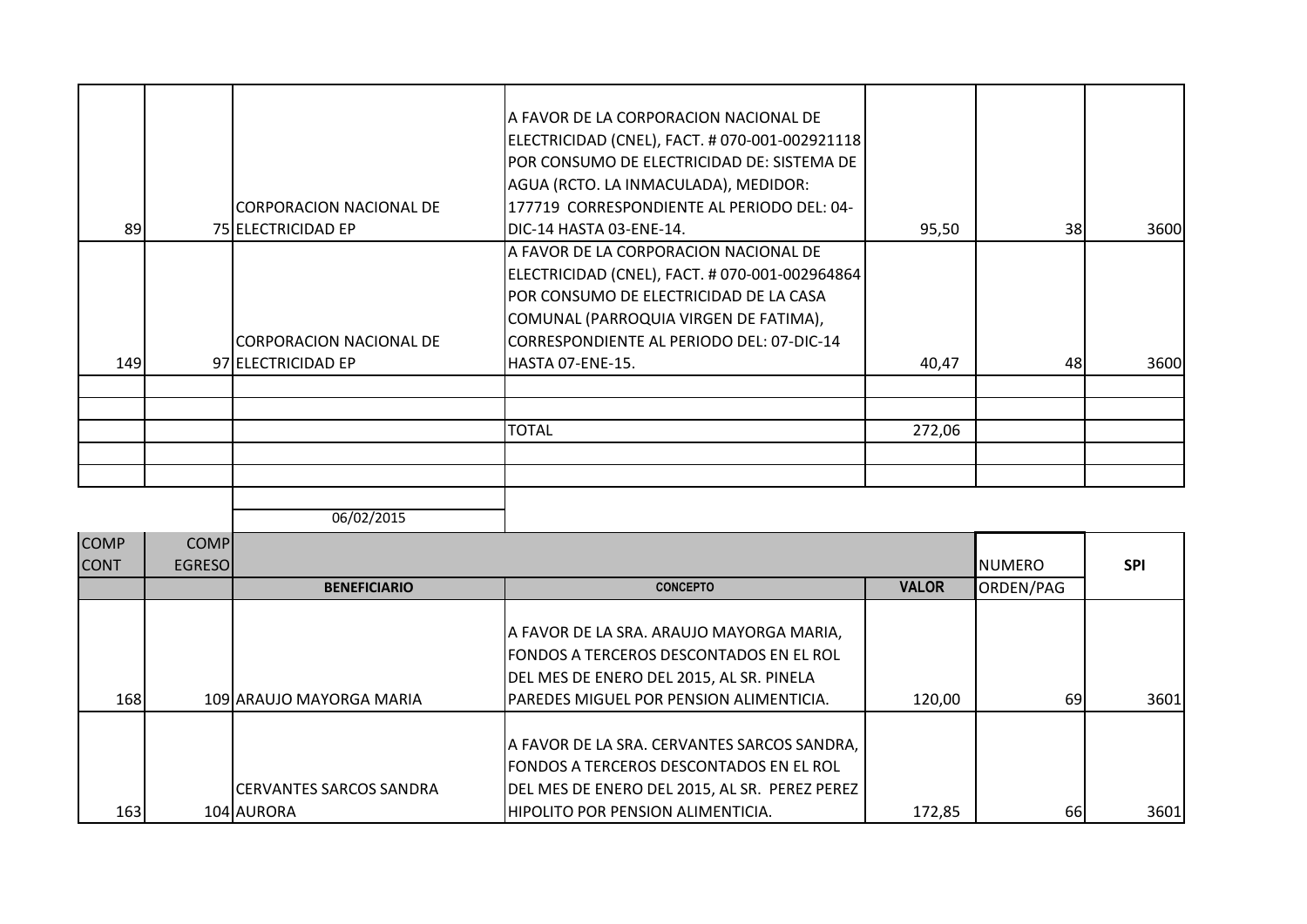| <b>CONT</b> | <b>EGRESO</b> | <b>BENEFICIARIO</b>               | <b>CONCEPTO</b>                                                                       | <b>VALOR</b> | <b>NUMERO</b><br>ORDEN/PAG | <b>SPI</b> |
|-------------|---------------|-----------------------------------|---------------------------------------------------------------------------------------|--------------|----------------------------|------------|
| <b>COMP</b> | <b>COMP</b>   |                                   |                                                                                       |              |                            |            |
|             |               | 09/02/2015                        |                                                                                       |              |                            |            |
|             |               |                                   |                                                                                       |              |                            |            |
|             |               |                                   |                                                                                       |              |                            |            |
|             |               |                                   | <b>TOTAL</b>                                                                          | 1.244,39     |                            |            |
|             |               |                                   |                                                                                       |              |                            |            |
| 169         |               | 110 LAS MERCEDES                  | ALIMENTICIA.                                                                          | 369,91       | <b>70</b>                  | 3601       |
|             |               | MIRANDA SALAZAR GUADALUPE DE      | VARGAS MIRANDA FRANKLIN POR PENSION                                                   |              |                            |            |
|             |               |                                   | EN ROL DEL MES DE ENERO DEL 2015 AL SR.                                               |              |                            |            |
|             |               |                                   | GUADALUPE, FONDOS A TERCEROS DESCONTADOS                                              |              |                            |            |
|             |               |                                   | A FAVOR DE LA SRA. MIRANDA SALAZAR                                                    |              |                            |            |
| 171         |               | 112 JACINTA                       | PENSION ALIMENTICIA.                                                                  | 230,00       | 72                         | 3601       |
|             |               | MIRANDA MARIDUEÑA CRISTINA        | CANDELARIO ZAMBRANO JEFFERSON POR                                                     |              |                            |            |
|             |               |                                   | ROL DEL MES DE ENERO DEL 2015 AL SR.                                                  |              |                            |            |
|             |               |                                   | CRISTINA, FONDOS A TERCEROS DESCONTADOS EN                                            |              |                            |            |
| 166         |               | 107 MIRANDA LINDAO AMELIA JACINTA | ARREAGA ANDRES POR PENSION ALIMENTICIA.<br>A FAVOR DE LA SRA. MIRANDA MARIDUEÑA       | 260,91       | 67                         | 3601       |
|             |               |                                   | MES DE ENERO DEL 2015 AL SR. ZAMORA                                                   |              |                            |            |
|             |               |                                   | FONDOS A TERCEROS DESCONTADOS EN ROL DEL                                              |              |                            |            |
|             |               |                                   | A FAVOR DE LA SRA. MIRANDA LINDAO AMELIA,                                             |              |                            |            |
|             |               |                                   |                                                                                       |              |                            |            |
| 170         |               | 111 DUMES TIGRERO EVELINA ARACELY | AVECILLA PABLO POR PENSION ALIMENTICIA.                                               | 90,72        | 71                         | 3601       |
|             |               |                                   | MES DE NOVIEMBRE DEL 2014 AL SR. FRANCO                                               |              |                            |            |
|             |               |                                   | A FAVOR DE LA SRA. DUMES TIGRERO EVELINA,<br>FONDOS A TERCEROS DESCONTADOS EN ROL DEL |              |                            |            |
|             |               |                                   |                                                                                       |              |                            |            |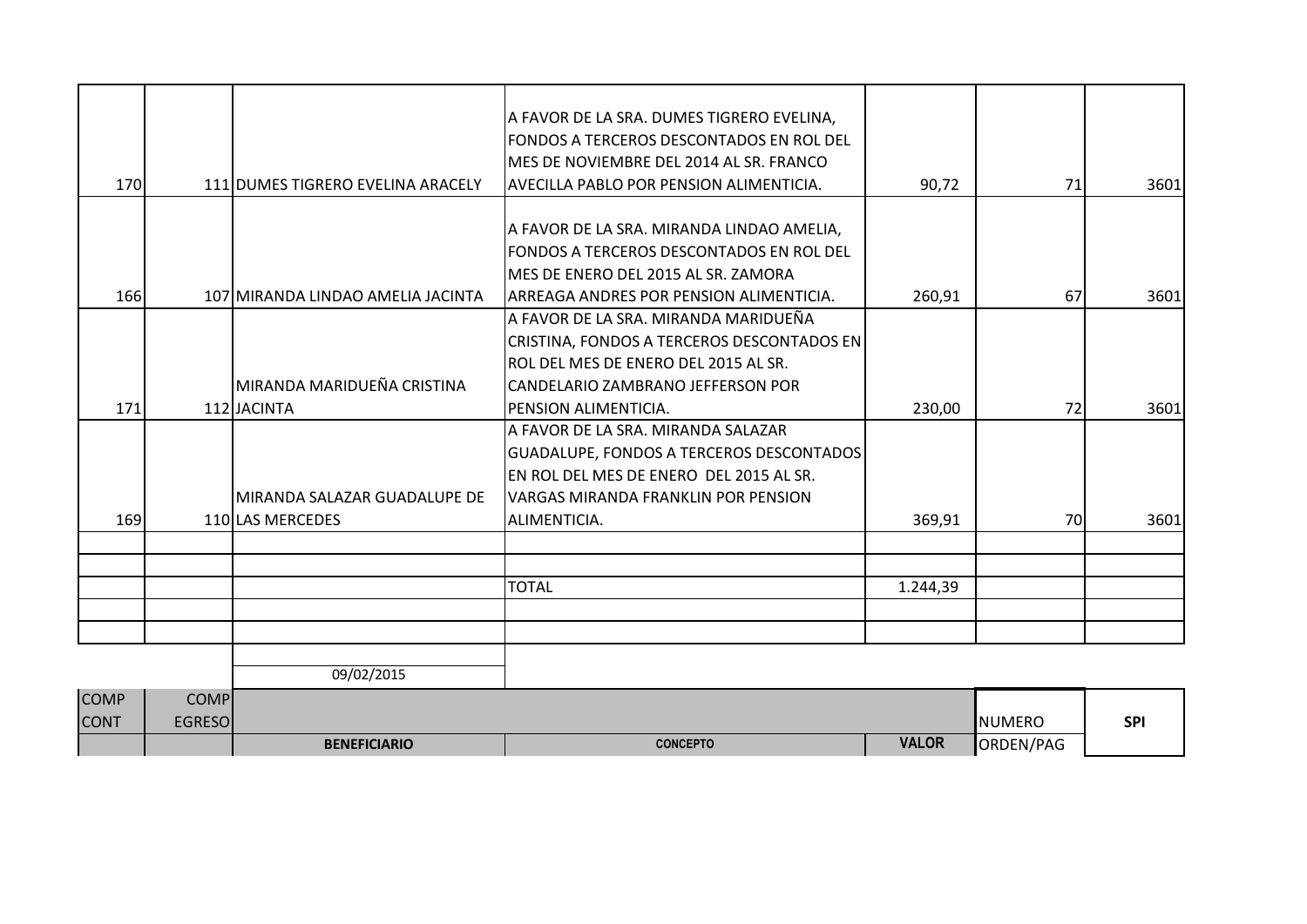| <b>COMP</b><br><b>CONT</b> | <b>COMP</b><br><b>EGRESO</b> |                                |                                                |          | <b>NUMERO</b> | <b>SPI</b> |
|----------------------------|------------------------------|--------------------------------|------------------------------------------------|----------|---------------|------------|
|                            |                              | 10/02/2015                     |                                                |          |               |            |
|                            |                              |                                |                                                |          |               |            |
|                            |                              |                                |                                                |          |               |            |
|                            |                              |                                | <b>TOTAL</b>                                   | 1.812,56 |               |            |
|                            |                              |                                |                                                |          |               |            |
| 122                        |                              | 89 JIMENEZ BONE FREDY VIDAL    | A LOS DÍAS 12-14 -15 Y 16 DE ENERO DEL 2015.   | 846,59   | 44            | 3602       |
|                            |                              |                                | DE ESTA ENTIDAD MUNICIPAL, CORRESPONDIENTE     |          |               |            |
|                            |                              |                                | EQUIPO CAMINERO Y VEHÍCULOS DE PROPIEDAD       |          |               |            |
|                            |                              |                                | 754 POR CONSUMO DE COMBUSTIBLE PARA EL         |          |               |            |
|                            |                              |                                | 341-319-192-199-307-306-254-375-384-288-381-   |          |               |            |
|                            |                              |                                | GASOLINERA "TRES POSTES", FACT. 45323-933-322- |          |               |            |
|                            |                              |                                | A FAVOR DEL SR. JIMÉNEZ BONE FREDY VIDAL,      |          |               |            |
| 84                         |                              | 72 JIMENEZ BONE FREDY VIDAL    | <b>ENERO DEL 2015.</b>                         | 865,47   | 37            | 3602       |
|                            |                              |                                | CORRESPONDIENTE A LOS DÍAS 5-6-7-8-9-10        |          |               |            |
|                            |                              |                                | PROPIEDAD DE ESTA ENTIDAD MUNICIPAL,           |          |               |            |
|                            |                              |                                | PARA EL EQUIPO CAMINERO Y VEHÍCULOS DE         |          |               |            |
|                            |                              |                                | 97-77-61-63-97 POR CONSUMO DE COMBUSTIBLE      |          |               |            |
|                            |                              |                                | 85-82-81-86-89-87-88-93-62-61-27-37-01-09-12-  |          |               |            |
|                            |                              |                                | FREDY, GASOLINERA "TRES POSTES" FACTS.44484-   |          |               |            |
|                            |                              |                                | A FAVOR DEL SR. JIMENEZ BONE                   |          |               |            |
| 167                        |                              | 108 JUDICATURA DISTRITO GUAYAS | POR PENSION ALIMENTICIA.                       | 100,50   | 68            | 3602       |
|                            |                              | <b>CONSEJO NACIONAL DE LA</b>  | DEL 2015, AL SR. MORAN HURTADO VICTOR HUGO     |          |               |            |
|                            |                              |                                | TERCEROS DESCONTADOS EN EL ROL DE ENERO        |          |               |            |
|                            |                              |                                | JUDICATURA DISTRITO GUAYAS, FONDOS A           |          |               |            |
|                            |                              |                                | LA FAVOR DEL CONSEJO NACIONAL DE LA            |          |               |            |

**BENEFICIARIO CONCEPTO VALOR** ORDEN/PAG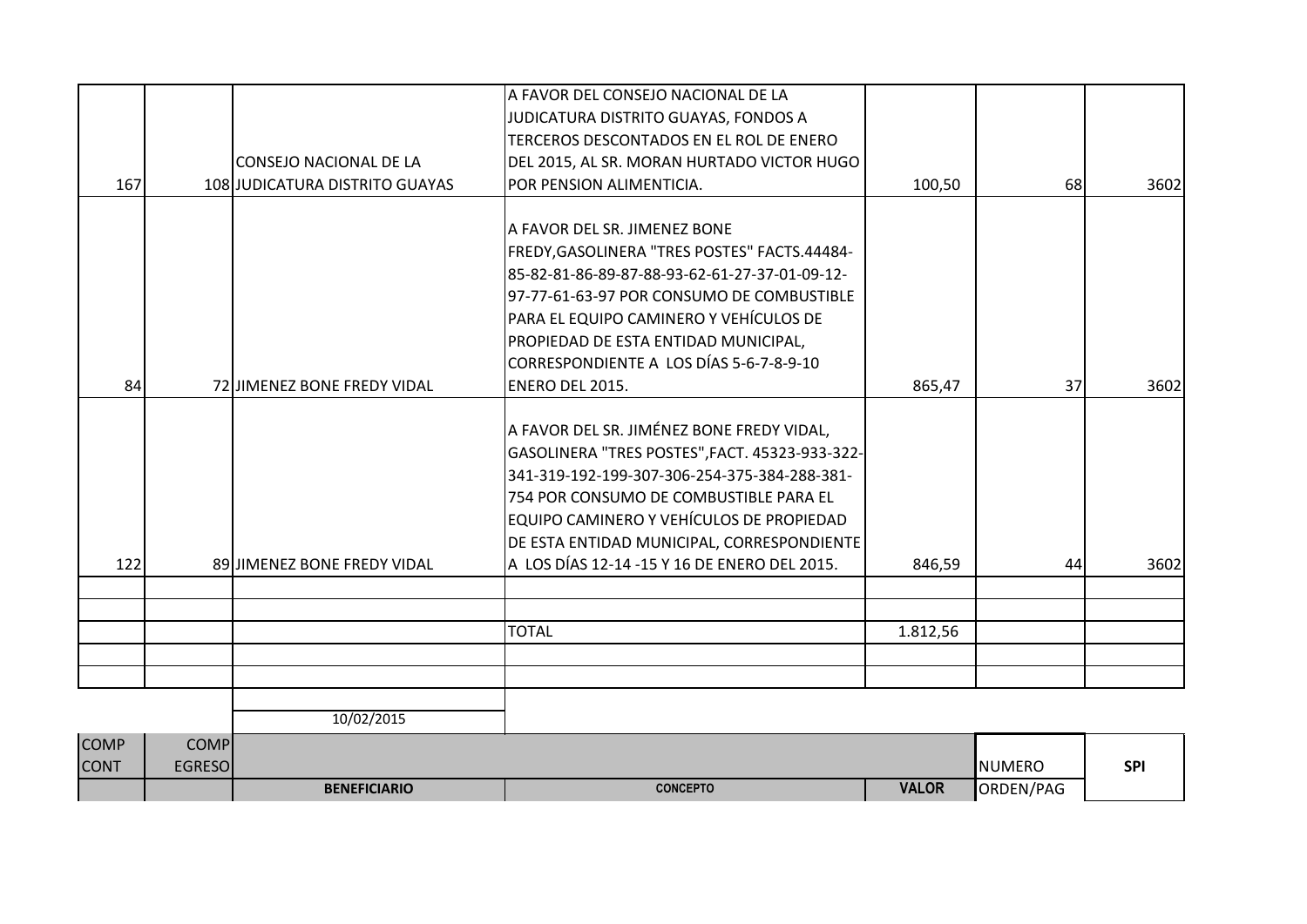|     |                                   | A FAVOR DEL SR. HERRERA PROAÑO CARLOS,        |          |      |      |
|-----|-----------------------------------|-----------------------------------------------|----------|------|------|
|     |                                   | FACT. #37 POR LA ADQUISICION DE 700           |          |      |      |
|     |                                   | REFRIGERIOS PARA EVENTOS DENOMINADO           |          |      |      |
|     |                                   | "REGALANDO SONRISAS" EN CONMEMORACION         |          |      |      |
|     |                                   | POR LAS FESTIVIDADES CULTURALES Y             |          |      |      |
|     |                                   | TRADICIONALES DE FIN DE AÑO, ACTO QUE         |          |      |      |
|     |                                   | CONTO CON LA PARTICIPACION DE LOS NIÑOS DE    |          |      |      |
|     |                                   | LAS DIFERENTES PARROQUIAS Y RECINTOS DE       |          |      |      |
|     |                                   | NUESTRO CANTON, EL MISMO SE REALIZO EL DIA    |          |      |      |
| 174 | 115 HERRERA PROAÑO CARLOS ALFONSO | 20 DE DICIEMBRE DEL 2014.                     | 1.280,16 | 2078 | 3603 |
|     |                                   | A FAVOR DE LA GANGA R.C.A. S.A., FACT. # 218- |          |      |      |
|     |                                   | 001-5022 POR LA ADQUISICION DE 1              |          |      |      |
|     |                                   | DISPENSADOR ELECTROLUX, EL MISMO QUE          |          |      |      |
|     |                                   | SERVIRA PARA LA JUNTA CANTONAL DE             |          |      |      |
|     |                                   | PROTECCION DE DERECHOS DE LA NIÑEZ Y          |          |      |      |
|     |                                   | ADOLESCENCIA DE YAGUACHI, SEGUN               |          |      |      |
| 177 | 118 LA GANGA R. C. A. S. A.       | CONTRATACION DE INFIMA CUANTIA.               | 207,41   | 2023 | 3603 |
|     |                                   | A FAVOR DEL SR. SAMANIEGO SAMANIEGO           |          |      |      |
|     |                                   | HECTOR, FACT. # 815 POR LA ADQUISICION DE UN  |          |      |      |
|     |                                   | CASTILLO, VACALOCA Y JUEGOS PIROCTENICOS,     |          |      |      |
|     |                                   | POR FESTIVIDADES DE LA FIESTAS PATRONALES     |          |      |      |
|     |                                   | DE LA VIRGEN DE GUADALUPE, EN EL RECINTO      |          |      |      |
|     |                                   | SAN FERNANDO DE LA PARROQUIA CONE, EL         |          |      |      |
|     |                                   | MISMOS QUE SE REALIZO EL DIA 12 DICIEMBRE     |          |      |      |
|     | SAMANIEGO SAMANIEGO HECTOR        | DEL 2014, SEGUN CONTRATACION DE INFIMA        |          |      |      |
| 173 | 114 WILFRIDO                      | <b>CUANTIA.</b>                               | 805,50   | 2077 | 3603 |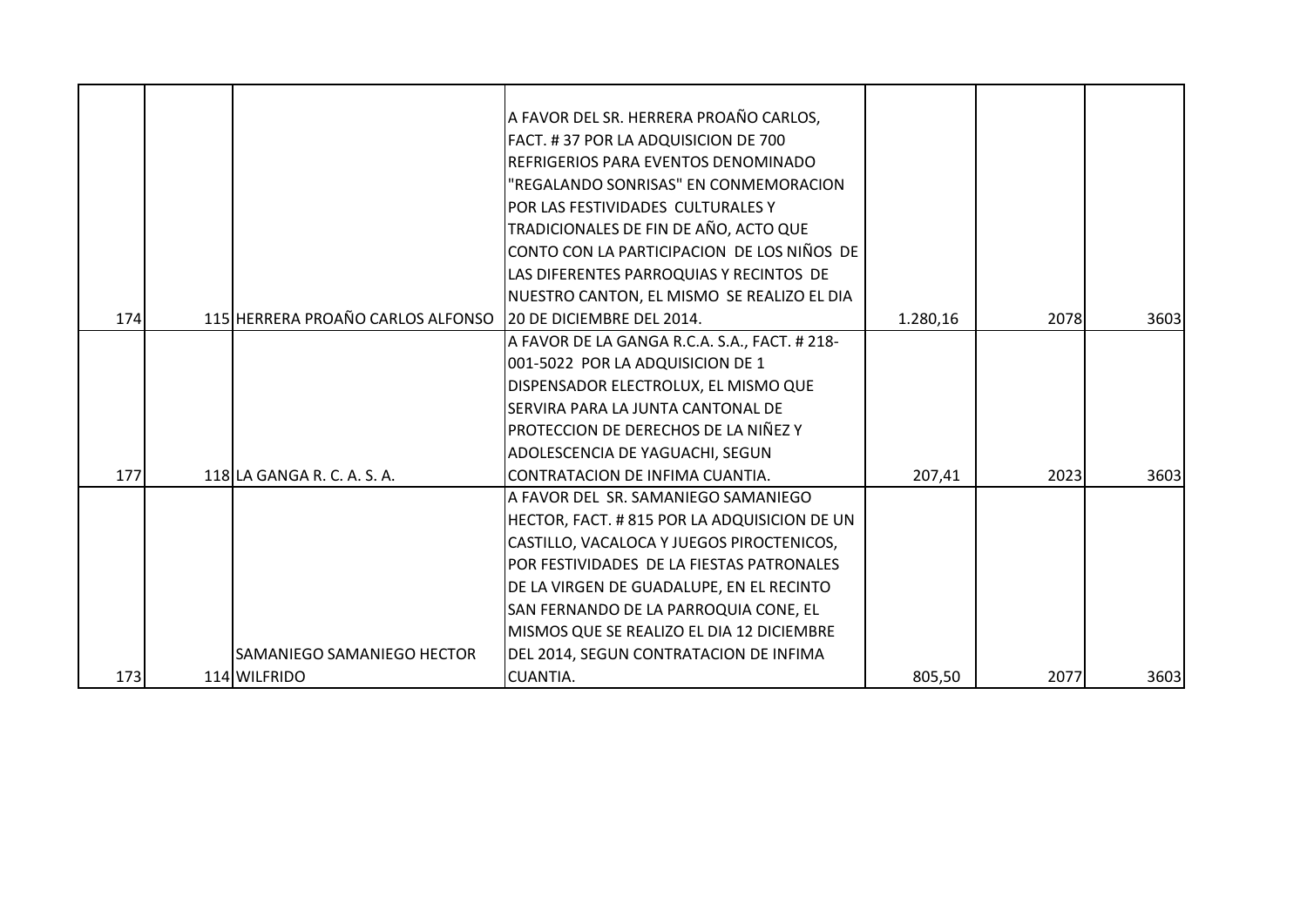| 29I | 24 YONG MACIAS SANDRA MARIUXI | A FAVOR DE LA SRA. YANG MACIAS SANDRA<br>MARIUXI, FACT. # 24107 Y 24108 POR LA<br>ADQUISICION DE 2600 JUGUETES, LOS MISMOS<br>QUE FUERON ENTREGADOS EN AGASAJO<br>NAVIDEÑO A LOS NIÑOS DE LOS DIFERENTES<br>SECTORES VULNERABLES DE NUESTRO CANTON,<br>SEGUN CONTRATACION DE INFIMA CUANTIA. | 5.305,56 | 2055 | 3603 |
|-----|-------------------------------|----------------------------------------------------------------------------------------------------------------------------------------------------------------------------------------------------------------------------------------------------------------------------------------------|----------|------|------|
|     |                               |                                                                                                                                                                                                                                                                                              |          |      |      |
|     |                               |                                                                                                                                                                                                                                                                                              |          |      |      |
|     |                               | <b>TOTAL</b>                                                                                                                                                                                                                                                                                 | 7.598,63 |      |      |
|     |                               |                                                                                                                                                                                                                                                                                              |          |      |      |
|     |                               |                                                                                                                                                                                                                                                                                              |          |      |      |
|     |                               |                                                                                                                                                                                                                                                                                              |          |      |      |
|     |                               |                                                                                                                                                                                                                                                                                              |          |      |      |

| <b>COMP</b> | <b>COMP</b>    |                                 |                                                                                                                                                                                  |              |                 |            |
|-------------|----------------|---------------------------------|----------------------------------------------------------------------------------------------------------------------------------------------------------------------------------|--------------|-----------------|------------|
| <b>CONT</b> | <b>EGRESOI</b> |                                 |                                                                                                                                                                                  |              | <b>I</b> NUMERO | <b>SPI</b> |
|             |                | <b>BENEFICIARIO</b>             | <b>CONCEPTO</b>                                                                                                                                                                  | <b>VALOR</b> | ORDEN/PAG       |            |
|             |                |                                 | A FAVOR DEL PROF. ACOSTA HERRERA MOISES,<br>POR LIQUIDACION DE HABERES DEL EX-SERVIDOR<br>PUBLICO CON CARGO DE PROFESOR MUNICIPAL<br>CON FECHA DE INGRESO 02/06/2014 Y FECHA DE  |              |                 |            |
| 161         |                | 103 ACOSTA HERRERA JOSE MOISES  | SALIDA 14/11/2014.                                                                                                                                                               | 684,81       | 58              | 3604       |
|             |                |                                 | A FAVOR DE LA PROF.(A) CASTRO TIGRERO NADIA,<br>POR LIQUIDACION DE HABERES DE LA EX-<br>ISERVIDORA PUBLICA CON CARGO DE PROFESORA<br>MUNICIPAL CON FECHA DE INGRESO 02/06/2014 Y |              |                 |            |
| <b>158</b>  |                | 101 CASTRO TIGRERO NADIA LORENA | FECHA DE SALIDA 12/11/2014.                                                                                                                                                      | 669,82       | 57              | 3604       |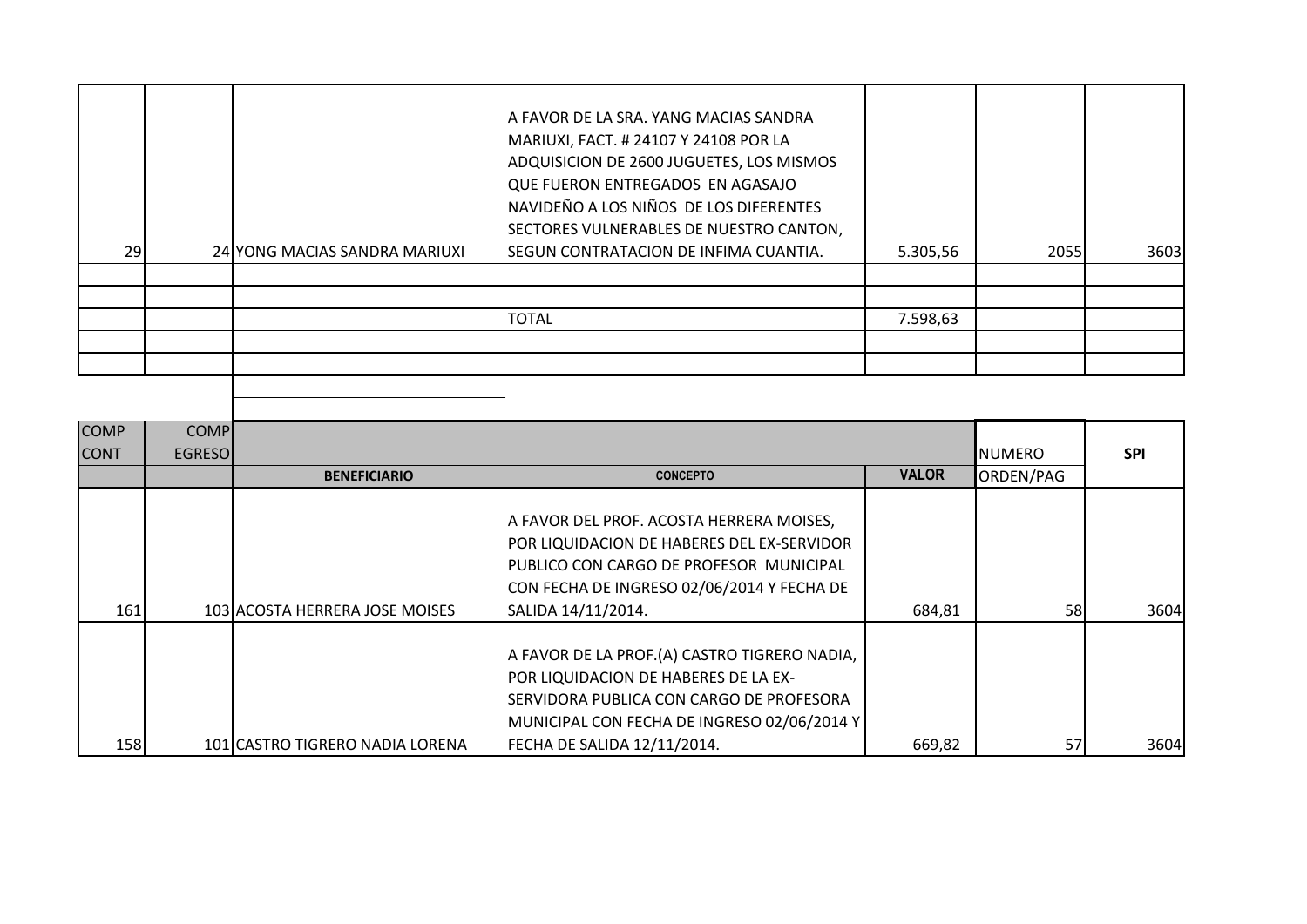|     |                                  | A FAVOR DEL SR. GUERRERO GONZALEZ LUIS, FACT. |          |      |      |
|-----|----------------------------------|-----------------------------------------------|----------|------|------|
|     |                                  | 616 POR DE ACTUALIZACION DE ATS,              |          |      |      |
|     |                                  | FORMULARIO 103 Y LOS SIGUIENTES ANEXOS:       |          |      |      |
|     |                                  | RELACION DE DEPENDENCIA FORMATO 2015,         |          |      |      |
|     |                                  | DISCAPACIDADES, RANGOS DE DESCUENTO SEGUN     |          |      |      |
|     |                                  | PORCENTAJES DEL SRI, REALIZADAS AL SISTEMA    |          |      |      |
|     |                                  | INFORMATICO SIGAD EN EL CUAL SE PROCESAN      |          |      |      |
|     |                                  | LAS FACTURAS QUE GENERA LA INFORMACION        |          |      |      |
| 120 | 88 GUERRERO GONZALEZ LUIS EMILIO | ITRIBUTARIA.                                  | 478,00   | 43   | 3604 |
|     |                                  |                                               |          |      |      |
|     |                                  | A FAVOR DEL SR. RAMIREZ AVILA ALBERTO         |          |      |      |
|     |                                  | DOMINGO (SGCP), FACT. # 834 POR SERVICIOS DE  |          |      |      |
|     |                                  | SOPORTE TECNICO AL SISTEMA CORPORATIVO DE     |          |      |      |
|     |                                  | <b>GESTION PUBLICA, PERTENECIENTE A ESTA</b>  |          |      |      |
|     |                                  | ENTIDAD MUNICIPAL, CORRESPONDIENTE AL MES     |          |      |      |
| 68  | 57 RAMIREZ AVILA ALBERTO DOMINGO | DE DICIEMBRE DEL 2014.                        | 508,00   | 2058 | 3604 |
|     |                                  |                                               |          |      |      |
|     |                                  |                                               |          |      |      |
|     |                                  | <b>TOTAL</b>                                  | 2.340,63 |      |      |
|     |                                  |                                               |          |      |      |
|     |                                  |                                               |          |      |      |
|     |                                  |                                               |          |      |      |
|     | 10/02/2015                       |                                               |          |      |      |

| <b>COMP</b><br><b>CONT</b> | <b>COMP</b><br><b>EGRESOI</b> |                                   |                                            |              | <b>I</b> NUMERO | <b>SPI</b> |
|----------------------------|-------------------------------|-----------------------------------|--------------------------------------------|--------------|-----------------|------------|
|                            |                               | <b>BENEFICIARIO</b>               | <b>CONCEPTO</b>                            | <b>VALOR</b> | ORDEN/PAG       |            |
|                            |                               |                                   |                                            |              |                 |            |
|                            |                               |                                   | A FAVOR DEL SR. GUERRERO DELGADO CARLOS    |              |                 |            |
|                            |                               |                                   | <b>JJULIO, DIRECTOR ADMINISTRATIVO POR</b> |              |                 |            |
|                            |                               |                                   | <b>REPOSICION DE CAJA CHICA, SEGUN</b>     |              |                 |            |
|                            |                               |                                   | IMEMORANDUM ADJUNTO Nº13-D.A-GADMSJY-      |              |                 |            |
| 232                        |                               | 138 GUERRERO DELGADO CARLOS JULIO | 2015 CON SUS RESPECTIVOS SOPORTES.         | 269,45       | 42              | 3605       |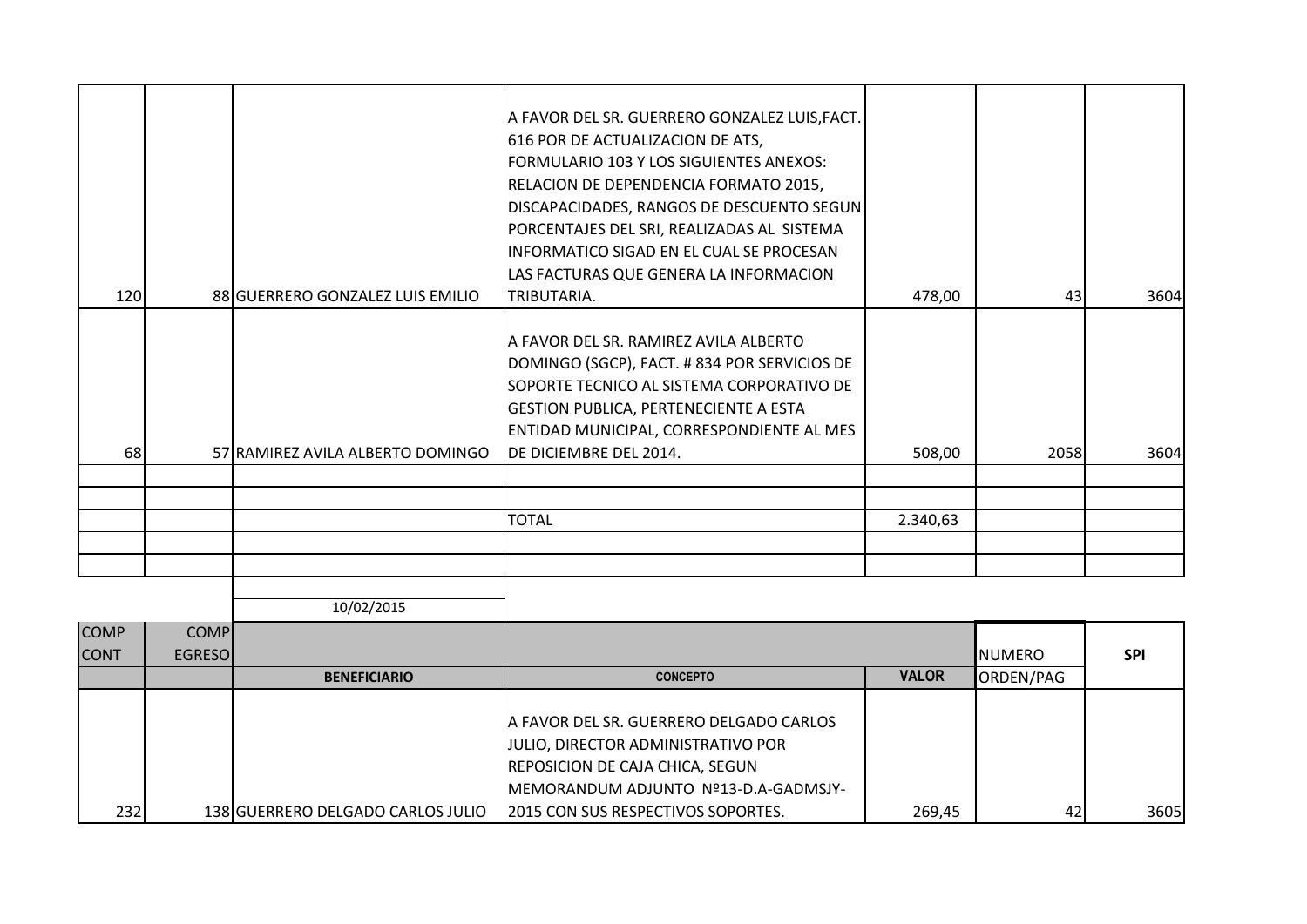| 164 | 105 UNION GENERAL DE TRABAJADORES | A FAVOR DEL SR. GUERRERO DELGADO CARLOS<br>JULIO, DIRECTOR ADMINISTRATIVO POR<br><b>REPOSICION DE CAJA CHICA, SEGUN</b><br>MEMORANDUM ADJUNTO Nº13-D.A-GADMSJY-<br>2015 CON SUS RESPECTIVOS SOPORTES. | 104,40 | 63 | 3605 |
|-----|-----------------------------------|-------------------------------------------------------------------------------------------------------------------------------------------------------------------------------------------------------|--------|----|------|
|     |                                   |                                                                                                                                                                                                       |        |    |      |
|     |                                   |                                                                                                                                                                                                       |        |    |      |
|     |                                   | <b>TOTAL</b>                                                                                                                                                                                          | 373,85 |    |      |
|     |                                   |                                                                                                                                                                                                       |        |    |      |
|     |                                   |                                                                                                                                                                                                       |        |    |      |
|     |                                   |                                                                                                                                                                                                       |        |    |      |

| <b>COMP</b><br><b>CONT</b> | <b>COMP</b><br><b>EGRESO</b> |                     |                                                                                                                                                                                                                                                                                                       |              | <b>NUMERO</b> | <b>SPI</b> |
|----------------------------|------------------------------|---------------------|-------------------------------------------------------------------------------------------------------------------------------------------------------------------------------------------------------------------------------------------------------------------------------------------------------|--------------|---------------|------------|
|                            |                              | <b>BENEFICIARIO</b> | <b>CONCEPTO</b>                                                                                                                                                                                                                                                                                       | <b>VALOR</b> | ORDEN/PAG     |            |
| 225                        |                              | 135 DLAOCH S.A      | A FAVOR DE DLOACH S.A., ABONO DE \$30.000 DE<br>LA FACT. #153 PAGO CORRESPONDIENTE DE LA<br>PLANILLA #2 DE AVANCE DE OBRA POR<br>CONSTRUCCIÓN DEL MERCADO MUNICIPAL DE LA<br>PARROQUIA VIRGEN DE FÁTIMA DEL CANTÓN<br>YAGUACHI, CONTRATO COTO-GADMSJY-03-2013,<br>EL VALOR DE ESTA ORDEN INCLUYE IVA. | 30.000,00    | 31            | 3606       |
|                            |                              |                     |                                                                                                                                                                                                                                                                                                       |              |               |            |
|                            |                              |                     | <b>TOTAL</b>                                                                                                                                                                                                                                                                                          | 30.000,00    |               |            |
|                            |                              |                     |                                                                                                                                                                                                                                                                                                       |              |               |            |
| $\overline{\phantom{a}}$   | $\cdots$                     | 10/02/2015          |                                                                                                                                                                                                                                                                                                       |              |               |            |

| <b>COMP</b> | <b>COMP</b>   |               |            |
|-------------|---------------|---------------|------------|
| <b>CONT</b> | <b>EGRESO</b> | <b>NUMERO</b> | <b>SPI</b> |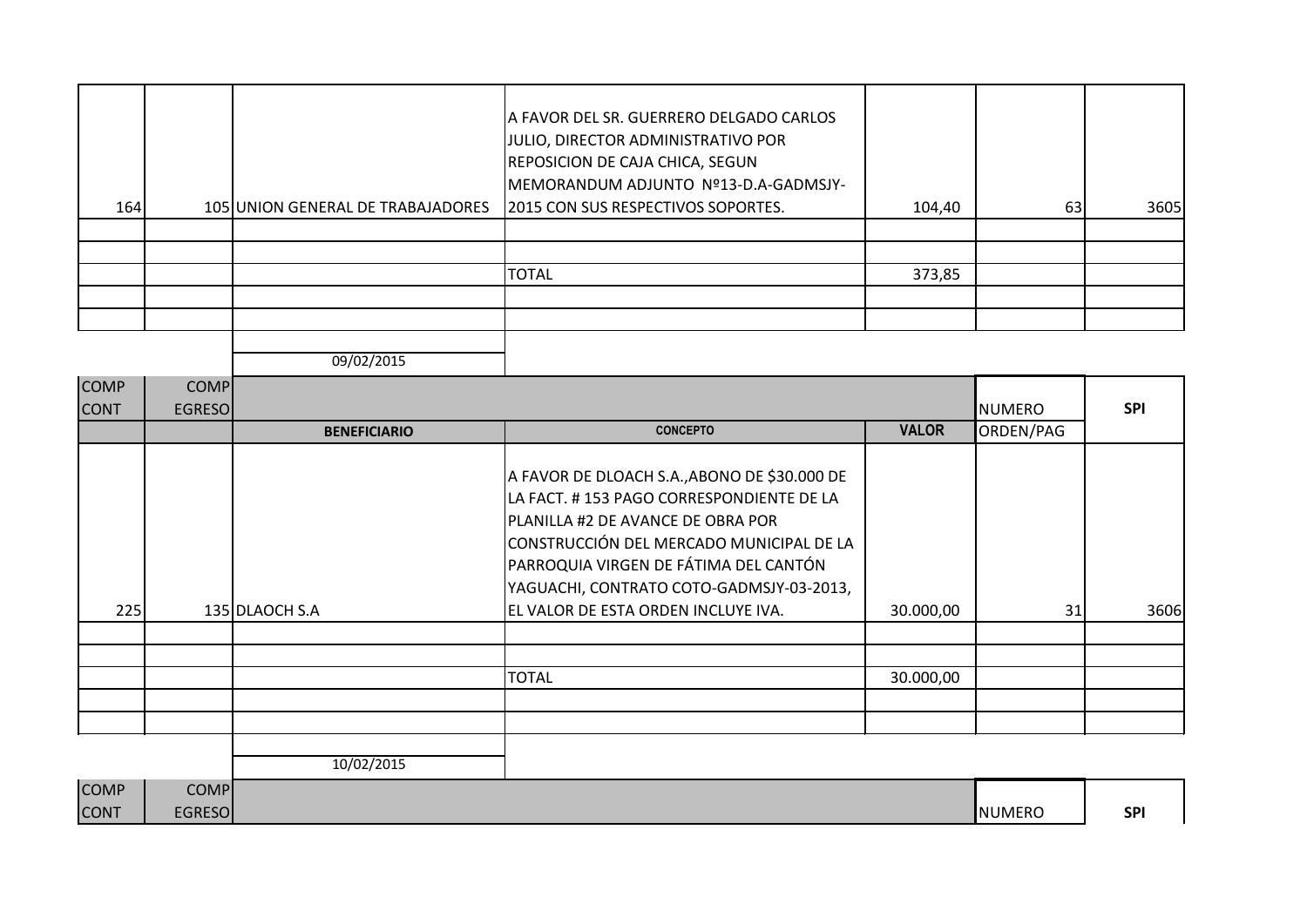|      | <b>BENEFICIARIO</b>          | <b>CONCEPTO</b>                                                                                                                                                                                                                                                                                                                                                                     | <b>VALOR</b> | ORDEN/PAG |      |
|------|------------------------------|-------------------------------------------------------------------------------------------------------------------------------------------------------------------------------------------------------------------------------------------------------------------------------------------------------------------------------------------------------------------------------------|--------------|-----------|------|
| 4313 | 1966 ASIMBAYA LUJE MARIA EVA | A FAVOR DE LA SRA. ASIMBAYA LUJE MARIA EVA,<br>FACT. #1232 POR LA CONTRATACION DE UN<br>ESPACIO RADIAL CON COBERTURA NACIONAL<br>PARA INFORMAR A LA COMUNIDAD SOBRE LOS<br>PROYECTOS Y AVANCES DE LAS OBRAS QUE ESTA<br>ADMINISTRACION MUNICIPAL REALIZA,<br>CORRESPONDIENTE A LOS MESES DE JULIO-<br>AGOSTO Y SEPTIEMBRE DEL 2014, SEGUN<br>CONTRATACION DE SERVICIOS DE DEFUSION. | 2.154,60     | 1858      | 3607 |
|      |                              |                                                                                                                                                                                                                                                                                                                                                                                     |              |           |      |
| 4555 | 2070 ASIMBAYA LUJE MARIA EVA | A FAVOR DE LA SRA. ASIMBAYA LUJE MARÍA EVA,<br>FACT. #1197 POR LA CONTRATACIÓN DE UN<br>ESPACIO RADIAL CON COBERTURA NACIONAL<br>PARA INFORMAR A LA COMUNIDAD SOBRE LOS<br>PROYECTOS Y AVANCES DE LAS OBRAS QUE ESTA<br>ADMINISTRACIÓN MUNICIPAL REALIZA,<br>CORRESPONDIENTE AL MES DE OCTUBRE DEL<br>2014.                                                                         | 718,20       | 1952      | 3607 |
| 4559 | 2072 ASIMBAYA LUJE MARIA EVA | A FAVOR DE LA SRA. ASIMBAYA LUJE MARÍA EVA,<br>FACT. #1260 POR LA CONTRATACION DE UN<br>ESPACIO RADIAL CON COBERTURA NACIONAL<br>PARA INFORMAR A LA COMUNIDAD SOBRE LOS<br>PROYECTOS Y AVANCES DE LAS OBRAS QUE ESTA<br>ADMINISTRACIÓN MUNICIPAL REALIZA,<br>CORRESPONDIENTE AL MES DE NOVIEMBRE DEL<br>2014.                                                                       | 718,20       | 1960      | 3607 |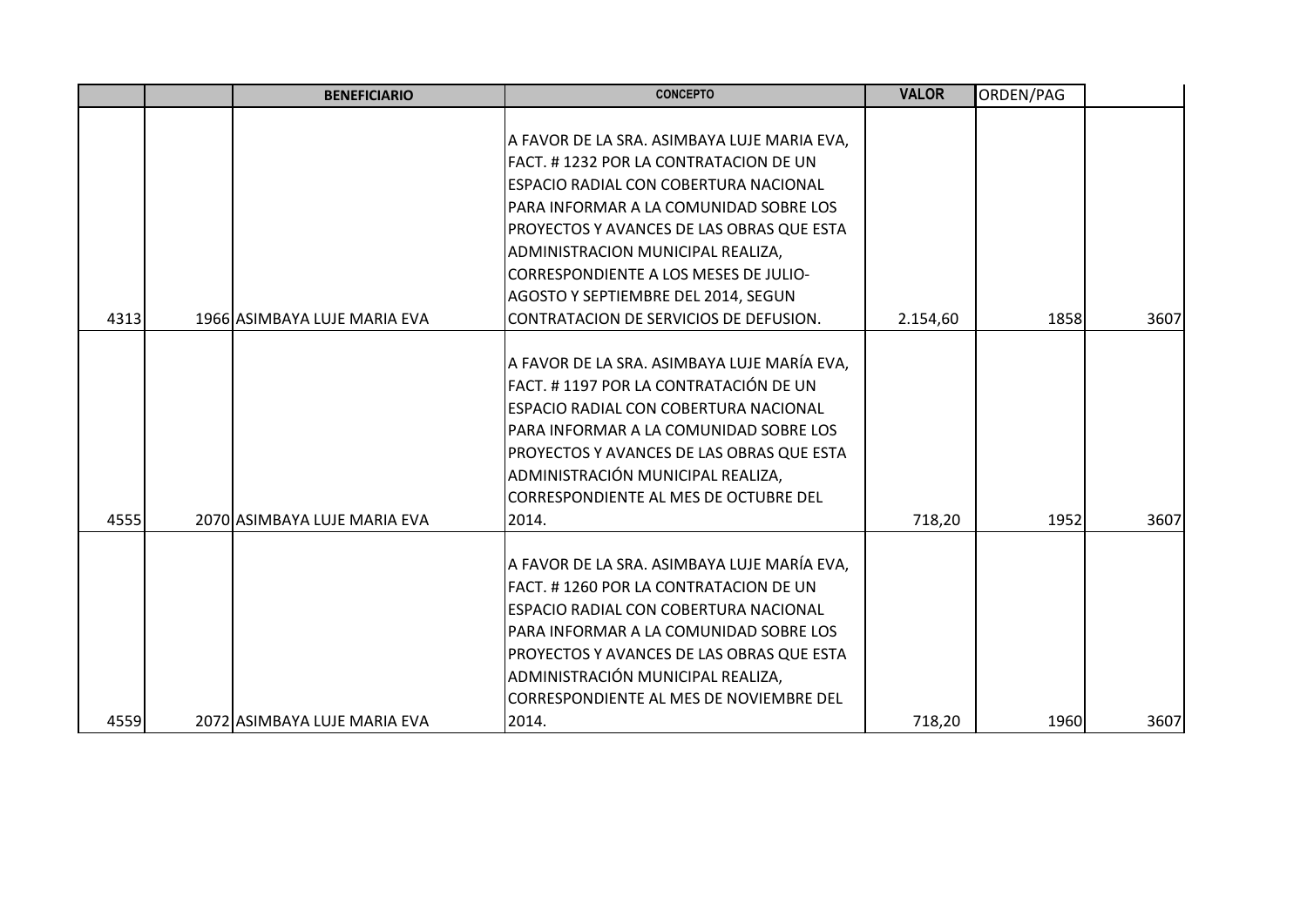|    | LABORATORIOS ASOCIADOS ZUMBA | A FAVOR DE LABORATORIO ZUMBA S.A, FACT. #<br>59033 POR LA ADQUISICION DE REACTIVOS, PARA<br>EL LABORATORIO CLINICO MUNICIPAL, PARA EL<br>ABASTECIMINETO DE LA GRAN DEMANDA DE<br>USUARIOS QUE A DIARIO REALIZAN DIFERENTES<br>TIPOS DE EXAMENES MEDICOS, ASI CUMPLIR CON<br>LAS NECESIDADES A LOS PACIENTES DE MANERA<br>INTEGRAL Y GRATUITA, SEGUN CONTRATACION DE |          |      |      |
|----|------------------------------|---------------------------------------------------------------------------------------------------------------------------------------------------------------------------------------------------------------------------------------------------------------------------------------------------------------------------------------------------------------------|----------|------|------|
| 47 | $41$ S.A                     | <b>INFIMA CUANTIA</b>                                                                                                                                                                                                                                                                                                                                               | 1.210,73 | 1934 | 3607 |
|    |                              |                                                                                                                                                                                                                                                                                                                                                                     |          |      | 3607 |
|    |                              |                                                                                                                                                                                                                                                                                                                                                                     |          |      |      |
|    |                              | <b>TOTAL</b>                                                                                                                                                                                                                                                                                                                                                        | 4.801,73 |      |      |
|    |                              |                                                                                                                                                                                                                                                                                                                                                                     |          |      |      |
|    |                              |                                                                                                                                                                                                                                                                                                                                                                     |          |      |      |
|    |                              |                                                                                                                                                                                                                                                                                                                                                                     |          |      |      |

| <b>COMP</b><br><b>CONT</b> | <b>COMP</b><br><b>EGRESOI</b> |                                          |                                                                                                                                                                                                            |              | <b>NUMERO</b> | <b>SPI</b> |
|----------------------------|-------------------------------|------------------------------------------|------------------------------------------------------------------------------------------------------------------------------------------------------------------------------------------------------------|--------------|---------------|------------|
|                            |                               | <b>BENEFICIARIO</b>                      | <b>CONCEPTO</b>                                                                                                                                                                                            | <b>VALOR</b> | ORDEN/PAG     |            |
| 157                        |                               | ARREAGA MARIDUEÑA DOUGLAS<br>100 ENRIQUE | A FAVOR DEL SR. ARREAGA MARIDUEÑA<br>DOUGLAS, ANTICIPO TIPO B LOS MISMOS QUE<br>ISERAN DESCONTADOS EN 6 CUOTAS MENSUALES<br>DE \$100 Y 5 CUOTAS MENSUALES DE \$80 A<br>PARTIR DEL MES DE FEBRERO DEL 2015. | 1.000,00     | 55            | 3608       |
| 131                        |                               | 95 AVECILLA MERIZALDE JORGE              | IA FAVOR DEL SR. AVECILLA MERIZALDE JORGE<br><b>ANTICIPO TIPO B, LOS MISMOS QUE SERAN</b><br>DESCONTADOS EN 10 CUOTAS MENSUALES DE \$<br>100.00 A PARTIR DEL MES DE FEBRERO DEL 2015.                      | 1.000,00     | 27            | 3608       |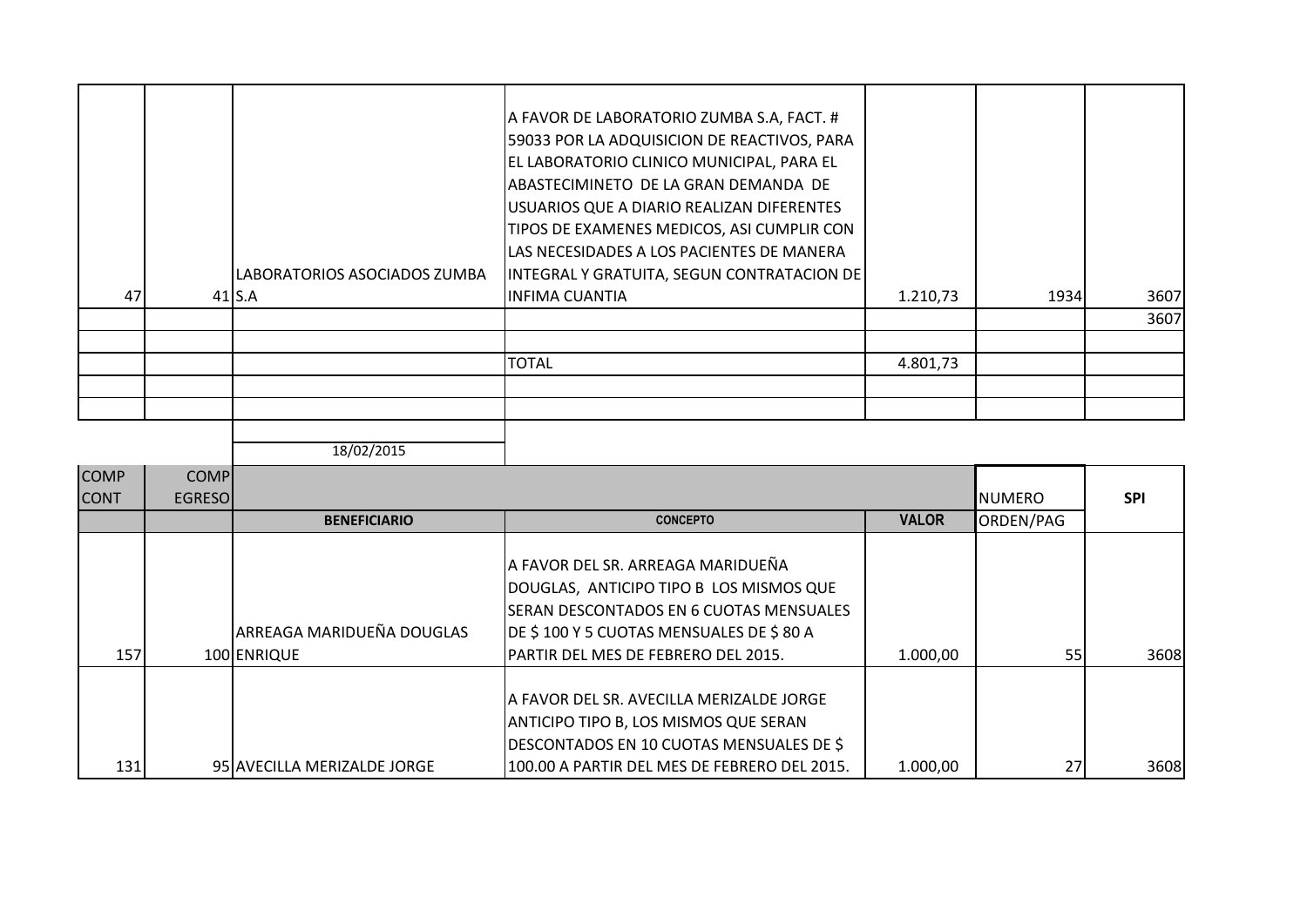|     |                                   | A FAVOR DE LA SRA. GALARZA CALI ROSA,       |          |    |      |
|-----|-----------------------------------|---------------------------------------------|----------|----|------|
|     |                                   | ANTICIPO TIPO B LOS MISMOS QUE SERAN        |          |    |      |
|     |                                   | DESCONTADOS EN 6 CUOTAS MENSUALES DE \$     |          |    |      |
|     |                                   | 110 Y 5 CUOTAS MENSUALES DE \$ 108 A PARTIR |          |    |      |
| 90  | 76 GALARZA CALI ROSA AMARILIS     | DEL MES DE FEBRERO DEL 2015.                | 1.200,00 | 35 | 3608 |
|     |                                   |                                             |          |    |      |
|     |                                   | A FAVOR DEL SR. GOMEZ CORONEL SEGUNDO,      |          |    |      |
|     |                                   | POR ANTICIPO TIPO B QUE SERAN DESCONTADOS   |          |    |      |
|     |                                   | EN 12 CUOTAS DE 41.66 A PARTIR DE ENERO/15  |          |    |      |
| 2   | 2 GOMEZ CORONEL SEGUNDO JOSE      | <b>SEGUN DCTOS ADJUNTOS.</b>                | 500,00   |    | 3608 |
|     |                                   |                                             |          |    |      |
|     |                                   | A FAVOR DEL SR. GUERRERO DELGADO CARLOS,    |          |    |      |
|     |                                   | ANTICIPO TIPO B LOS MISMOS QUE SERAN        |          |    |      |
|     |                                   | DESCONTADOS EN 10 CUOTAS MENSUALES DE \$    |          |    |      |
| 213 | 129 GUERRERO DELGADO CARLOS JULIO | 200 A PARTIR DEL MES DE MARZO DEL 2015.     | 2.000,00 | 56 | 3608 |
|     |                                   | A FAVOR DEL SR. SANCHEZ MENDIZABAL JACINTO  |          |    |      |
|     |                                   | ANTICIPO TIPO B, LOS MISMOS QUE SERAN       |          |    |      |
|     |                                   | DESCONTADOS EN 6 CUOTAS MENSUALES DE \$75   |          |    |      |
|     | SANCHEZ MENDIZABAL JACINTO        | Y 5 CUOTAS MENSUALES DE \$70 A PARTIR DEL   |          |    |      |
| 116 | 87 ISRAEL                         | MES DE FEBRERO DEL 2015.                    | 800,00   | 28 | 3608 |
|     |                                   |                                             |          |    |      |
|     |                                   | A FAVOR DEL SR. SOLORZANO SERRANO VICTOR    |          |    |      |
|     |                                   | ANTICIPO TIPO B, LOS MISMOS QUE SERAN       |          |    |      |
|     |                                   | DESCONTADOS EN 6 CUOTAS MENSUALES DE \$     |          |    |      |
|     |                                   | 185 Y 5 CUOTAS MENSUALES DE \$178 A PARTIR  |          |    |      |
| 52  | 46 SOLORZANO SERRANO VICTOR HUGO  | DEL MES DE FEBRERO DEL 2015.                | 1.500,00 | 20 | 3608 |
|     |                                   |                                             |          |    |      |
|     |                                   |                                             |          |    |      |
|     |                                   | <b>TOTAL</b>                                | 8.000,00 |    |      |
|     |                                   |                                             |          |    |      |
|     |                                   |                                             |          |    |      |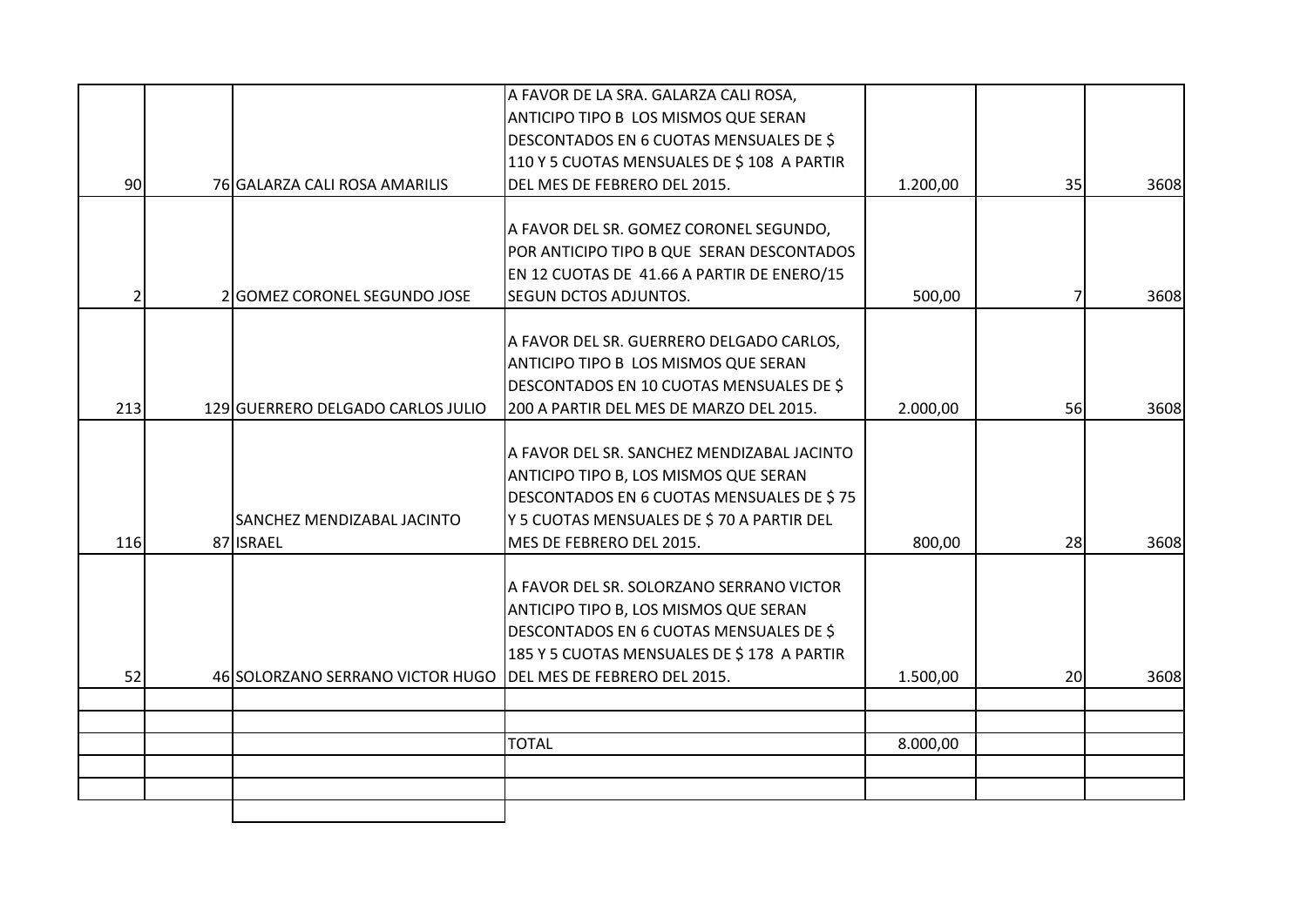|             |               | 10/02/2015                  |                                                                                                                                                                                                                                                                                                                                             |              |               |            |
|-------------|---------------|-----------------------------|---------------------------------------------------------------------------------------------------------------------------------------------------------------------------------------------------------------------------------------------------------------------------------------------------------------------------------------------|--------------|---------------|------------|
| <b>COMP</b> | <b>COMP</b>   |                             |                                                                                                                                                                                                                                                                                                                                             |              |               |            |
| <b>CONT</b> | <b>EGRESO</b> |                             |                                                                                                                                                                                                                                                                                                                                             |              | <b>NUMERO</b> | <b>SPI</b> |
|             |               | <b>BENEFICIARIO</b>         | <b>CONCEPTO</b>                                                                                                                                                                                                                                                                                                                             | <b>VALOR</b> | ORDEN/PAG     |            |
|             |               | ALVARADO MURILLO JORGE      | A FAVOR DEL SR. JORGE ALVARADO MURILLO (JEFE<br>DEL DEPARTAMENTO DE DESARROLLO<br>COMUNITARIO), FACT. # 002-001-15322<br><b>REPOSICION DE GASTOS POR COMPRA DE</b><br>BOTELLONES DE AGUA, PARA LOS ADULTOS<br>MAYORES, CON ABSOLUTA NORMALIDAD DE<br>ACUERDO AL CONVENIO DE COOPERACIÓN Nº 001<br>MIES CZ-GE-DD MILAGRO, CORRESPONDIENTE AL |              |               |            |
| 103         |               | 85 FRANCISCO                | <b>I</b> MES DE DICIEMBRE DEL 2014.                                                                                                                                                                                                                                                                                                         | 30,00        | 13            | 3609       |
|             |               |                             | A FAVOR DE SR. JUAN JOSÉ BRIONES RUIZ, FACT. #<br>59 POR SERVICIO DE ALQUILER DE UN LOCAL<br>UBICADO EN EL CYBER DEL RECINTO EL DESEO,<br><b>CORRESPONDIENTE AL MES DE DICIEMBRE DEL</b>                                                                                                                                                    |              |               |            |
| 128         |               | 92 BRIONES RUIZ JUAN JOSE   | 2014.                                                                                                                                                                                                                                                                                                                                       | 161,00       | 2074          | 3609       |
| 130         |               | 94 NARVAEZ PRIETO RAUL JOEL | A FAVOR DEL SR. NARVAEZ PRIETO RAUL JOEL,<br>FACT. # 001-001-491 POR LA ADQUISICION DE<br>IUNIFORMES PARA LOS MIEMBROS PRINCIPALES Y<br>SECRETARIO DE LA JUNTA CANTONAL DE<br>Proteccion de derechos de la niñez y<br>ADOLESCENCIA DE YAGUACHI, SEGUN<br>CONNTRATACION DE INFIMA CUANTIA.                                                   | 1.370,42     | 2028          | 3609       |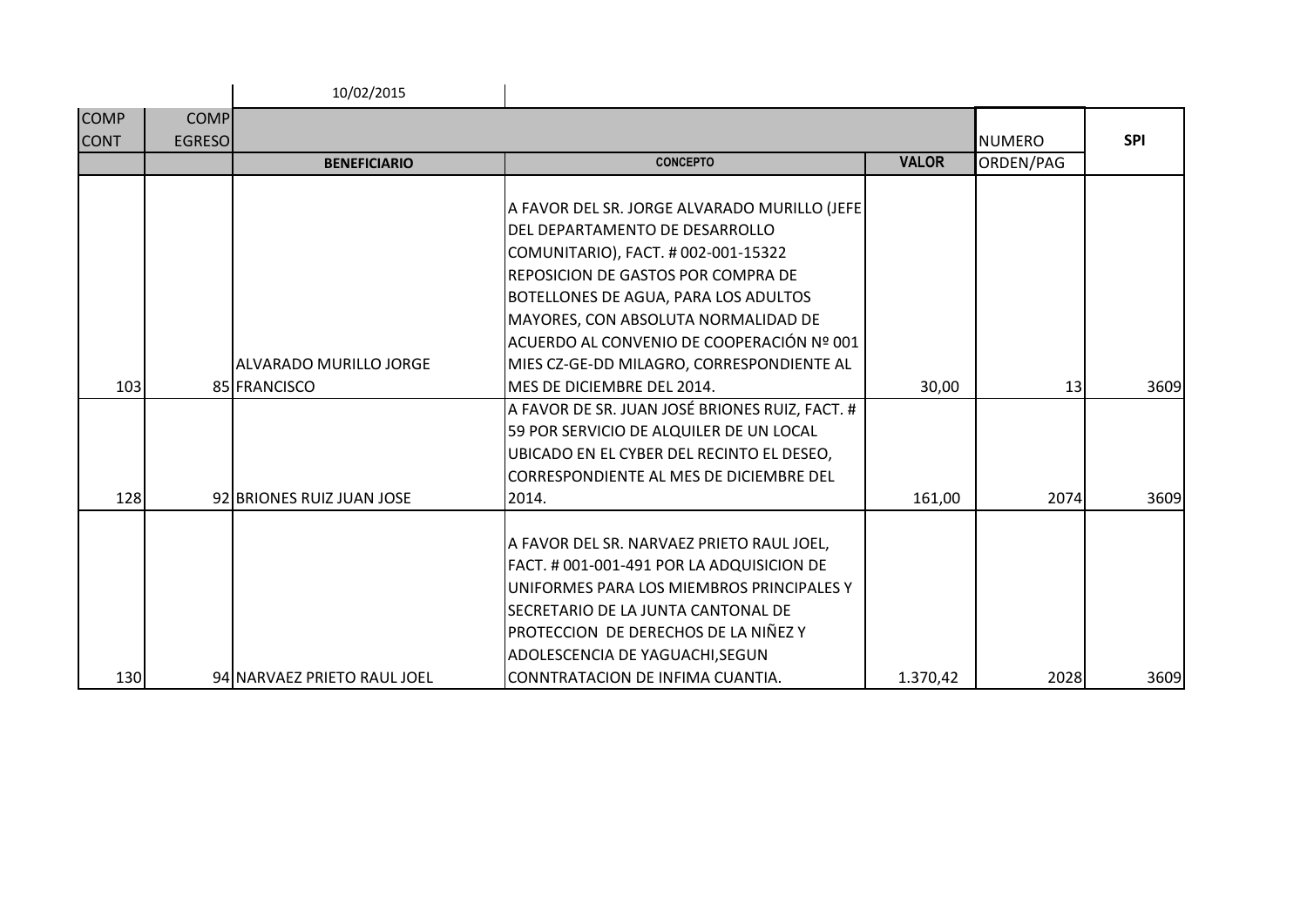|             |               |                                     | A FAVOR DE NEGOCIOS Y TELEFONÍA NEDETEL<br>S.A., FACT. # 001-001-12298 POR PROVEER<br>SERVICIOS DE INTERNET DE BANDA ANCHA DE12<br>MEGAS CLEAR CHANNEL, CORRESPONDIENTE AL<br>MES DE DICIEMBRE DEL 2014, LOS CUALES SERÁN<br>DISTRIBUIDOS PARA ÉL, CYBER DE: (1.-CONE, 2.- |              |               |            |
|-------------|---------------|-------------------------------------|----------------------------------------------------------------------------------------------------------------------------------------------------------------------------------------------------------------------------------------------------------------------------|--------------|---------------|------------|
|             |               |                                     | EL DESEO, 3.- BUENA FÉ, 4.- VIRGEN DE FÁTIMA)                                                                                                                                                                                                                              |              |               |            |
|             |               |                                     | 5.- SALÓN VIRTUAL DE LA CAB., POLICÍA                                                                                                                                                                                                                                      |              |               |            |
| 127         |               | 91 NEGOCIOS Y TELEFONIA NEDETEL S.A | MUNICIPAL, ETC.                                                                                                                                                                                                                                                            | 2.050,07     | 2076          | 3609       |
|             |               |                                     | A FAVOR DEL SRA. REGALADO BURBANO MABEL                                                                                                                                                                                                                                    |              |               |            |
|             |               |                                     | JACKELINE, FACT. # 003-001-1297 POR LA                                                                                                                                                                                                                                     |              |               |            |
|             |               |                                     | ADQUISICION DE MUEBLES DE OFICINA:1 VITRINA,                                                                                                                                                                                                                               |              |               |            |
|             |               |                                     | 1 MESA Y 3 SILLAS, LAS MISMAS QUE SERVIRAN                                                                                                                                                                                                                                 |              |               |            |
|             |               |                                     | PARA LA JUNTA CANTONAL DE PROTECCION DE                                                                                                                                                                                                                                    |              |               |            |
|             |               |                                     | DERECHOS DE LA NIÑEZ Y ADOLESCENCIA DE                                                                                                                                                                                                                                     |              |               |            |
|             |               |                                     | YAGUACHI, SEGUN CONTRATACION DE INFIMA                                                                                                                                                                                                                                     |              |               |            |
| 129         |               | 93 REGALADO BURBANO MELBA JACK      | CUANTIA.                                                                                                                                                                                                                                                                   | 894,96       | 2024          | 3609       |
|             |               |                                     |                                                                                                                                                                                                                                                                            |              |               |            |
|             |               |                                     | <b>TOTAL</b>                                                                                                                                                                                                                                                               | 4.506,45     |               |            |
|             |               |                                     |                                                                                                                                                                                                                                                                            |              |               |            |
|             |               |                                     |                                                                                                                                                                                                                                                                            |              |               |            |
|             |               |                                     |                                                                                                                                                                                                                                                                            |              |               |            |
|             |               | 10/02/2015                          |                                                                                                                                                                                                                                                                            |              |               |            |
| <b>COMP</b> | <b>COMP</b>   |                                     |                                                                                                                                                                                                                                                                            |              |               |            |
| <b>CONT</b> | <b>EGRESO</b> |                                     |                                                                                                                                                                                                                                                                            |              | <b>NUMERO</b> | <b>SPI</b> |
|             |               | <b>BENEFICIARIO</b>                 | <b>CONCEPTO</b>                                                                                                                                                                                                                                                            | <b>VALOR</b> | ORDEN/PAG     |            |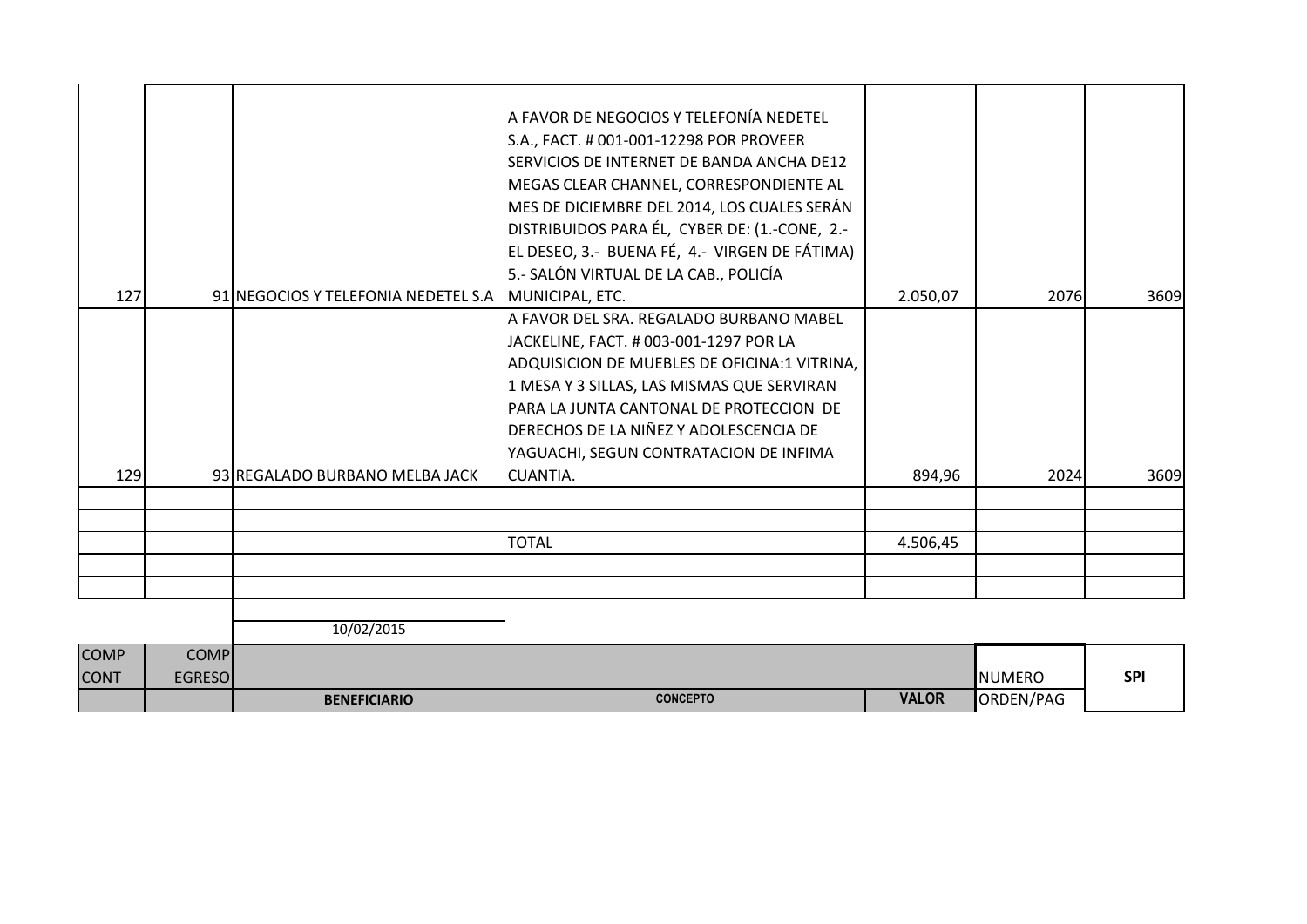| 228 | <b>CORP. NACIONAL DE</b><br>136 TELECOMUNICACIONES CNT S.A | A FAVOR DE LA CORPORACIÓN NACIONAL DE<br>TELECOMUNICACIONES (CNT) POR CONSUMO DE<br>LÍNEAS TELEFÓNICAS QUE SON UTILIZADAS<br>IDENTRO DE ESTA ENTIDAD MUNICIPAL #2020442-<br>2020443-202012, FACTS. #001-777-009402778,<br>001-777-009402780, 001-777-009402776<br>CORRESPONDIENTES AL MES DE ENERO DEL 2015<br>Y EMITIDO EL 03/02/2015. | 93,78 | 89 | 3610 |
|-----|------------------------------------------------------------|-----------------------------------------------------------------------------------------------------------------------------------------------------------------------------------------------------------------------------------------------------------------------------------------------------------------------------------------|-------|----|------|
|     |                                                            |                                                                                                                                                                                                                                                                                                                                         |       |    |      |
|     |                                                            |                                                                                                                                                                                                                                                                                                                                         |       |    |      |
|     |                                                            | <b>TOTAL</b>                                                                                                                                                                                                                                                                                                                            | 93,78 |    |      |
|     |                                                            |                                                                                                                                                                                                                                                                                                                                         |       |    |      |
|     |                                                            |                                                                                                                                                                                                                                                                                                                                         |       |    |      |

| <b>COMP</b><br><b>CONT</b> | <b>COMP</b><br><b>EGRESO</b> |                                                  |                                                                                                                                                                                                                                                                                                    |              | <b>NUMERO</b> | <b>SPI</b> |
|----------------------------|------------------------------|--------------------------------------------------|----------------------------------------------------------------------------------------------------------------------------------------------------------------------------------------------------------------------------------------------------------------------------------------------------|--------------|---------------|------------|
|                            |                              | <b>BENEFICIARIO</b>                              | <b>CONCEPTO</b>                                                                                                                                                                                                                                                                                    | <b>VALOR</b> | ORDEN/PAG     |            |
| 102                        |                              | ICORPORACION NACIONAL DE<br>84 ELECTRICIDAD CNEL | A FAVOR DE LA CORPORACION NACIONAL DE<br>ELECTRICIDAD (CNEL), POR CONSUMO DE<br>ELECTRICIDAD, PERTENECIENTE A ESTA ENTIDAD<br>MUNICIPAL, MEDIDORES: Nº 225969 225979-<br>267243-184615-260939-225977-122806-266393-<br>126469-239524 CORRESPONDIENTE AL PERIODO<br>DEL: 10/DIC/14 HASTA 12/ENE/15. | 3.268,27     | 40            | 3611       |
|                            |                              |                                                  |                                                                                                                                                                                                                                                                                                    |              |               |            |
|                            |                              |                                                  | <b>TOTAL</b>                                                                                                                                                                                                                                                                                       | 3.268,27     |               |            |
|                            |                              |                                                  |                                                                                                                                                                                                                                                                                                    |              |               |            |
|                            |                              |                                                  |                                                                                                                                                                                                                                                                                                    |              |               |            |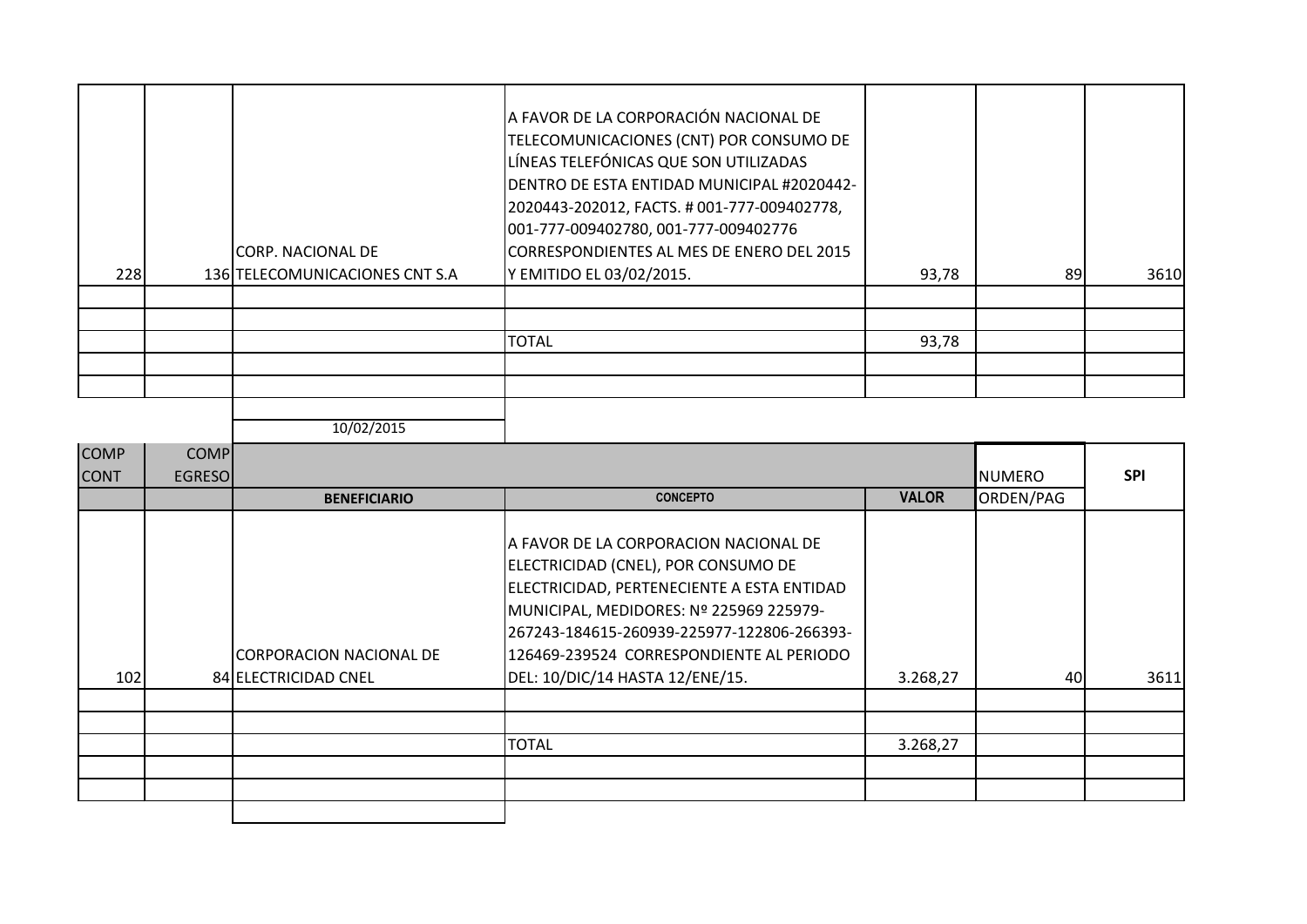|                            |                              | 10/02/2015                      |                                                                                                                                                                                                                                                                                                                                                                                         |              |               |            |
|----------------------------|------------------------------|---------------------------------|-----------------------------------------------------------------------------------------------------------------------------------------------------------------------------------------------------------------------------------------------------------------------------------------------------------------------------------------------------------------------------------------|--------------|---------------|------------|
| <b>COMP</b>                | <b>COMP</b>                  |                                 |                                                                                                                                                                                                                                                                                                                                                                                         |              |               |            |
| <b>CONT</b>                | <b>EGRESO</b>                |                                 |                                                                                                                                                                                                                                                                                                                                                                                         |              | <b>NUMERO</b> | <b>SPI</b> |
|                            |                              | <b>BENEFICIARIO</b>             | <b>CONCEPTO</b>                                                                                                                                                                                                                                                                                                                                                                         | <b>VALOR</b> | ORDEN/PAG     |            |
|                            |                              |                                 | A FAVOR DEL ING. VERDUGO BECERRA JOSE,<br>ABONO DE \$30000 A LA FACT. #1010 PAGO<br>CORRESPONDIENTE DE LA PLANILLA # 2 POR<br>CONSTRUCCIÓN DE POZO DE AGUA SEGURA DE<br>100 METROS DE PROFUNDIDAD CON TORRE DE<br>HORMIGÓN ARMADO DE 12 METROS DE ALTURA<br>CON CAPACIDAD DE 13 M3 EN EL RECINTO SAN<br>JACINTO DE LA PARROQUIA PEDRO J. MONTERO<br>DEL CANTÓN SAN JACINTO DE YAGUACHI, |              |               |            |
| 260                        |                              | 139 VERDUGO BECERRA JOSE MIGUEL | CONTRATO MCO-GADMSJ-07-2014.                                                                                                                                                                                                                                                                                                                                                            | 30.000,00    | 39            | 3612       |
|                            |                              |                                 |                                                                                                                                                                                                                                                                                                                                                                                         |              |               |            |
|                            |                              |                                 | <b>TOTAL</b>                                                                                                                                                                                                                                                                                                                                                                            | 30.000,00    |               |            |
|                            |                              |                                 |                                                                                                                                                                                                                                                                                                                                                                                         |              |               |            |
|                            |                              | 11/02/2015                      |                                                                                                                                                                                                                                                                                                                                                                                         |              |               |            |
| <b>COMP</b><br><b>CONT</b> | <b>COMP</b><br><b>EGRESO</b> |                                 |                                                                                                                                                                                                                                                                                                                                                                                         |              | <b>NUMERO</b> | <b>SPI</b> |
|                            |                              | <b>BENEFICIARIO</b>             | <b>CONCEPTO</b>                                                                                                                                                                                                                                                                                                                                                                         | <b>VALOR</b> | ORDEN/PAG     |            |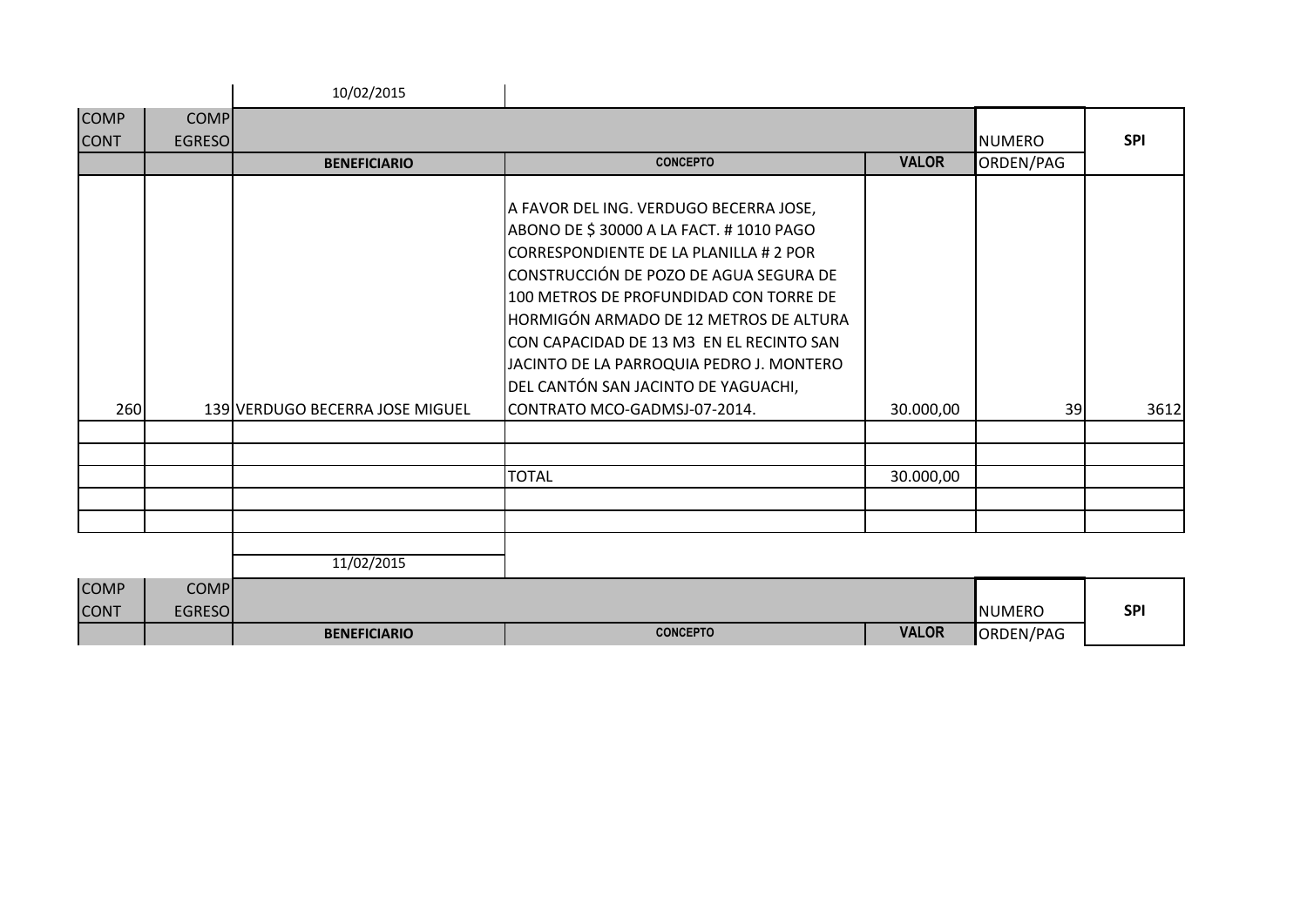| <b>COMP</b> | <b>COMP</b> | 11/02/2015                                               |                                                                                                                                                                                                                                                                                                                                                                                 |          |           |      |
|-------------|-------------|----------------------------------------------------------|---------------------------------------------------------------------------------------------------------------------------------------------------------------------------------------------------------------------------------------------------------------------------------------------------------------------------------------------------------------------------------|----------|-----------|------|
|             |             |                                                          |                                                                                                                                                                                                                                                                                                                                                                                 |          |           |      |
|             |             |                                                          |                                                                                                                                                                                                                                                                                                                                                                                 |          |           |      |
|             |             |                                                          | <b>TOTAL</b>                                                                                                                                                                                                                                                                                                                                                                    | 2.251,50 |           |      |
|             |             |                                                          |                                                                                                                                                                                                                                                                                                                                                                                 |          |           |      |
|             |             |                                                          |                                                                                                                                                                                                                                                                                                                                                                                 |          |           |      |
| 58          |             | İMERCHAN CHILUISA XAVIER<br>52 GUSTAVO                   | A FAVOR DEL SR. MERCHAN CHILUISA XAVIER, POR<br>LIQUIDACION DE HABERES DEL EX-TRABAJADOR<br>CON CARGO DE CUADRILLERO DE AGUA POTABLE<br>CON FECHA DE INGRESO 01/08/2010 Y FECHA DE<br>SALIDA 10/06/2013.                                                                                                                                                                        | 1.736,20 | <b>26</b> | 3613 |
| 206         |             | JUNTA ADMISTRADORA DE AGUA<br>125 POTABLE BOLICHE-KM. 26 | A FAVOR DE LA JUNTA ADMINISTRADORA DE<br>AGUA POTABLE DE VIRGEN DE FATIMA KM 26, AV.<br>DE PAGO # 2262 POR CONSUMO<br><b>CORRESPONDIENTE A LOS MESES DE NOVIEMBRE</b><br>Y DICIEMBRE DEL 2014, COLEGIO MUNICIPAL "7 DE<br>AGOSTO" SAN JACINTO POZO 2.                                                                                                                           | 132,90   | 77        | 3613 |
| 178         |             | 119 ERRAZURIZ PEREZ JAZMIN KATIUSCA                      | A FAVOR DE LA SRA. ERRAZURIZ PEREZ JAZMIN<br>KATIUSCA, FACT. # 641 POR CONTRATACION DE<br>SERVICIOS DE UN GRUPO FEMENINO ATRAXION<br>(GENERO TROPICAL), EL MISMO QUE SE PRESENTO<br>POR LAS FIESTAS PATRONALES DE LA PARROQUIA<br>PEDRO J. MONTERO, EL DIA 01 DE DICIEMBRE DEL<br>2014, A LA 20H00 HASTA LAS 21H00, SEGUN<br>CONTRATO DE PRESTACION DE SERVICIOS<br>ARTISTICOS. | 382,40   | 2081      | 3613 |

**BENEFICIARIO CONCEPTO VALOR** ORDEN/PAG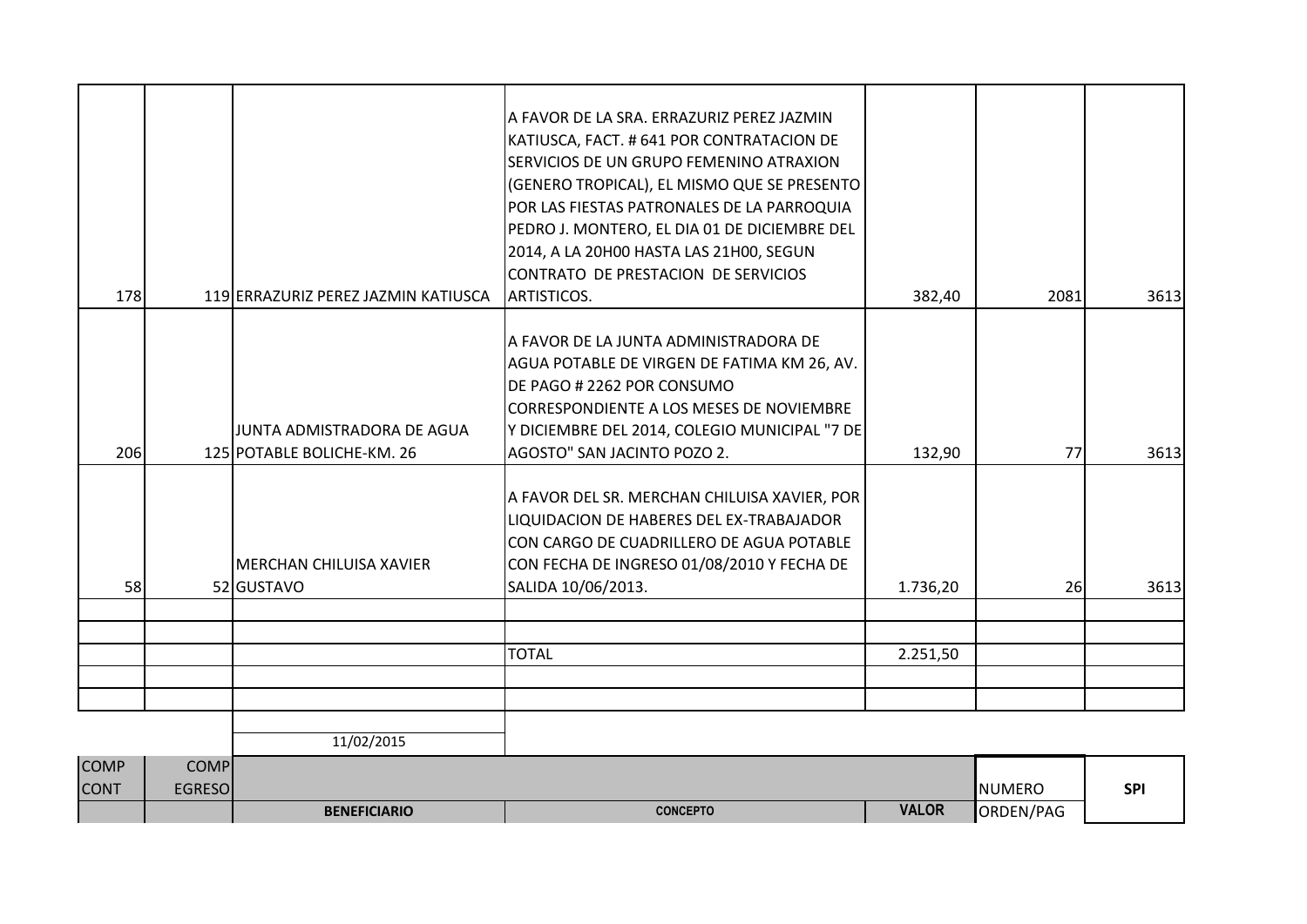|      |                                 | A FAVOR DEL AB. CABRERA MONSERRATE JORGE,<br>POR PAGO DE LIQUIDACION DE HABERES DEL EX- |          |      |      |
|------|---------------------------------|-----------------------------------------------------------------------------------------|----------|------|------|
|      |                                 | <b>FUNCIONARIO PUBLICO CON CARGO DE</b>                                                 |          |      |      |
|      |                                 | SECRETARIO GENERAL DEL GAD MUNICIPAL DE<br>SAN JACINTO DE YAGUACHI CON FECHA DE         |          |      |      |
|      | <b>CABRERA MONSERRATE JORGE</b> | INGRESO 01/04/2013 Y FECHA DE SALIDA                                                    |          |      |      |
| 4269 | 1945 PORFIRIO                   | 15/09/2014.                                                                             | 3.148,33 | 1703 | 3614 |
|      |                                 |                                                                                         |          |      |      |
|      |                                 |                                                                                         |          |      |      |
|      |                                 | <b>TOTAL</b>                                                                            | 3.148,33 |      |      |
|      |                                 |                                                                                         |          |      |      |
|      |                                 |                                                                                         |          |      |      |
|      |                                 |                                                                                         |          |      |      |

|                            |                              | 11/02/2015                      |                                                                                                                                                                                                           |              |                 |            |
|----------------------------|------------------------------|---------------------------------|-----------------------------------------------------------------------------------------------------------------------------------------------------------------------------------------------------------|--------------|-----------------|------------|
| <b>COMP</b><br><b>CONT</b> | <b>COMP</b><br><b>EGRESO</b> |                                 |                                                                                                                                                                                                           |              | <b>I</b> NUMERO | <b>SPI</b> |
|                            |                              | <b>BENEFICIARIO</b>             | <b>CONCEPTO</b>                                                                                                                                                                                           | <b>VALOR</b> | ORDEN/PAG       |            |
| 201                        |                              | 123 LAZO BUELE SEGUNDO CORNELIO | A FAVOR DE LAZO BUELE SEGUNDO, POR<br>REPOSICION DE GASTOS DE CAJA CHICA<br>UTILIZADOS POR EL DEPARTAMENTO DE OBRAS<br>IPUBLICAS.                                                                         | 461,82       | 62              | 3615       |
| 203                        |                              | 124 LAZO BUELE SEGUNDO CORNELIO | A FAVOR DEL ING. LAZO BUELE SEGUNDO, POR<br>REPOSICION DE GASTOS POR LA REPARACION DEL<br>SISTEMA HIDRAULICO DEL RECOLECTOR # 13 SIN<br>PLACA MARCA UD TRUCK SEGUN FACT. # 2759<br>(SANCHEZ AVELLAN JHON) | 609,60       | 61              | 3615       |
| 229                        |                              | 137 LAZO BUELE SEGUNDO CORNELIO | A FAVOR DEL ING. LAZO BUELE SEGUNDO, POR<br>REPOSICION DE GASTOS DE CAJA CHICA<br>UTILIZADOS POR EL DEPARTAMENTO DE OBRAS<br>PUBLICAS, SEGUN SOPORTES ADJUNTOS.                                           | 818,31       | 91              | 3615       |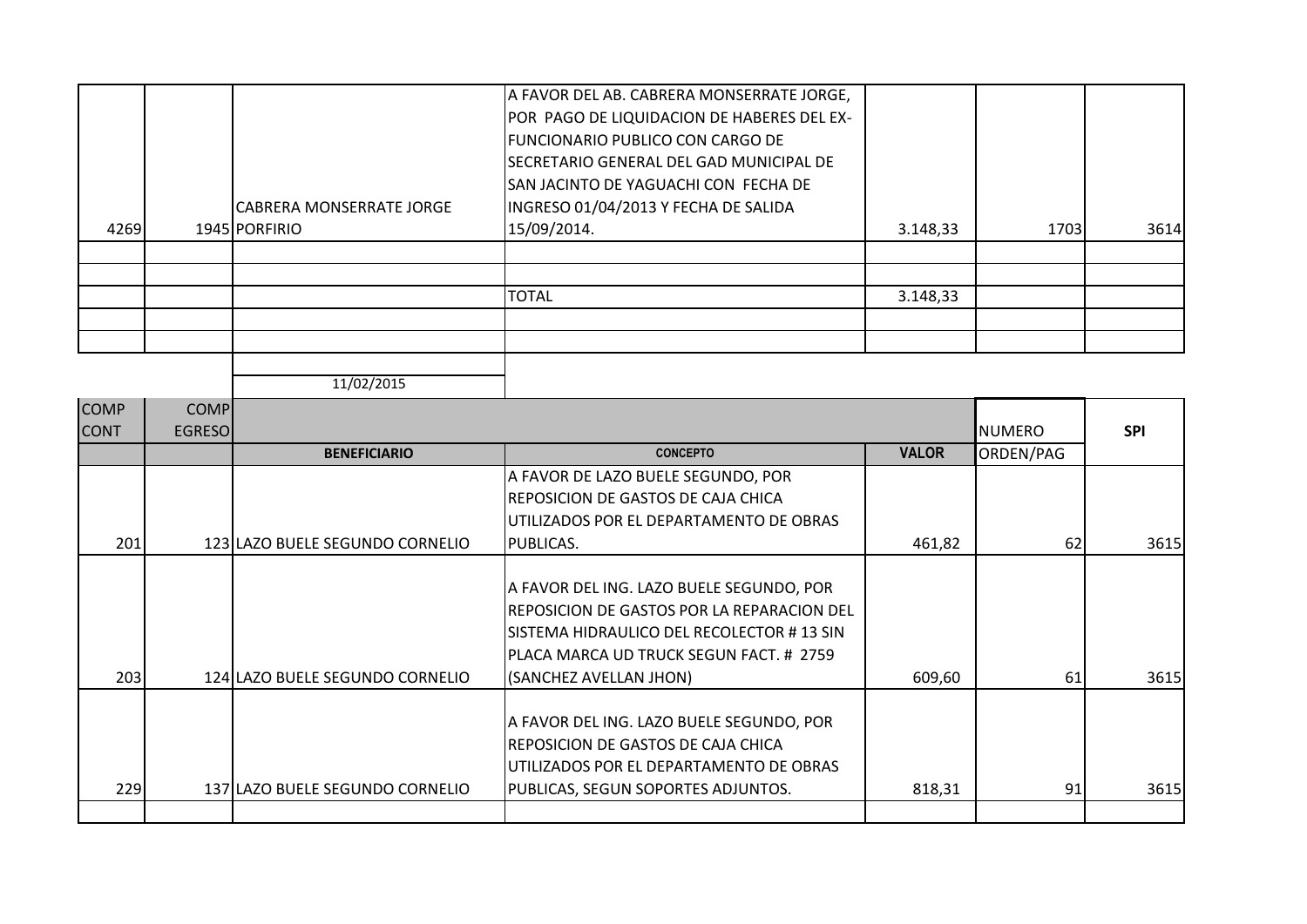|  | <b>TOTAL</b> | 1.889,73 |  |
|--|--------------|----------|--|
|  |              |          |  |
|  |              |          |  |
|  |              |          |  |

| <b>COMP</b> | <b>COMP</b>   |                                                      |                                                                                                                                                                                                                                                                                          |              |                 |            |
|-------------|---------------|------------------------------------------------------|------------------------------------------------------------------------------------------------------------------------------------------------------------------------------------------------------------------------------------------------------------------------------------------|--------------|-----------------|------------|
| <b>CONT</b> | <b>EGRESO</b> |                                                      |                                                                                                                                                                                                                                                                                          |              | <b>I</b> NUMERO | <b>SPI</b> |
|             |               | <b>BENEFICIARIO</b>                                  | <b>CONCEPTO</b>                                                                                                                                                                                                                                                                          | <b>VALOR</b> | ORDEN/PAG       |            |
| <b>160</b>  |               | CNEL CORPORACION NACIONAL DE<br>102 ELECTRICIDAD EP. | A FAVOR DE LA CORPORACION NACIONAL DE<br>ELECTRICIDAD (CNEL), FACT. # 070-001-003036802<br><b>JPOR CONSUMO DE ELECTRICIDAD DEL GOBIERNO</b><br>MU. 0 Y CONE Y 21 DE JULIO 6- 0 Y CONE 06 S 02,<br>MEDIDOR: 258610 - 123168 CORRESPONDIENTE<br>AL PERIODO DEL: 16-DIC-14 HASTA 15-ENE-15. | 443,95       | 49              | 3616       |
|             |               |                                                      |                                                                                                                                                                                                                                                                                          |              |                 |            |
|             |               |                                                      |                                                                                                                                                                                                                                                                                          |              |                 |            |
|             |               |                                                      | <b>TOTAL</b>                                                                                                                                                                                                                                                                             | 443,95       |                 |            |
|             |               |                                                      |                                                                                                                                                                                                                                                                                          |              |                 |            |
|             |               |                                                      |                                                                                                                                                                                                                                                                                          |              |                 |            |
|             |               |                                                      |                                                                                                                                                                                                                                                                                          |              |                 |            |

| <b>COMP</b><br><b>CONT</b> | <b>COMP</b><br><b>EGRESO</b> |                     |                                                                        |              | <b>NUMERO</b> | <b>SPI</b> |
|----------------------------|------------------------------|---------------------|------------------------------------------------------------------------|--------------|---------------|------------|
|                            |                              | <b>BENEFICIARIO</b> | <b>CONCEPTO</b>                                                        | <b>VALOR</b> | ORDEN/PAG     |            |
|                            |                              |                     | GAD. MUNICIPAL DE SAN JACINTO DE POR TRANSFERENCIA ENTRE CUENTAS DE LA |              |               |            |
| 284                        |                              | YAGUACHI            | 69220004 A LA 69220052.                                                | 50.000,00    |               | 3617       |
|                            |                              |                     |                                                                        |              |               |            |
|                            |                              |                     |                                                                        |              |               |            |
|                            |                              |                     | <b>TOTAL</b>                                                           | 50.000,00    |               |            |
|                            |                              |                     |                                                                        |              |               |            |
|                            |                              |                     |                                                                        |              |               |            |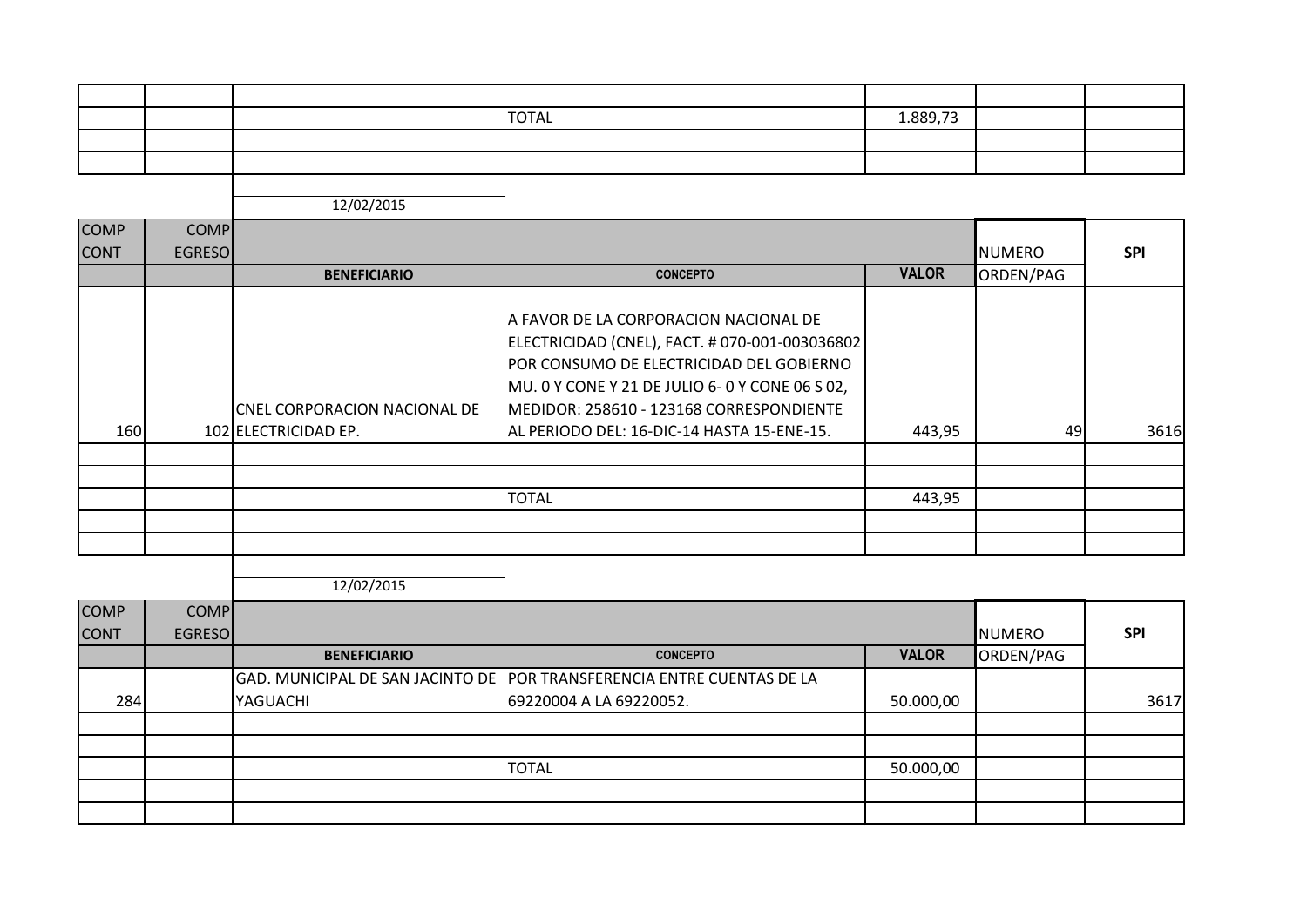| 20/02/2015 |
|------------|

| <b>COMP</b> | <b>COMP</b>   |                                               |                                             |              |               |            |
|-------------|---------------|-----------------------------------------------|---------------------------------------------|--------------|---------------|------------|
| <b>CONT</b> | <b>EGRESO</b> |                                               |                                             |              | <b>NUMERO</b> | <b>SPI</b> |
|             |               | <b>BENEFICIARIO</b>                           | <b>CONCEPTO</b>                             | <b>VALOR</b> | ORDEN/PAG     |            |
|             |               |                                               |                                             |              |               |            |
|             |               |                                               | A FAVOR DEL SUB. OFICIAL (SP) ARRIAGA GOMEZ |              |               |            |
|             |               |                                               | ROY ANTICIPO TIPO B, LOS MISMOS QUE SERAN   |              |               |            |
|             |               |                                               | DESCONTADOS EN 10 CUOTAS MENSUALES DE \$    |              |               |            |
| 317         |               | 154 ARRIAGA GOMEZ ROY MARCIAL                 | 200 A PARTIR DEL MES DE FEBRERO DEL 2015.   | 2.000,00     | 95            | 3618       |
|             |               |                                               | A FAVOR DE LA CPA. CHILLA ARGUELLO FERNANDA |              |               |            |
|             |               |                                               | ANTICIPO TIPO A, LOS MISMOS QUE SERAN       |              |               |            |
|             |               |                                               | DESCONTADOS EN EL PRESENTE MES DE FEBRERO   |              |               |            |
| 310         |               | 149 CHILLA ARGUELLO FERNANDA JANINA DEL 2015. |                                             | 100,00       | 114           | 3618       |
|             |               |                                               |                                             |              |               |            |
|             |               |                                               |                                             |              |               |            |
|             |               |                                               | <b>TOTAL</b>                                | 2.100,00     |               |            |
|             |               |                                               |                                             |              |               |            |
|             |               |                                               |                                             |              |               |            |
|             |               |                                               |                                             |              |               |            |

| <b>COMP</b><br><b>CONT</b> | <b>COMP</b><br><b>EGRESO</b> | <b>BENEFICIARIO</b>                       | <b>CONCEPTO</b>                                                                                                                                                                                                                                           | <b>VALOR</b> | <b>NUMERO</b><br>ORDEN/PAG | <b>SPI</b> |
|----------------------------|------------------------------|-------------------------------------------|-----------------------------------------------------------------------------------------------------------------------------------------------------------------------------------------------------------------------------------------------------------|--------------|----------------------------|------------|
| 313                        |                              | ISALTOS ALVARADO MARJORIE<br>152 VICTORIA | A FAVOR DEL SRA. SALTOS ALVARADO VICTORIA,<br>FACT. #5166 POR LA ADQUISICION DE<br>IDENTIFICADORES DE LOS VEHICULOS COMO CON<br>LOGOTIPOS Y NUMERACION DE IDENTIFICACIONES<br><b>JDE ESTA ENTIDAD MUNICIPAL, SEGUN</b><br>CONTRATACION DE INFIMA CUANTIA. | 3.007,20     | 530                        | 3619       |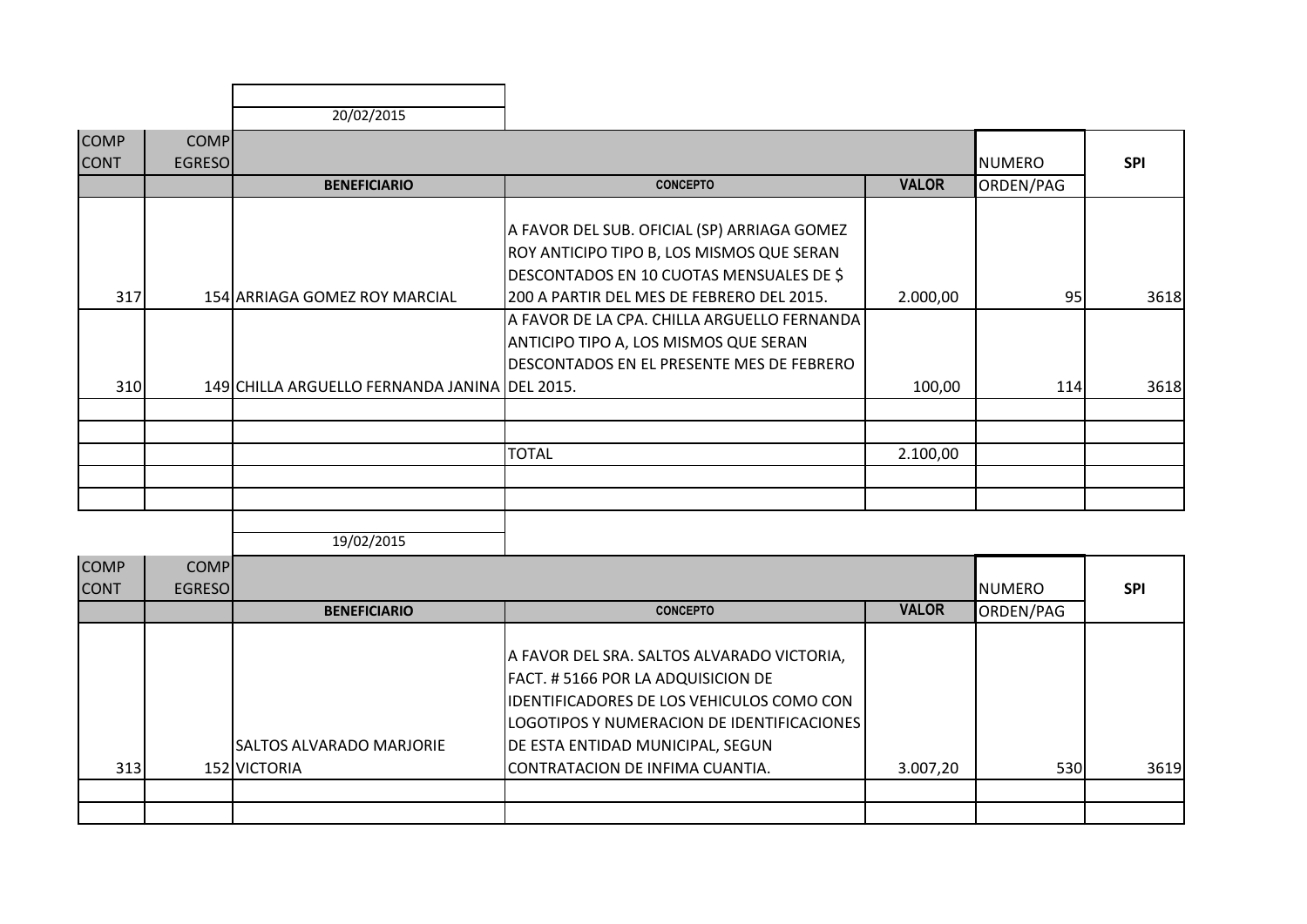|  |  | 3.007,20 |  |
|--|--|----------|--|
|  |  |          |  |
|  |  |          |  |
|  |  |          |  |

| <b>COMP</b><br><b>CONT</b> | <b>COMP</b><br><b>EGRESO</b> |                                  |                                                                                                                                                                                                                                                                                                                                          |              | <b>NUMERO</b> | <b>SPI</b> |
|----------------------------|------------------------------|----------------------------------|------------------------------------------------------------------------------------------------------------------------------------------------------------------------------------------------------------------------------------------------------------------------------------------------------------------------------------------|--------------|---------------|------------|
|                            |                              | <b>BENEFICIARIO</b>              | <b>CONCEPTO</b>                                                                                                                                                                                                                                                                                                                          | <b>VALOR</b> | ORDEN/PAG     |            |
|                            |                              | <b>EMPRESA MUNICIPAL DE AGUA</b> | A FAVOR DE LA EMPRESA DE AGUA POTABLE DE<br>DURAN (EMAPAD-EP), PRIMER PAGO<br>CORRESPONDIENTE AL MES DE ENERO DEL 2015.<br>SEGÚN CONVENIO PARA EL PAGO Y ENTREGA<br>MEDIANTE COMODATO DEL SISTEMA DE<br>PRODUCCION, CONDUCCION, Y DISTRIBUCION DE<br>AGUA POTABLE ENTRE EL GAD. MUNICIPAL SAN<br>JACINTO DE YAGUACHI Y GAD. MUNICIPAL DE |              |               |            |
| 14                         |                              | 13 POTABLE DE DURAN EMAPAD       | DURAN.                                                                                                                                                                                                                                                                                                                                   | 10.220,13    | 81            | 3620       |
|                            |                              |                                  |                                                                                                                                                                                                                                                                                                                                          |              |               |            |
|                            |                              |                                  | <b>TOTAL</b>                                                                                                                                                                                                                                                                                                                             | 10.220,13    |               |            |
|                            |                              |                                  |                                                                                                                                                                                                                                                                                                                                          |              |               |            |
|                            |                              | 19/02/2015                       |                                                                                                                                                                                                                                                                                                                                          |              |               |            |
| <b>COMP</b>                | <b>COMP</b>                  |                                  |                                                                                                                                                                                                                                                                                                                                          |              |               |            |

|                |                | <b>BENEFICIARIO</b> | <b>CONCEPTO</b> | <b>VALOR</b> | ORDEN/PAG      |     |
|----------------|----------------|---------------------|-----------------|--------------|----------------|-----|
| <b>CONT</b>    | EGRESOI        |                     |                 |              | <b>INUMERO</b> | SPI |
| <b>ILUIVIP</b> | <b>JUIVIFI</b> |                     |                 |              |                |     |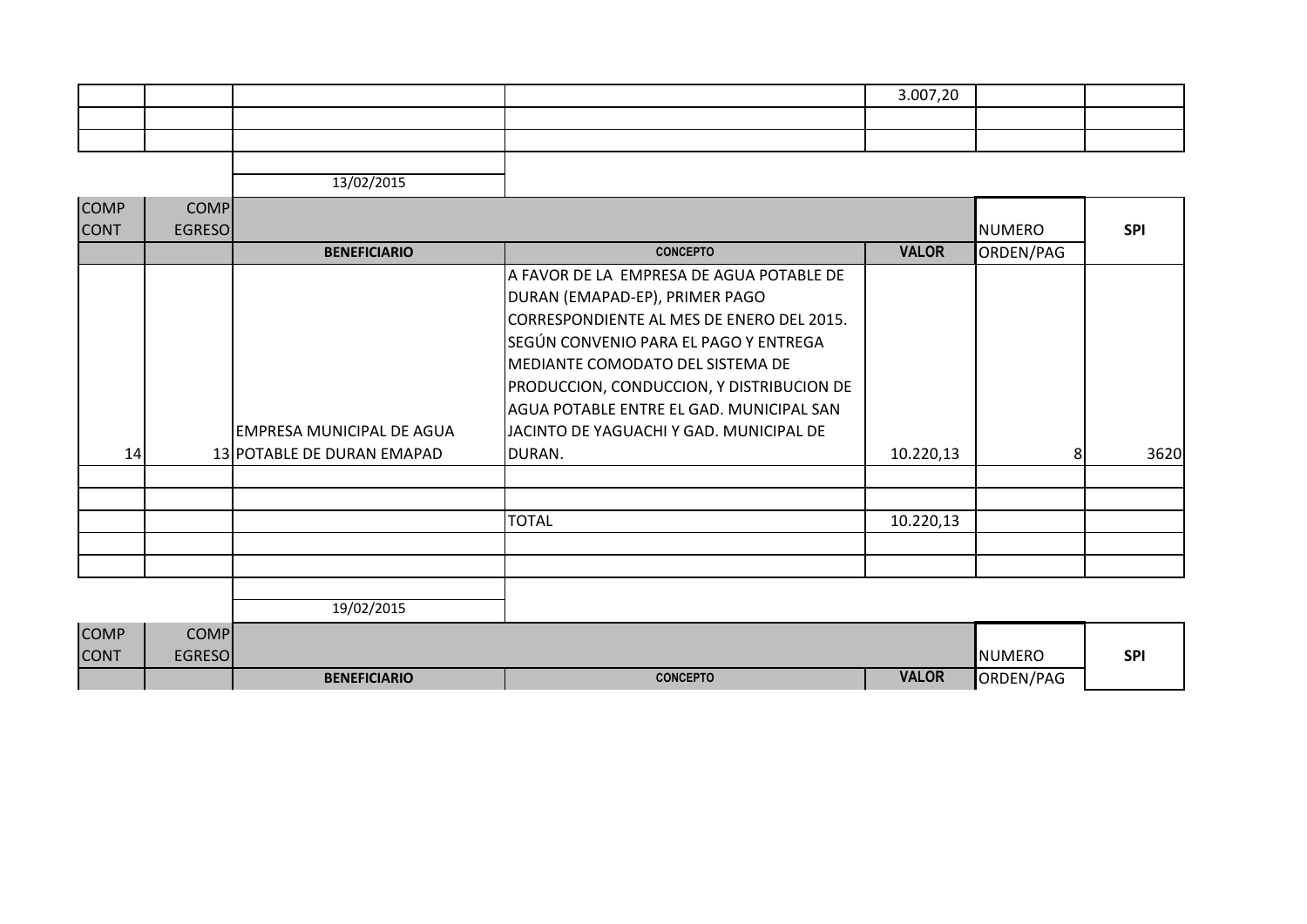|     |                                  | IA FAVOR DEL SR. DELGADO RIVAS WILLIAMS<br>FREDY, FACT. #652 POR SERVICIO DE<br>ANIMACION, PRESENTACION DE DOS GRUPOS DE<br>MUSICA TROPICAL, UN SISTEMA DE<br><b>AMPLIFICACION CON SONIDO AEREO COMPLETO</b><br> PARA EL EVENTO DENOMINADO "FESTIVAL DE<br>CARNAVAL YAGUACHI 2015, LOS DIAS 16 Y 17 DE<br>FEBRERO DEL 2015, DESDE LAS 11:H00 HASTA LAS |          |     |      |
|-----|----------------------------------|--------------------------------------------------------------------------------------------------------------------------------------------------------------------------------------------------------------------------------------------------------------------------------------------------------------------------------------------------------|----------|-----|------|
| 343 | 171 DELGADO RIVAS WILLIAMS FREDY | 18H00 EN LA CABECERA CANTONAL.                                                                                                                                                                                                                                                                                                                         | 2.794,00 | 115 | 3621 |
|     |                                  |                                                                                                                                                                                                                                                                                                                                                        |          |     |      |
|     |                                  |                                                                                                                                                                                                                                                                                                                                                        |          |     |      |
|     |                                  | <b>TOTAL</b>                                                                                                                                                                                                                                                                                                                                           | 2.794,00 |     |      |
|     |                                  |                                                                                                                                                                                                                                                                                                                                                        |          |     |      |
|     |                                  |                                                                                                                                                                                                                                                                                                                                                        |          |     |      |
|     |                                  |                                                                                                                                                                                                                                                                                                                                                        |          |     |      |

| <b>COMP</b> | <b>COMP</b>   |                     |                                                                       |              |           |            |
|-------------|---------------|---------------------|-----------------------------------------------------------------------|--------------|-----------|------------|
| <b>CONT</b> | <b>EGRESO</b> |                     |                                                                       |              | NUMERO    | <b>SPI</b> |
|             |               | <b>BENEFICIARIO</b> | <b>CONCEPTO</b>                                                       | <b>VALOR</b> | ORDEN/PAG |            |
|             |               |                     | GAD MUNICIPAL DE SAN JACINTO DE POR TRANSFERENCIA ENTRE CUENTAS DE LA |              |           |            |
| 361         |               | YAGUACHI            | 69220066 A LA 69220004.                                               | 13.000,00    |           | 3622       |
|             |               |                     |                                                                       |              |           |            |
|             |               |                     |                                                                       |              |           |            |
|             |               |                     | <b>TOTAL</b>                                                          | 13.000,00    |           |            |
|             |               |                     |                                                                       |              |           |            |
|             |               |                     |                                                                       |              |           |            |
|             |               |                     |                                                                       |              |           |            |

| <b>COMP</b> | <b>COMPI</b> |                                 |                 |              |                |            |
|-------------|--------------|---------------------------------|-----------------|--------------|----------------|------------|
| <b>CONT</b> | EGRESOL      |                                 |                 |              | <b>INUMERO</b> | <b>SPI</b> |
|             |              | <b>BENEFICIARIO</b>             | <b>CONCEPTO</b> | <b>VALOR</b> | ORDEN/PAG      |            |
|             |              | <b>IMARIDUEÑA TERAN SEGUNDO</b> |                 |              |                |            |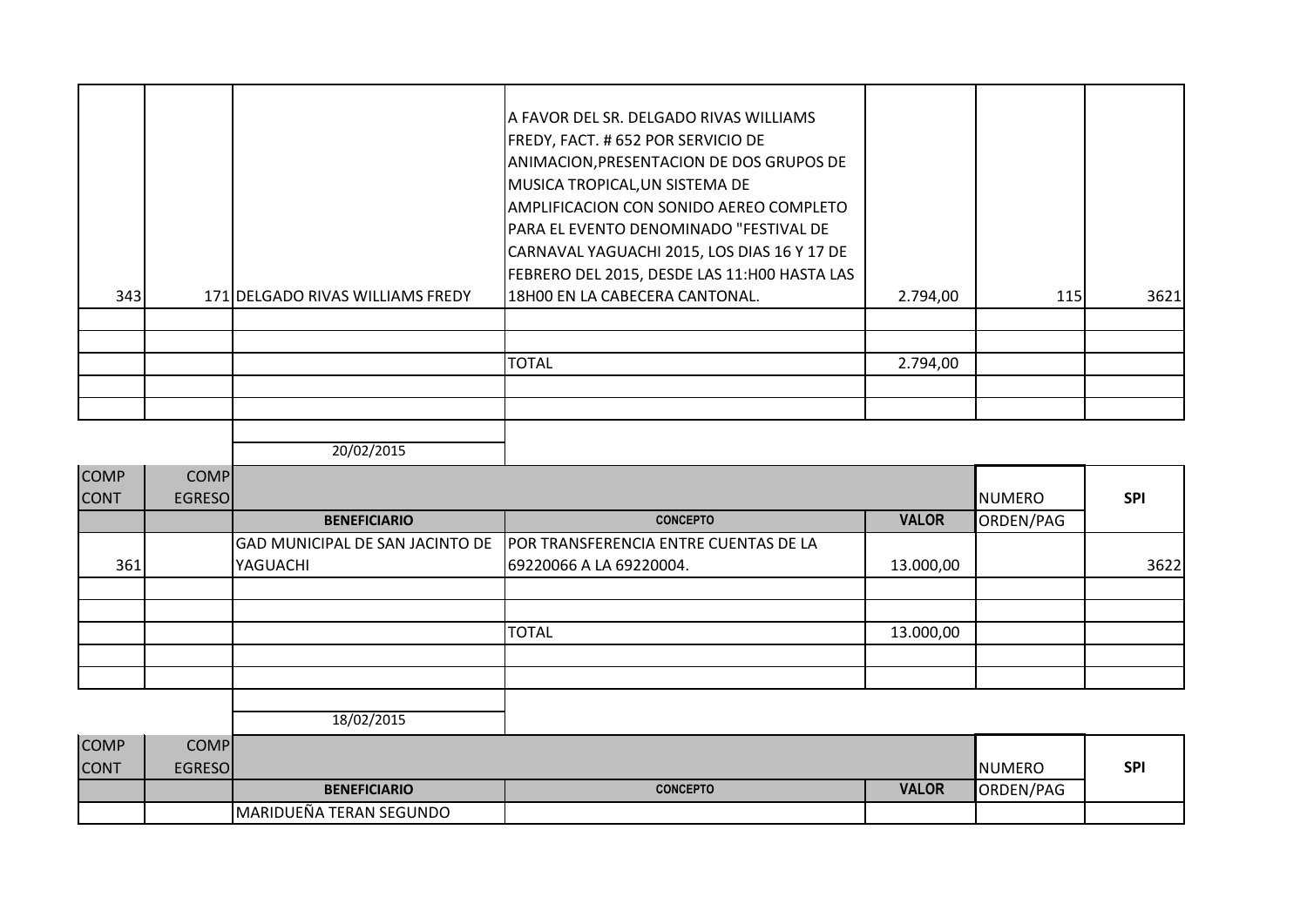| <b>COMP</b><br><b>CONT</b> | <b>COMP</b><br><b>EGRESO</b> |                     |                                                                                                                                                                                                                                                                                                                           |              | <b>NUMERO</b> | <b>SPI</b> |
|----------------------------|------------------------------|---------------------|---------------------------------------------------------------------------------------------------------------------------------------------------------------------------------------------------------------------------------------------------------------------------------------------------------------------------|--------------|---------------|------------|
|                            |                              | <b>BENEFICIARIO</b> | <b>CONCEPTO</b>                                                                                                                                                                                                                                                                                                           | <b>VALOR</b> | ORDEN/PAG     |            |
| 369                        |                              | 176 VERAPRAD S.A    | A FAVOR DE VERAPRAD S.A., CANCELACION DE<br>SALDO DE LA FACT. #1641 EN EL PAGO<br>RESPECTIVO DE LA PLANILLA #19 DE AVANCE DE<br>OBRA POR CONSTRUCCIÓN DEL NUEVO SISTEMA<br>DE AGUA POTABLE PARA LA CIUDAD DE SAN<br>JACINTO DE YAGUACHI, CONTRATO LICO-<br>GADMSJY-01-2012, EL VALOR DE ESTA ORDEN<br><b>INCLUYE IVA.</b> | 49.950,43    |               | 3624       |
|                            |                              |                     | <b>TOTAL</b>                                                                                                                                                                                                                                                                                                              | 49.950,43    |               |            |
|                            |                              | 23/02/2015          |                                                                                                                                                                                                                                                                                                                           |              |               |            |

| <b>COMP</b>  | <b>COMPI</b>   |                                 |                                                  |              |                 |            |
|--------------|----------------|---------------------------------|--------------------------------------------------|--------------|-----------------|------------|
| <b>ICONT</b> | <b>EGRESOI</b> |                                 |                                                  |              | <b>I</b> NUMERO | <b>SPI</b> |
|              |                | <b>BENEFICIARIO</b>             | <b>CONCEPTO</b>                                  | <b>VALOR</b> | ORDEN/PAG       |            |
|              |                |                                 | A FAVOR DEL SR. GALARZA ACOSTA ANGEL,            |              |                 |            |
|              |                |                                 | <b>FONDOS A TERCEROS DESCONTADOS EN EL ROLES</b> |              |                 |            |
|              |                |                                 | DEL MES DE ENERO DEL 2015, POR FIESTA DE         |              |                 |            |
| 217          |                | 133 GALARZA ACOSTA ANGEL MANUEL | ICONFRATERNIDAD.                                 | 620,00       | 74              | 3626       |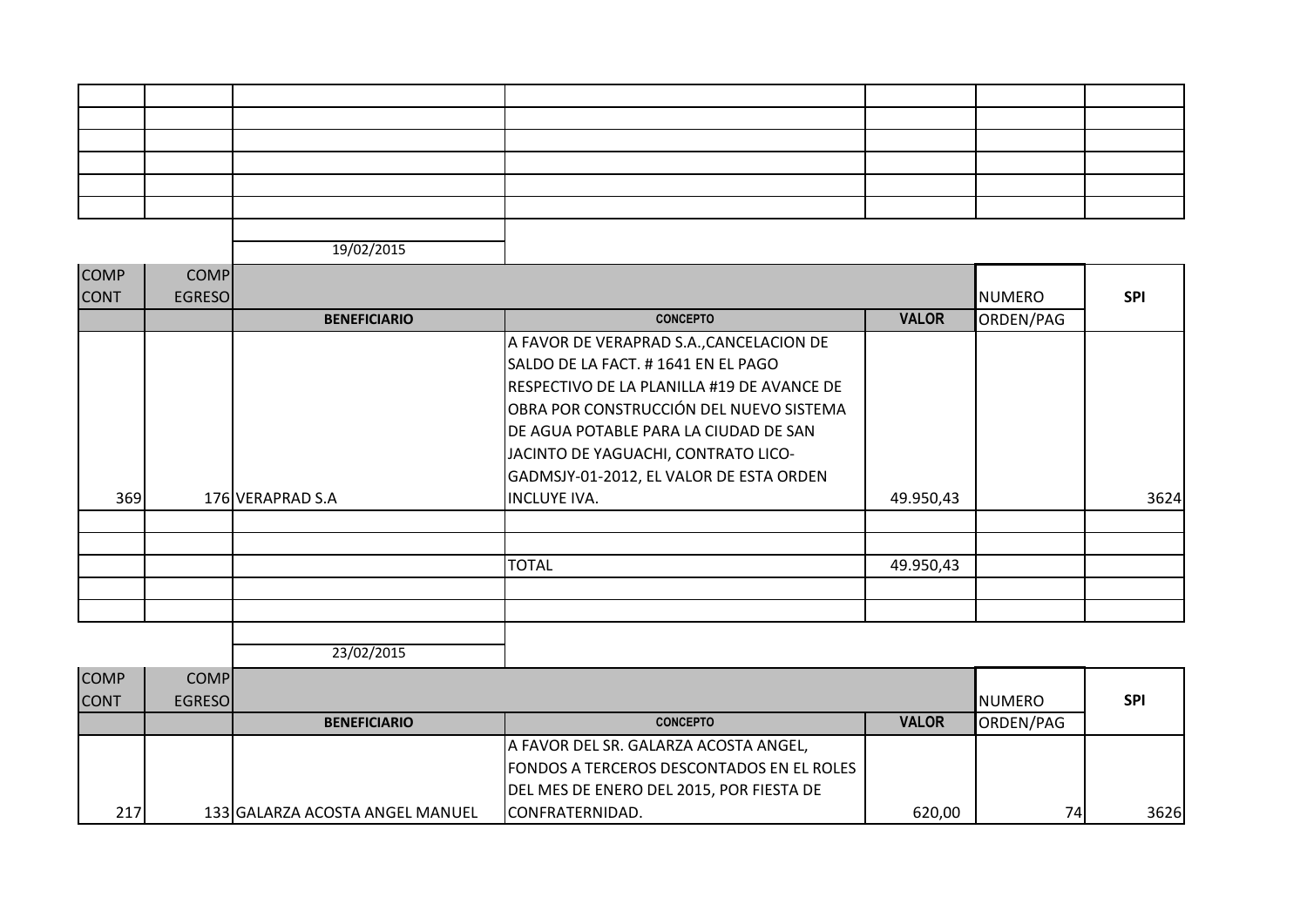|                            |                              | <b>BENEFICIARIO</b>                | <b>CONCEPTO</b>                                                                                                                                                                                                                                                                                 | <b>VALOR</b>       | ORDEN/PAG     |              |
|----------------------------|------------------------------|------------------------------------|-------------------------------------------------------------------------------------------------------------------------------------------------------------------------------------------------------------------------------------------------------------------------------------------------|--------------------|---------------|--------------|
| <b>COMP</b><br><b>CONT</b> | <b>COMP</b><br><b>EGRESO</b> |                                    |                                                                                                                                                                                                                                                                                                 |                    | <b>NUMERO</b> | <b>SPI</b>   |
|                            |                              | 20/02/2015                         |                                                                                                                                                                                                                                                                                                 |                    |               |              |
|                            |                              |                                    |                                                                                                                                                                                                                                                                                                 |                    |               |              |
|                            |                              |                                    | <b>TOTAL</b>                                                                                                                                                                                                                                                                                    | 2.656,20           |               |              |
|                            |                              |                                    |                                                                                                                                                                                                                                                                                                 |                    |               |              |
|                            |                              |                                    |                                                                                                                                                                                                                                                                                                 |                    |               |              |
| 216                        |                              | 132 SINDICATO DE OBREROS MUNICIPAL | A FAVOR DEL SINDICATO DE OBREROS MUNICIPAL,<br>POR CONCEPTO DE FONDOS A TERCEROS POR<br>VALORES DESCONTADOS EN EL ROL DE OBREROS<br>DEL MES DE ENERO DEL 2015, POR MULTAS.                                                                                                                      | 31,50              | <b>76</b>     | 3626         |
|                            |                              |                                    |                                                                                                                                                                                                                                                                                                 |                    |               |              |
| 221<br>215                 |                              | 134 MACIAS MENDOZA LUIS SANTIAGO   | FIJO 1 Y 2, POR AYUDA ECONOMICA.<br>A FAVOR DE FARMACIA GENESIS- PITA PEÑA<br>CESAR, POR FONDOS A TERCEROS DESCONTADOS<br>EN ROLES DE PAGO DEL MES DE ENERO DEL 2015<br>AL PERSONAL ADMINISTRATIVO- OCASIONAL-<br>131 PITA PEÑA CESAR-FARMACIA GENESIS EVENTUAL-CONTRATO COLECTIVO, FIJO 1 Y 2. | 431,00<br>1.573,70 | 75<br>73      | 3626<br>3626 |
|                            |                              |                                    | A FAVOR DEL ING. MACIAS MENDOZA LUIS, POR<br><b>ICONCEPTO DE FONDOS A TERCEROS</b><br>DESCONTADOS EN ROLES DEL MES DE ENERO DEL<br>2015 AL PERSONAL ADMINISTRATIVO-OCASIONAL-                                                                                                                   |                    |               |              |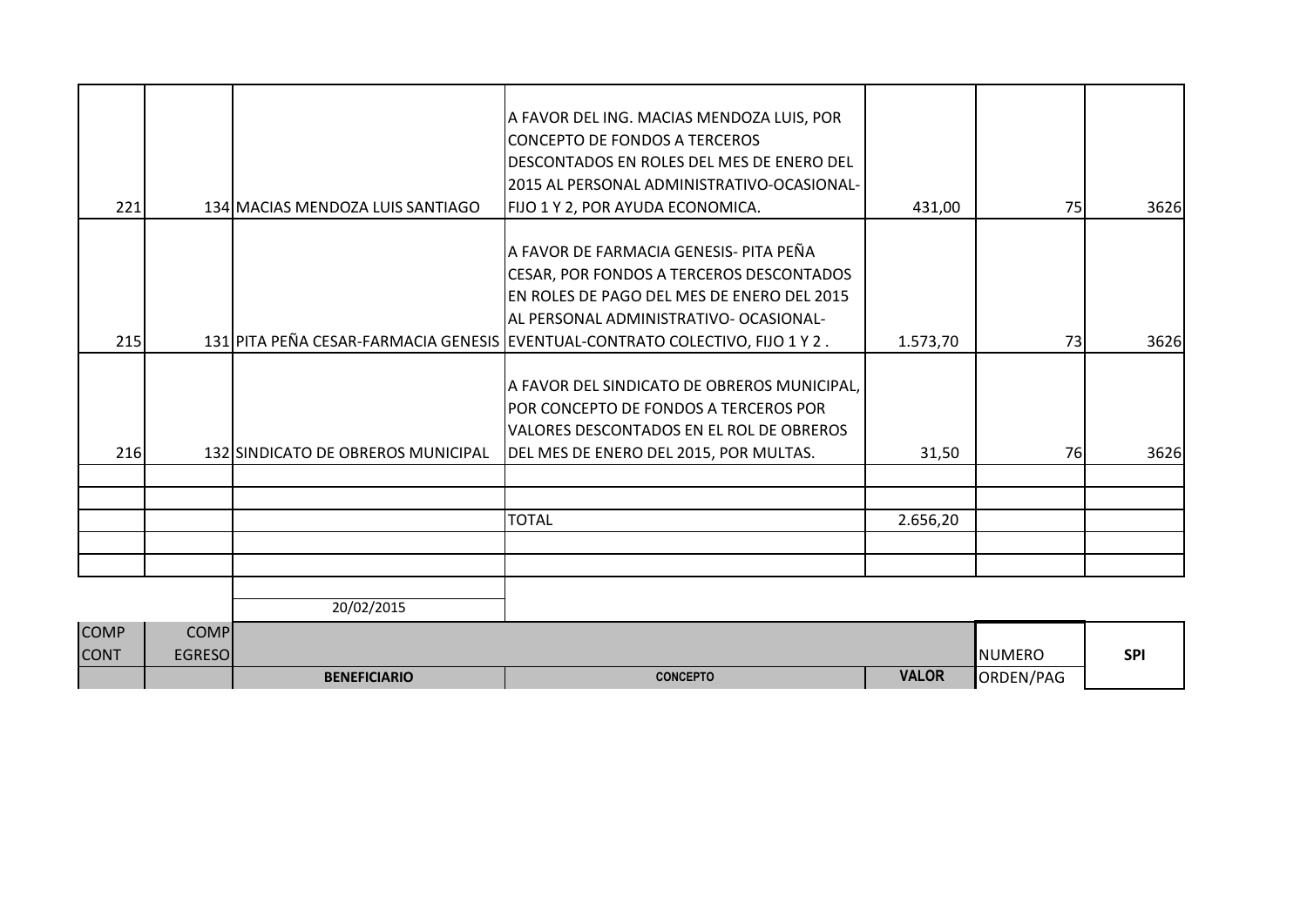|     |                              | A FAVOR DEL: SR. JIMENEZ BONE FREDY<br>VIDAL, GASOLINERA "TRES POSTES", FACT 49322-<br> 49324-47601-011-024-025-385-675-937-939-951-<br>729-748-896-007-133-573-649-651-656-463-675-<br>676-677-015-939482-292 POR CONSUMO DE<br> COMBUSTIBLE PARA EL EQUIPO CAMINERO Y<br>VEHÍCULOS DE PROPIEDAD DE ESTA ENTIDAD<br>MUNICIPAL, CORRESPONDIENTE A LOS DÍAS 26-27-<br>28-29-30 DE ENERO Y 03-04-05-07-09 DE |          |     |      |
|-----|------------------------------|------------------------------------------------------------------------------------------------------------------------------------------------------------------------------------------------------------------------------------------------------------------------------------------------------------------------------------------------------------------------------------------------------------|----------|-----|------|
| 347 | 172 JIMENEZ BONE FREDY VIDAL | FEBRERO DEL 2015.                                                                                                                                                                                                                                                                                                                                                                                          | 1.796,76 | 113 | 3627 |
|     |                              |                                                                                                                                                                                                                                                                                                                                                                                                            |          |     |      |
|     |                              |                                                                                                                                                                                                                                                                                                                                                                                                            |          |     |      |
|     |                              | <b>TOTAL</b>                                                                                                                                                                                                                                                                                                                                                                                               | 1.796,76 |     |      |
|     |                              |                                                                                                                                                                                                                                                                                                                                                                                                            |          |     |      |
|     |                              |                                                                                                                                                                                                                                                                                                                                                                                                            |          |     |      |

| <b>COMP</b> | <b>COMP</b>   |                                 |                                            |              |                            |            |
|-------------|---------------|---------------------------------|--------------------------------------------|--------------|----------------------------|------------|
| <b>CONT</b> | <b>EGRESO</b> | <b>BENEFICIARIO</b>             | <b>CONCEPTO</b>                            | <b>VALOR</b> | <b>NUMERO</b><br>ORDEN/PAG | <b>SPI</b> |
|             |               | GAD MUNICIPAL DE SAN JACINTO DE | TRANSFERENCIA ENTRE CUENTAS DE LA 69220066 |              |                            |            |
| 414         |               | YAGUACHI                        | A LA 69220004.                             | 28.000,00    |                            | 3628       |
|             |               |                                 |                                            |              |                            |            |
|             |               |                                 |                                            |              |                            |            |
|             |               |                                 | <b>TOTAL</b>                               | 28.000,00    |                            |            |
|             |               |                                 |                                            |              |                            |            |
|             |               |                                 |                                            |              |                            |            |
|             |               |                                 |                                            |              |                            |            |
|             |               |                                 |                                            |              |                            |            |

| <b>COMP</b> | <b>COMP</b> |                     |                 |              |               |            |
|-------------|-------------|---------------------|-----------------|--------------|---------------|------------|
| <b>CONT</b> | EGRESO      |                     |                 |              | <b>NUMERO</b> | <b>SPI</b> |
|             |             | <b>BENEFICIARIO</b> | <b>CONCEPTO</b> | <b>VALOR</b> | JRDEN/PAG     |            |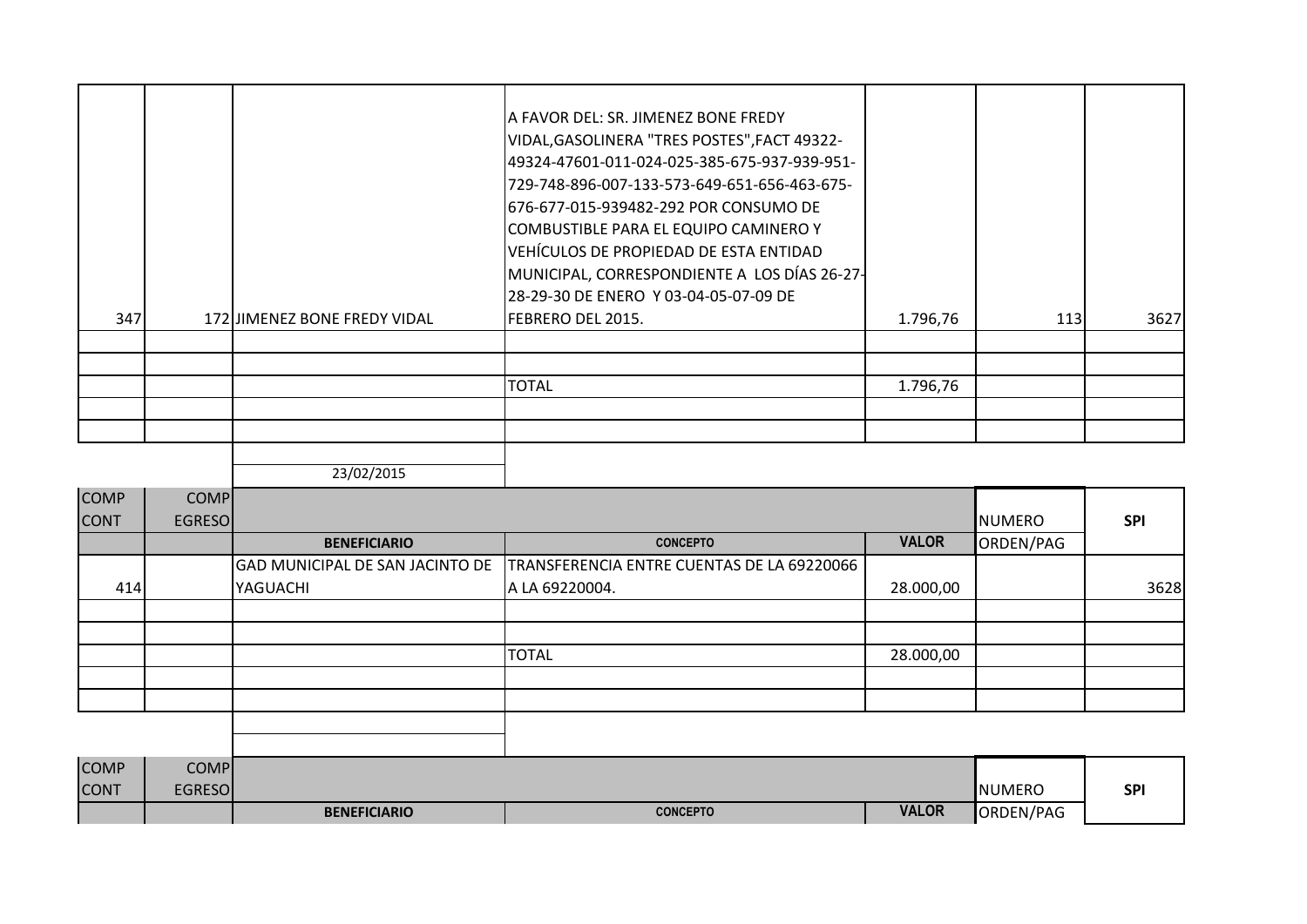| 27/02/2015                   | <b>TOTAL</b>                                                                                                                                                                                                                                                                                                                                                                                                                                                                           | 380,50                                    |     |              |
|------------------------------|----------------------------------------------------------------------------------------------------------------------------------------------------------------------------------------------------------------------------------------------------------------------------------------------------------------------------------------------------------------------------------------------------------------------------------------------------------------------------------------|-------------------------------------------|-----|--------------|
|                              |                                                                                                                                                                                                                                                                                                                                                                                                                                                                                        |                                           |     |              |
|                              |                                                                                                                                                                                                                                                                                                                                                                                                                                                                                        |                                           |     |              |
|                              |                                                                                                                                                                                                                                                                                                                                                                                                                                                                                        |                                           |     |              |
|                              |                                                                                                                                                                                                                                                                                                                                                                                                                                                                                        |                                           |     |              |
|                              |                                                                                                                                                                                                                                                                                                                                                                                                                                                                                        |                                           |     |              |
| RODRIGUEZ CHICAIZA MAGDALENA | DESARROLLO DE CELDAS TEMPORALES<br><b>EMERGENTES DE NUEVE GOBIERNOS</b><br>AUTONOMOS DESCENTRALIZADOS MUNICIPALES<br>IPOR PARTE DEL MINISTERIO DEL AMBIENTE EL DIA<br>29 DE ENERO DEL 2015 A LAS 15:30 EN QUITO<br>A FAVOR DE LA EC. RODRIGUEZ CHICAIZA<br>MAGDALENA, POR CONCEPTO DE VIATICOS QUIEN<br>ASISTIRA AL CURSO DE "EVALUACION DE LA<br>PLANIFICACION Y DEL PRESUPUESTO EN EL SECTOR<br>PUBLICO" A REALIZARSE EN LA CIUDAD DE SANTA<br>ELENA DEL 02 AL 04 DE MARZO DEL 2015. | 100,50<br>280,00                          | 105 | 3629<br>3629 |
|                              | A FAVOR DEL ING. MACIAS MENDOZA LUIS POR<br>CONCEPTO DE MOVILIZACION Y SUBSISTENCIA,<br>QUIEN ASISTIO A LA ENTREGA FORMAL DE LOS                                                                                                                                                                                                                                                                                                                                                       |                                           |     |              |
|                              | 160 MACIAS MENDOZA LUIS SANTIAGO<br>190 FRANCISCA                                                                                                                                                                                                                                                                                                                                                                                                                                      | ESTUDIOS DE CIERRE TECNICO DE BOTADEROS Y |     | 133          |

|              |         | <b>BENEFICIARIO</b> | <b>CONCEPTO</b> | <b>VALOR</b> | ORDEN/PAG     |            |
|--------------|---------|---------------------|-----------------|--------------|---------------|------------|
| <b>CONT</b>  | EGRESOI |                     |                 |              | <b>NUMERO</b> | <b>SPI</b> |
| <b>ICOMP</b> | COMPI   |                     |                 |              |               |            |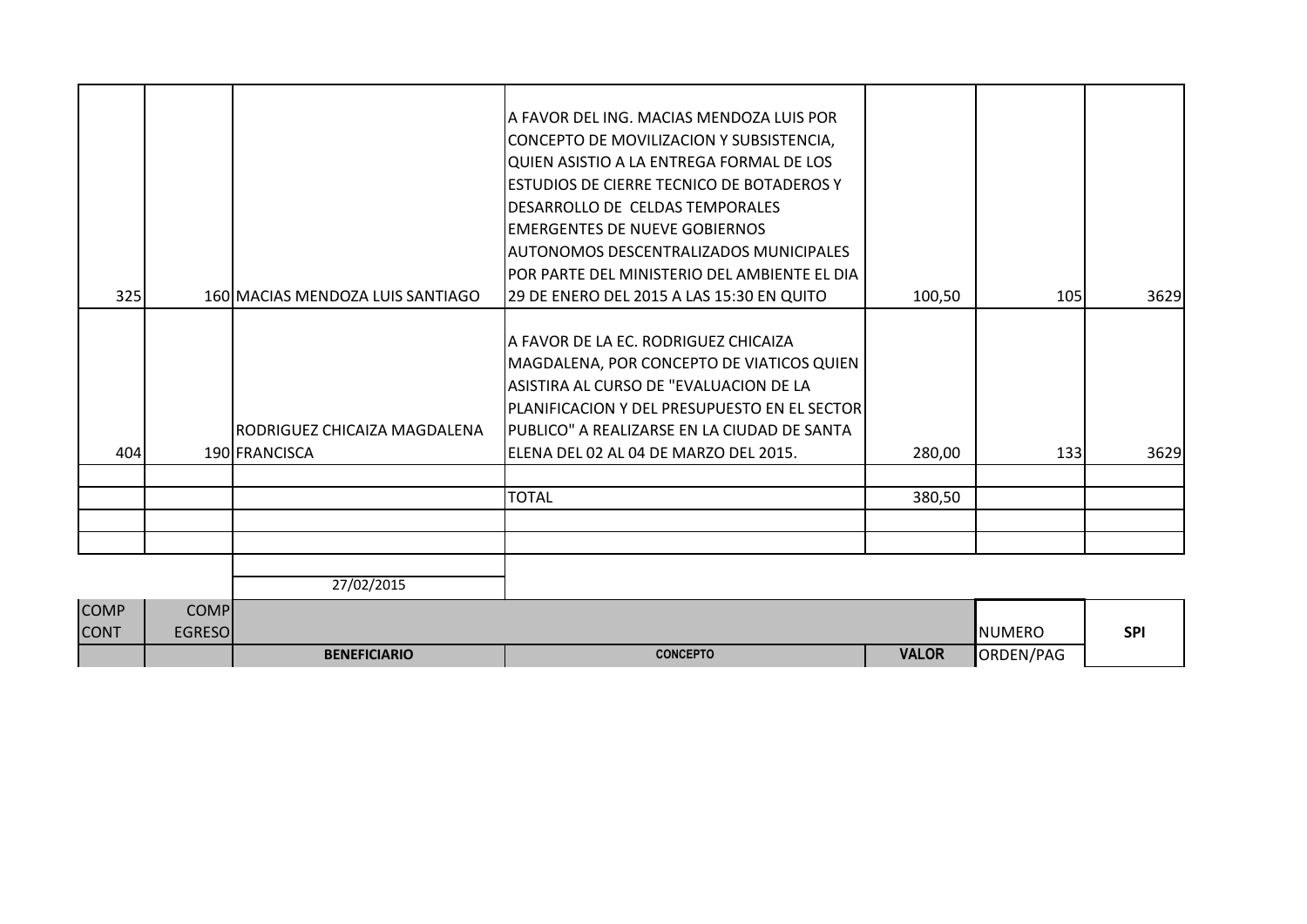|     |                                                 | A FAVOR DE LA SRA. ASIMBAYA LUJE MARÍA EVA,<br>FACT. #1269 POR LA CONTRATACION DE UN<br>ESPACIO RADIAL CON COBERTURA NACIONAL<br>PARA INFORMAR A LA COMUNIDAD SOBRE LOS<br>PROYECTOS Y AVANCES DE LAS OBRAS QUE ESTA                                  |        |      |      |
|-----|-------------------------------------------------|-------------------------------------------------------------------------------------------------------------------------------------------------------------------------------------------------------------------------------------------------------|--------|------|------|
|     |                                                 | ADMINISTRACIÓN MUNICIPAL REALIZA,                                                                                                                                                                                                                     |        |      |      |
|     |                                                 | CORRESPONDIENTE AL MES DE DICIEMBRE DEL                                                                                                                                                                                                               |        |      |      |
| 175 | 116 ASIMBAYA LUJE EVA MARIA                     | 2014.                                                                                                                                                                                                                                                 | 718,20 | 2083 | 3630 |
|     |                                                 | A FAVOR DE LA SRA. CASTRO IRRAZABAL ANGELA<br>MARIA, FACT. # 257 POR SERVICIOS PRESTADOS<br>EN CALIDAD DE SERVICIOS VARIOS                                                                                                                            |        |      |      |
| 378 | 180 CASTRO IRRAZABAL ANGELA MARIA               | CORRESPONDIENTE AL MES DE ENERO DEL 2015.                                                                                                                                                                                                             | 359,66 | 125  | 3630 |
|     |                                                 | A FAVOR DEL SR. DELGADO RIVAS WILLIAMS<br>FREDY, FACT. # 603 POR SERVICIO DE<br>AMPLIFICACION DE SONIDO PARA LA<br>INAUGURACION Y CULMINACION DE LA CUARTA<br>COPA TURISMO "LA CHIQUITA 2014", EL DIA 06 DE<br>DICIEMBRE DEL 2014. SEGUN CONTRATO POR |        |      |      |
| 356 | 175 DELGADO RIVAS WILLIAMS FREDY                | PRESTACION DE SERVICIOS.                                                                                                                                                                                                                              | 609,60 | 2072 | 3630 |
| 381 | <b>IGLESIAS BERNAL ALFREDO</b><br>181 GUILLERMO | A FAVOR DEL DR. IGLESIAS BERNAL ALFREDO,<br>FACT. #964 POR SERVICIOS PROFESIONALES EN<br>CALIDAD DE MEDICO FISIATRA DEL CENTRO DE<br>REHABILITACION MUNICIPAL, CORRESPONDIENTE<br>AL MES DE ENERO DEL 2015.                                           | 540,00 | 126  | 3630 |
|     |                                                 |                                                                                                                                                                                                                                                       |        |      |      |
|     |                                                 | A FAVOR DE LA T M. MONTOYA RONQUILLO                                                                                                                                                                                                                  |        |      |      |
|     |                                                 | GRACIELA, FACT. #3 POR PRESTACION DE                                                                                                                                                                                                                  |        |      |      |
|     | <b>MONTOYA RONQUILLO GRACIELA</b>               | SERVICIOS PROFESIONALES EN CALIDAD DE<br>FISOTERAPEUTA EN LA PARROQUIA CONE                                                                                                                                                                           |        |      |      |
| 376 | 179 EDITH                                       | CORRESPONDIENTE AL MES DE ENERO DEL 2015.                                                                                                                                                                                                             | 318,60 | 127  | 3630 |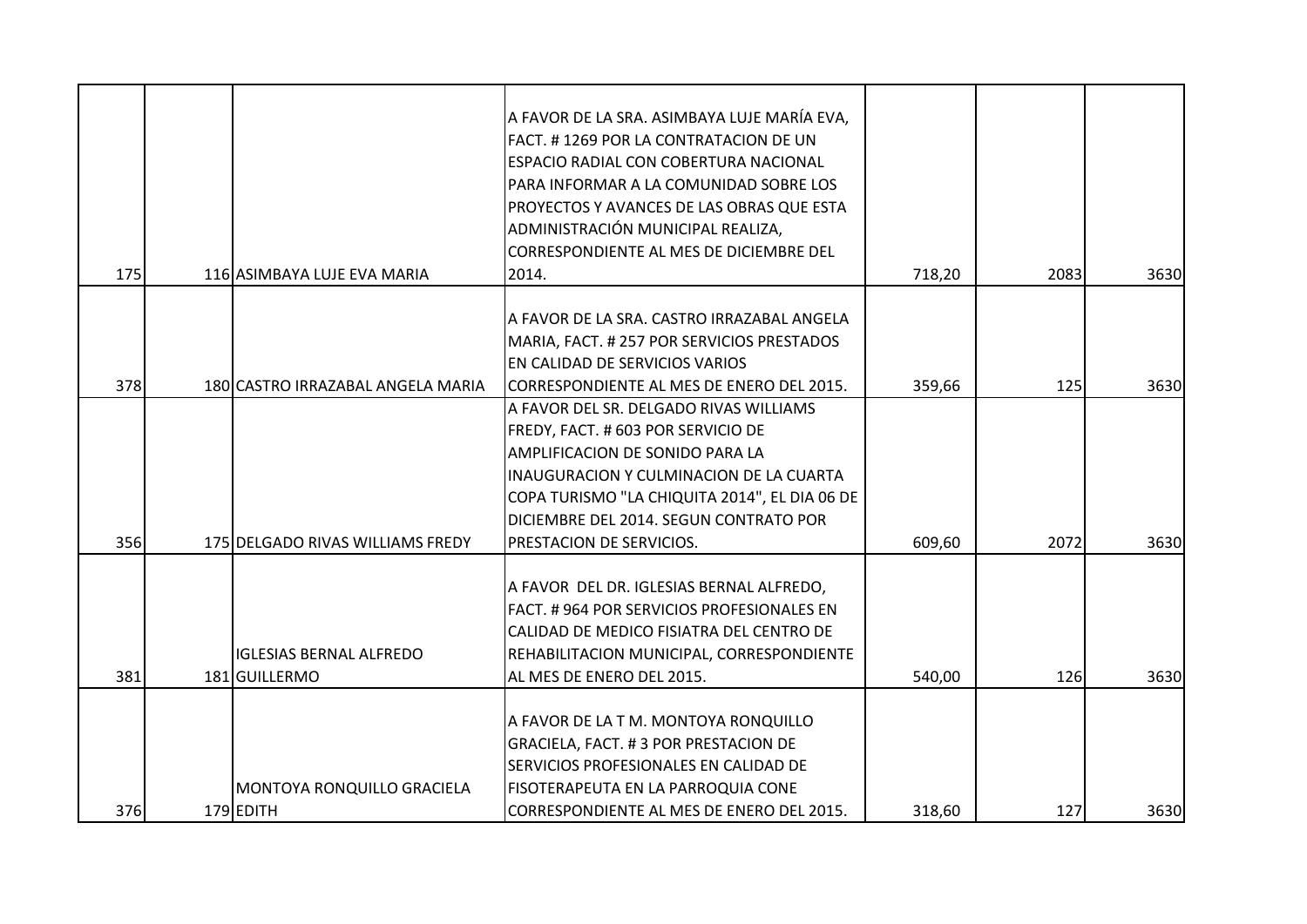|             |               |                              | A FAVOR DE RADIO CANAL CIENTO S.A RADIOSA,<br>FACT. #7588 POR SERVICIOS DE DIFUSION EN    |              |               |            |
|-------------|---------------|------------------------------|-------------------------------------------------------------------------------------------|--------------|---------------|------------|
|             |               |                              | <b>ESPACIO RADIAL CON COBERTURA NACIONAL EN</b>                                           |              |               |            |
|             |               |                              | EL PROGRAMA LA NOCHE DEL SAOCO, QUE SE<br>TRANSMITE POR RADIO CANAL 107.3 PARA            |              |               |            |
|             |               |                              | INFORMAR A LA CIUDADANIA SOBRE LOS                                                        |              |               |            |
|             |               |                              | PROYECTOS Y AVANCES DE LAS OBRAS QUE ESTA                                                 |              |               |            |
|             |               |                              | ADMINISTRACION ESTA REALIZANDO,                                                           |              |               |            |
|             |               | RADIO CANAL CIENTO SIETE S.A | <b>ICORRESPONDIENTE AL MES DE SEPTIEMBRE DEL</b>                                          |              |               |            |
| 334         |               | 164 RADIOSA                  | 2014.                                                                                     | 641,25       | 88            | 3630       |
|             |               |                              |                                                                                           |              |               |            |
|             |               |                              | A FAVOR DEL SR. ZAMORA MOSQUERA MILTON                                                    |              |               |            |
|             |               |                              | LIBORIO (COMERCIAL ZAMORA), FACT. #411 POR<br>EL ALQUILER DE FRECUENCIA DE RADIOS FIJOS Y |              |               |            |
|             |               |                              | MOVILES PARA EL PERSONAL MUNICIPAL QUE                                                    |              |               |            |
|             |               |                              | LABORA EN ESTA ENTIDAD, CORRESPONDIENTE AL                                                |              |               |            |
|             |               | ZAMORA MOSQUERA MILTON       | MES DE ENERO DEL 2015, CONTRATO POR                                                       |              |               |            |
| 323         |               | 159 LIBORIO                  | ALQUILER DE FRECUENCIA.                                                                   | 436,88       | 90            | 3630       |
|             |               |                              |                                                                                           |              |               |            |
|             |               |                              |                                                                                           |              |               |            |
|             |               |                              | <b>TOTAL</b>                                                                              | 3.624,19     |               |            |
|             |               |                              |                                                                                           |              |               |            |
|             |               |                              |                                                                                           |              |               |            |
|             |               | 27/02/2015                   |                                                                                           |              |               |            |
| <b>COMP</b> | <b>COMP</b>   |                              |                                                                                           |              |               |            |
| <b>CONT</b> | <b>EGRESO</b> |                              |                                                                                           |              | <b>NUMERO</b> | <b>SPI</b> |
|             |               | <b>BENEFICIARIO</b>          | <b>CONCEPTO</b>                                                                           | <b>VALOR</b> | ORDEN/PAG     |            |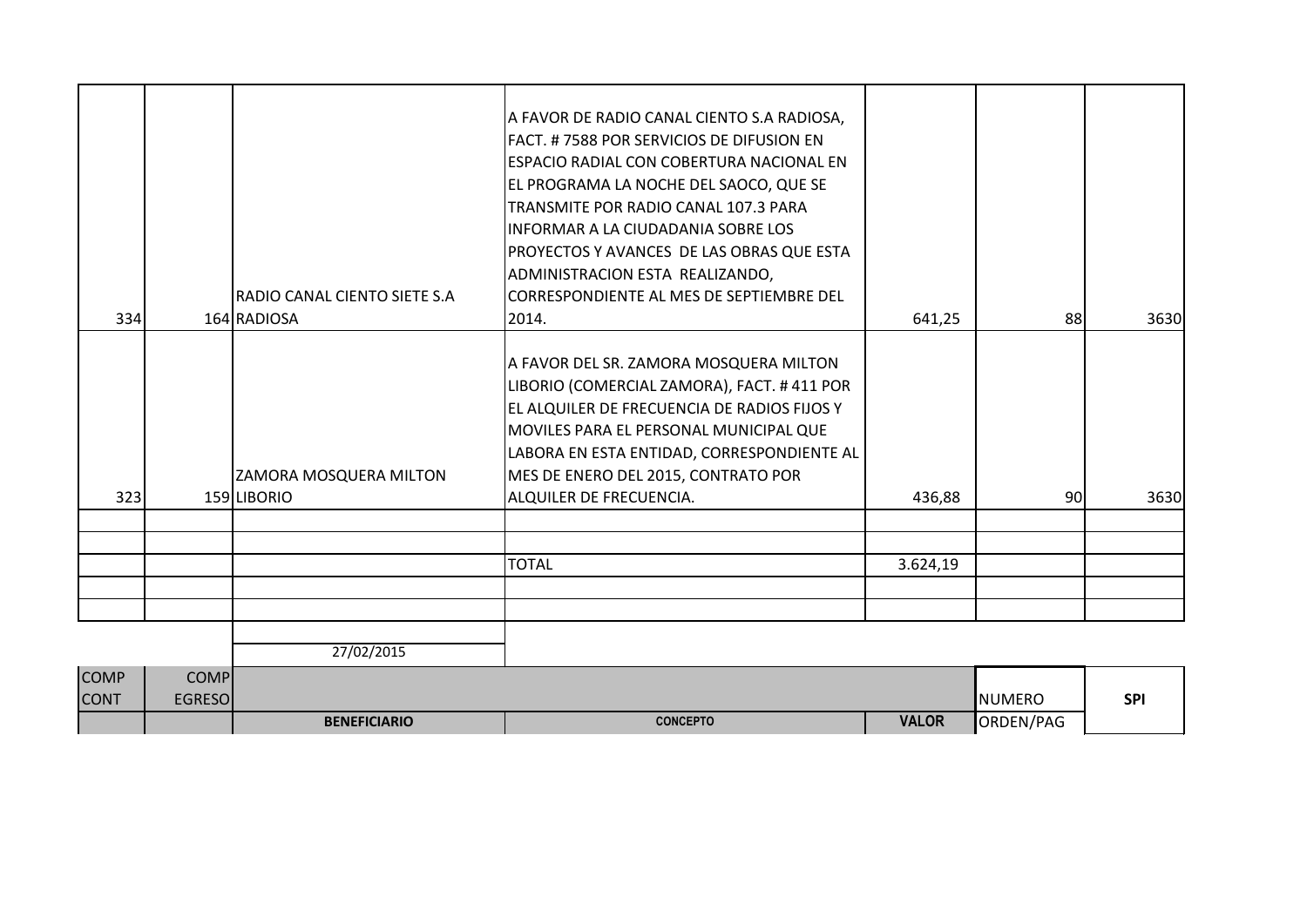| 444 | 202 DLOACH S.A | A FAVOR DE DLAOCH S.A., ABONO DE \$30.000 A LA<br>FACT. #153 PAGO CORRESPONDIENTE DE LA<br><b>PLANILLA # 2 DE AVANCE DE OBRA POR</b><br>CONSTRUCCIÓN DEL MERCADO MUNICIPAL DE LA<br>PARROQUIA VIRGEN DE FÁTIMA DEL CANTÓN<br>YAGUACHI, CONTRATO COTO-GADMSJY-03-2013,<br>EL VALOR DE ESTA ORDEN INCLUYE IVA. | 30.000,00 | 3632 |
|-----|----------------|--------------------------------------------------------------------------------------------------------------------------------------------------------------------------------------------------------------------------------------------------------------------------------------------------------------|-----------|------|
|     |                |                                                                                                                                                                                                                                                                                                              |           |      |
|     |                |                                                                                                                                                                                                                                                                                                              |           |      |
|     |                | <b>TOTAL</b>                                                                                                                                                                                                                                                                                                 | 30.000,00 |      |
|     |                |                                                                                                                                                                                                                                                                                                              |           |      |
|     |                |                                                                                                                                                                                                                                                                                                              |           |      |

| <b>COMP</b><br><b>CONT</b> | <b>COMP</b><br><b>EGRESO</b> |                                       |                                                                                                                                  |              | <b>NUMERO</b> | <b>SPI</b> |
|----------------------------|------------------------------|---------------------------------------|----------------------------------------------------------------------------------------------------------------------------------|--------------|---------------|------------|
|                            |                              | <b>BENEFICIARIO</b>                   | <b>CONCEPTO</b>                                                                                                                  | <b>VALOR</b> | ORDEN/PAG     |            |
| 465                        |                              | NOMINA PERSONAL<br>205 ADMINISTRATIVO | LIQUIDACION NO. 2015 - 25 CORRESPONDIENTE<br>AL PERIODO DEL 01-FEB-15 AL 28-FEB-15 A FAVOR<br>DE  PERSONAL ADMINISTRATIVO LOSEP. | 64.257,23    | 167           | 3634       |
|                            |                              |                                       |                                                                                                                                  |              |               |            |
|                            |                              |                                       |                                                                                                                                  |              |               |            |
|                            |                              |                                       | <b>TOTAL</b>                                                                                                                     | 64.257,23    |               |            |
|                            |                              |                                       |                                                                                                                                  |              |               |            |
|                            |                              |                                       |                                                                                                                                  |              |               |            |

| <b>COMP</b> | COMP <sub>I</sub> |                     |                 |              |                 |            |
|-------------|-------------------|---------------------|-----------------|--------------|-----------------|------------|
| <b>CONT</b> | <b>EGRESO</b>     |                     |                 |              | <b>I</b> NUMERO | <b>SPI</b> |
|             |                   | <b>BENEFICIARIO</b> | <b>CONCEPTO</b> | <b>VALOR</b> | ORDEN/PAG       |            |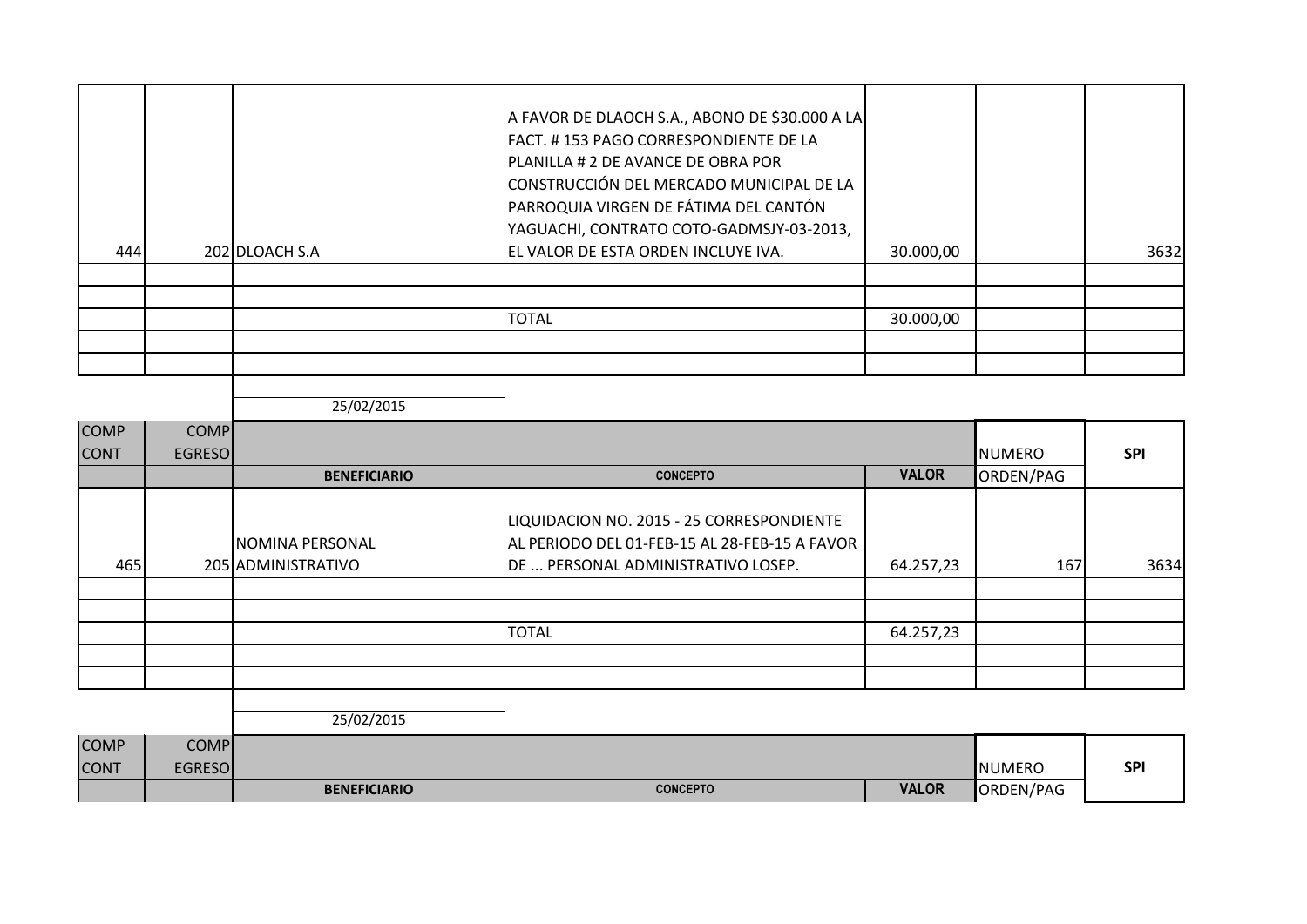| 464 | NOMINA-PERSONAL CONTRATO<br>204 OCASIONAL | LIQUIDACION NO. 2015 - 26 CORRESPONDIENTE<br>AL PERIODO DEL 01-FEB-15 AL 28-FEB-15 A FAVOR<br>DE  CONTRATO OCASIONAL. | 21.231,33 | <b>168</b> | 3635 |
|-----|-------------------------------------------|-----------------------------------------------------------------------------------------------------------------------|-----------|------------|------|
|     |                                           |                                                                                                                       |           |            |      |
|     |                                           |                                                                                                                       |           |            |      |
|     |                                           | <b>TOTAL</b>                                                                                                          | 21.231,33 |            |      |
|     |                                           |                                                                                                                       |           |            |      |
|     |                                           |                                                                                                                       |           |            |      |
|     |                                           |                                                                                                                       |           |            |      |

| <b>COMP</b> | <b>COMP</b>   |                                                 |                                                                                                                         |              |               |            |
|-------------|---------------|-------------------------------------------------|-------------------------------------------------------------------------------------------------------------------------|--------------|---------------|------------|
| <b>CONT</b> | <b>EGRESO</b> |                                                 |                                                                                                                         |              | <b>NUMERO</b> | <b>SPI</b> |
|             |               | <b>BENEFICIARIO</b>                             | <b>CONCEPTO</b>                                                                                                         | <b>VALOR</b> | ORDEN/PAG     |            |
| 474         |               | INOMINA-PERSONAL DE CONTRATO<br>210 TIEMPO FIJO | LIQUIDACION NO. 2015 - 20 CORRESPONDIENTE<br>AL PERIODO DEL 01-FEB-15 AL 28-FEB-15 A FAVOR<br>DE  CONTRATO TIEMPO FIJO. | 7.035,50     | 169           | 3636       |
|             |               |                                                 |                                                                                                                         |              |               |            |
|             |               |                                                 |                                                                                                                         |              |               |            |
|             |               |                                                 | <b>TOTAL</b>                                                                                                            | 7.035,50     |               |            |
|             |               |                                                 |                                                                                                                         |              |               |            |
|             |               |                                                 |                                                                                                                         |              |               |            |

| <b>COMP</b><br><b>CONT</b> | <b>COMPI</b><br><b>EGRESOI</b> |                             |                                                                                            |              | <b>I</b> NUMERO | <b>SPI</b> |
|----------------------------|--------------------------------|-----------------------------|--------------------------------------------------------------------------------------------|--------------|-----------------|------------|
|                            |                                | <b>BENEFICIARIO</b>         | <b>CONCEPTO</b>                                                                            | <b>VALOR</b> | ORDEN/PAG       |            |
|                            |                                | NOMINA-PERSONAL DE CONTRATO | LIQUIDACION NO. 2015 - 24 CORRESPONDIENTE<br>AL PERIODO DEL 01-FEB-15 AL 28-FEB-15 A FAVOR |              |                 |            |
| 467                        |                                | 206 TIEMPO FIJO #2          | DE  ROL CONTRATO FIJO #2.                                                                  | 22.773,81    | 170             | 3637       |
|                            |                                |                             |                                                                                            |              |                 |            |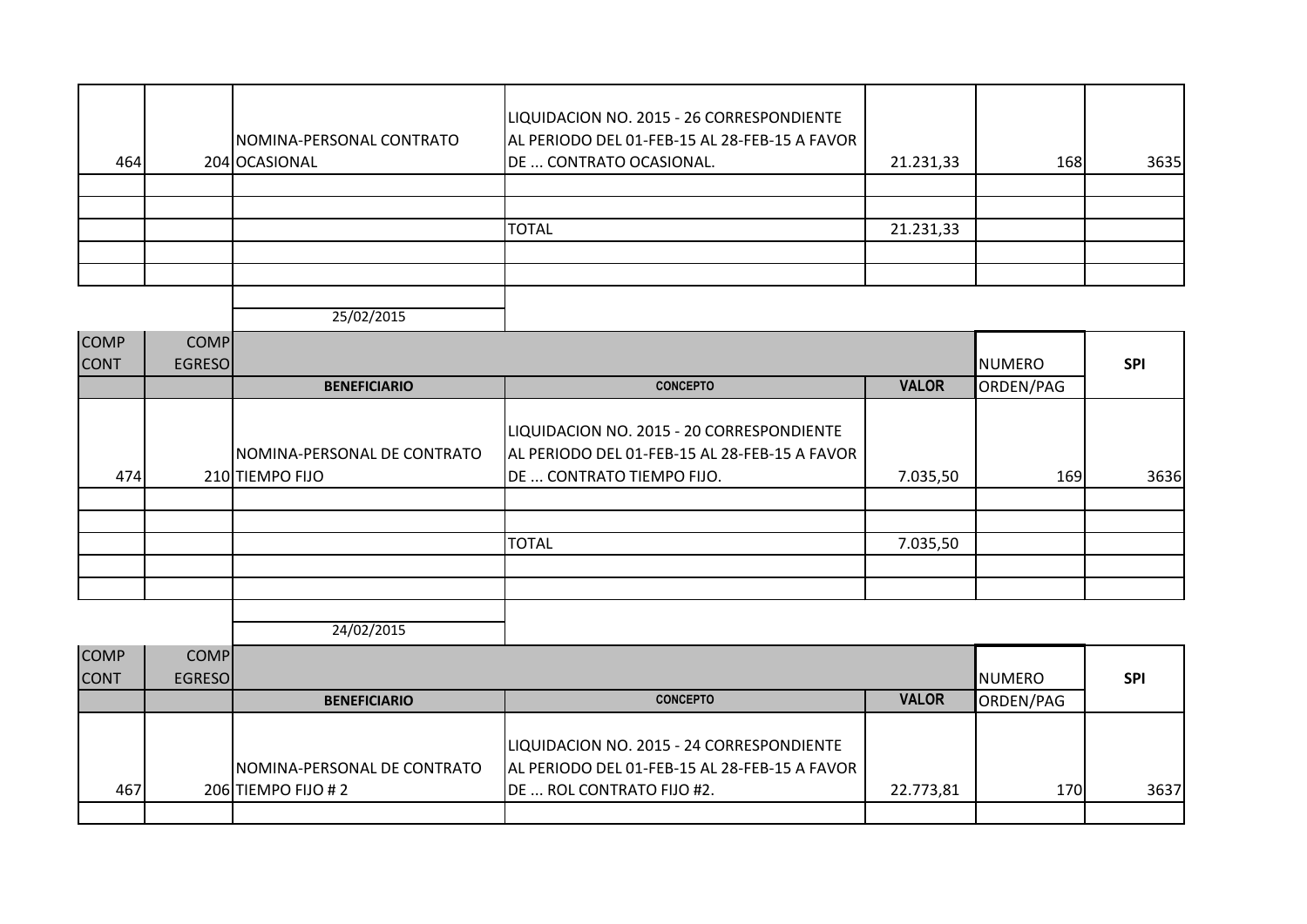|  | <b>TOTAL</b> | 22.773,81 |  |
|--|--------------|-----------|--|
|  |              |           |  |
|  |              |           |  |
|  |              |           |  |

| <b>COMP</b> | <b>COMP</b>   |                                           |                                                                                                                       |              |               |            |
|-------------|---------------|-------------------------------------------|-----------------------------------------------------------------------------------------------------------------------|--------------|---------------|------------|
| <b>CONT</b> | <b>EGRESO</b> |                                           |                                                                                                                       |              | <b>NUMERO</b> | <b>SPI</b> |
|             |               | <b>BENEFICIARIO</b>                       | <b>CONCEPTO</b>                                                                                                       | <b>VALOR</b> | ORDEN/PAG     |            |
| 471         |               | NOMINA-PERSONAL CONTRATO<br>208 COLECTIVO | LIQUIDACION NO. 2015 - 18 CORRESPONDIENTE<br>AL PERIODO DEL 01-FEB-15 AL 28-FEB-15 A FAVOR<br>DE  CONTRATO COLECTIVO. | 51.160,79    | 171           | 3638       |
|             |               |                                           |                                                                                                                       |              |               |            |
|             |               |                                           |                                                                                                                       |              |               |            |
|             |               |                                           | <b>TOTAL</b>                                                                                                          | 51.160,79    |               |            |
|             |               |                                           |                                                                                                                       |              |               |            |
|             |               |                                           |                                                                                                                       |              |               |            |
|             |               |                                           |                                                                                                                       |              |               |            |

| <b>COMP</b> | <b>COMP</b>   |                                          |                                                                                                                         |              |               |            |
|-------------|---------------|------------------------------------------|-------------------------------------------------------------------------------------------------------------------------|--------------|---------------|------------|
| <b>CONT</b> | <b>EGRESO</b> |                                          |                                                                                                                         |              | <b>NUMERO</b> | <b>SPI</b> |
|             |               | <b>BENEFICIARIO</b>                      | <b>CONCEPTO</b>                                                                                                         | <b>VALOR</b> | ORDEN/PAG     |            |
| 469         |               | NOMINA-PERSONAL CONTRATO<br>207 EVENTUAL | LIQUIDACION NO. 2015 - 21 CORRESPONDIENTE<br>AL PERIODO DEL 01-FEB-15 AL 28-FEB-15 A FAVOR<br>DE  CONTRATOS EVENTUALES. | 14.006,73    | 172           | 3639       |
|             |               |                                          |                                                                                                                         |              |               |            |
|             |               |                                          | <b>TOTAL</b>                                                                                                            | 14.006,73    |               |            |
|             |               |                                          |                                                                                                                         |              |               |            |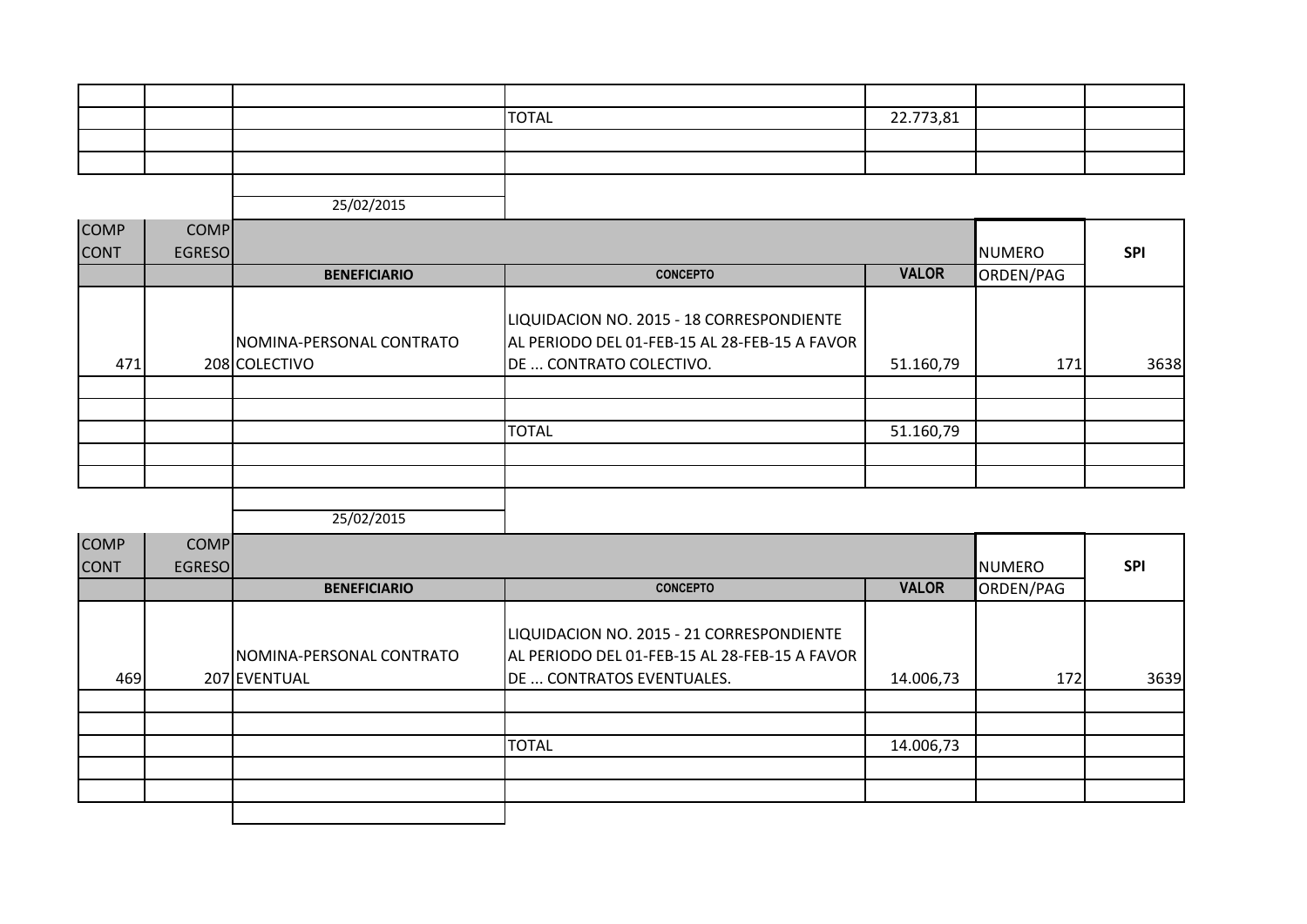|             |               | 25/02/2015                 |                                               |              |               |            |
|-------------|---------------|----------------------------|-----------------------------------------------|--------------|---------------|------------|
| <b>COMP</b> | <b>COMP</b>   |                            |                                               |              |               |            |
| <b>CONT</b> | <b>EGRESO</b> |                            |                                               |              | <b>NUMERO</b> | <b>SPI</b> |
|             |               | <b>BENEFICIARIO</b>        | <b>CONCEPTO</b>                               | <b>VALOR</b> | ORDEN/PAG     |            |
|             |               |                            | LIQUIDACION NO. 2015 - 22 CORRESPONDIENTE     |              |               |            |
|             |               |                            | AL PERIODO DEL 01-FEB-15 AL 28-FEB-15 A FAVOR |              |               |            |
| 477         |               | 211 NOMINA-PERSONAL PASIVO | DE  JUBILADOS.                                | 1.230,00     | 173           | 3640       |
|             |               |                            |                                               |              |               |            |
|             |               |                            |                                               |              |               |            |
|             |               |                            | <b>TOTAL</b>                                  | 1.230,00     |               |            |
|             |               |                            |                                               |              |               |            |
|             |               |                            |                                               |              |               |            |
|             |               |                            |                                               |              |               |            |
|             |               | 26/02/2015                 |                                               |              |               |            |

| <b>COMP</b> | <b>COMP</b>   |                     |                                                                        |              |               |            |
|-------------|---------------|---------------------|------------------------------------------------------------------------|--------------|---------------|------------|
| <b>CONT</b> | <b>EGRESO</b> |                     |                                                                        |              | <b>NUMERO</b> | <b>SPI</b> |
|             |               | <b>BENEFICIARIO</b> | <b>CONCEPTO</b>                                                        | <b>VALOR</b> | ORDEN/PAG     |            |
|             |               |                     | GAD. MUNICIPAL DE SAN JACINTO DE POR TRANSFERENCIA ENTRE CUENTAS DE LA |              |               |            |
| 436         |               | YAGUACHI            | 69220004 A LA 69220047.                                                | 70.000,00    |               | 3641       |
|             |               |                     |                                                                        |              |               |            |
|             |               |                     |                                                                        |              |               |            |
|             |               |                     | <b>TOTAL</b>                                                           | 70.000,00    |               |            |
|             |               |                     |                                                                        |              |               |            |
|             |               |                     |                                                                        |              |               |            |
|             |               |                     |                                                                        |              |               |            |
|             |               | 27/02/2015          |                                                                        |              |               |            |

| <b>COMP</b> | COMP    |                     |                 |              |                |            |
|-------------|---------|---------------------|-----------------|--------------|----------------|------------|
| <b>CONT</b> | EGRESOI |                     |                 |              | <b>INUMERO</b> | <b>SPI</b> |
|             |         | <b>BENEFICIARIO</b> | <b>CONCEPTO</b> | <b>VALOR</b> | ORDEN/PAG      |            |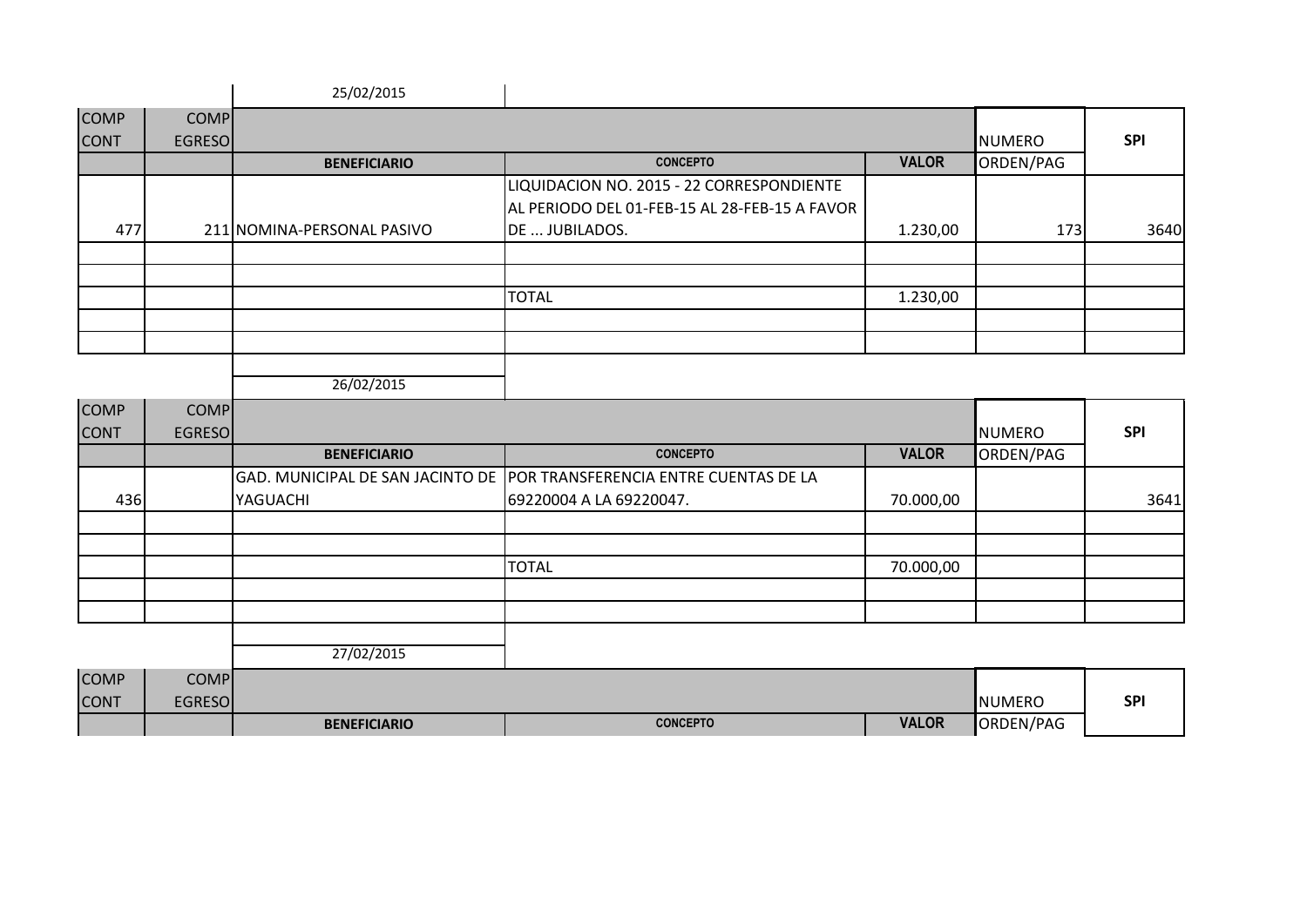| 416 | 192 OTECEL-MOVISTAR | A FAVOR DE OTECEL (MOVISTAR), FACT. # 001-327-<br>013512065 POR CONSUMO TELEFÓNICO DEL<br>CELULAR DEL SEÑOR ALCALDE, CORRESPONDIENTE<br>AL PERIODO DESDE EL 22 DE ENERO DEL 2015 AL<br>21 FEBRERO DEL 2015. | 313,59 | <b>138</b> | 3642 |
|-----|---------------------|-------------------------------------------------------------------------------------------------------------------------------------------------------------------------------------------------------------|--------|------------|------|
|     |                     |                                                                                                                                                                                                             |        |            |      |
|     |                     |                                                                                                                                                                                                             |        |            |      |
|     |                     | <b>TOTAL</b>                                                                                                                                                                                                | 313,59 |            |      |
|     |                     |                                                                                                                                                                                                             |        |            |      |
|     |                     |                                                                                                                                                                                                             |        |            |      |

| <b>COMP</b> | <b>COMP</b>    |                        |                                                                                                                                                                                                                                                                                                                                                           |              |               |            |
|-------------|----------------|------------------------|-----------------------------------------------------------------------------------------------------------------------------------------------------------------------------------------------------------------------------------------------------------------------------------------------------------------------------------------------------------|--------------|---------------|------------|
| <b>CONT</b> | <b>EGRESOI</b> |                        |                                                                                                                                                                                                                                                                                                                                                           |              | <b>NUMERO</b> | <b>SPI</b> |
|             |                | <b>BENEFICIARIO</b>    | <b>CONCEPTO</b>                                                                                                                                                                                                                                                                                                                                           | <b>VALOR</b> | ORDEN/PAG     |            |
| 429         |                | 196 VIADOTOF S.A       | A FAVOR DE VIADOTTOF S.A., ABONO DE \$10000<br>DE LA FACT. #5006 POR LA ADQUISICION DE 118<br>KITS DE UNIFORMES PARA EL SINDICATO DE<br>OBREROS DEL GAD. MUNICIPAL DE SAN JACINTO<br>DE YAGUACHI, SEGUN CONTRATO DE SUBASTA<br>INVERSA SIE-GADMSJY-16-2014.                                                                                               | 10.000,00    | 2084          | 3643       |
|             |                |                        |                                                                                                                                                                                                                                                                                                                                                           |              |               |            |
|             |                | VILLAO MANRIQUE CARLOS | A FAVOR DEL SR. VILLAO MANRIQUE CARLOS,<br>FACT. #127 PAGO CORRESPONDIENTE DE LA<br>PLANILLA UNICA POR CONSTRUCCIÓN DE TAPAS<br>DOMICILIARIAS DE AA.SS EN VARIOS SECTORES DE<br>LA CABECERA CANTONAL CALLE BOLÍVAR ENTRE<br>SUCRE Y CALDERÓN, GARAICOA ENTRE SUCRE Y 21<br>DE JULIO, TEODORO WOLF ENTRE SUCRE Y<br>CALDERÓN DEL CANTÓN YAGUACHI, EL VALOR |              |               |            |
| 402         |                | 188 GUILLERMO          | <b>INCLUYE IVA.</b>                                                                                                                                                                                                                                                                                                                                       | 4.575,41     | 102           | 3643       |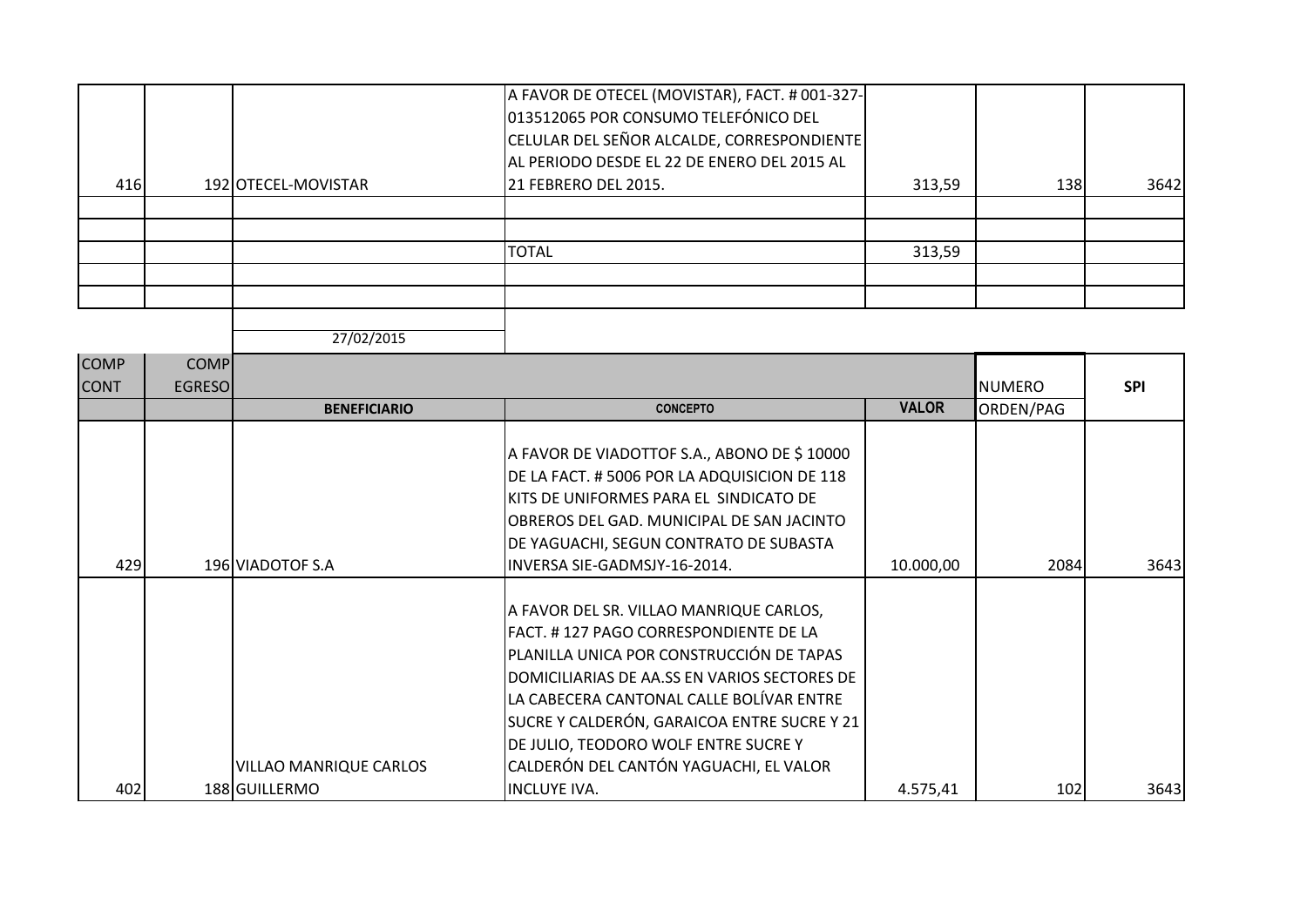| 263 | <b>VILLAPRADO BASURTO JONNY</b><br>140 FELIBERTO | A FAVOR DEL SR. VILLAPRADO BASURTO JONNY,<br> FACT. # 531 PAGO CORRESPONDIENTE DE LA<br>PLANILLA UNICA POR CONSTRUCCIÓN Y<br>PERFORACIÓN DE UN POZO PROFUNDO Y<br>CAPTACIÓN DE AGUAS SUBTERRÁNEAS DE<br>CARACTERÍSTICAS 6" DE DIÁMETRO, 60 MTS DE<br>PROFUNDIDAD CON TUBERÍA PVC EN LA CANCHA<br>DEL COLEGIO 21 DE JULIO DEL CANTÓN SAN<br>JACINTO DE YAGUACHI, CONTRATO DE INFIMA<br>CUANTIA. | 4.989,30  | 16 | 3643 |
|-----|--------------------------------------------------|------------------------------------------------------------------------------------------------------------------------------------------------------------------------------------------------------------------------------------------------------------------------------------------------------------------------------------------------------------------------------------------------|-----------|----|------|
|     |                                                  |                                                                                                                                                                                                                                                                                                                                                                                                |           |    |      |
|     |                                                  |                                                                                                                                                                                                                                                                                                                                                                                                |           |    |      |
|     |                                                  | <b>TOTAL</b>                                                                                                                                                                                                                                                                                                                                                                                   | 19.564,71 |    |      |
|     |                                                  |                                                                                                                                                                                                                                                                                                                                                                                                |           |    |      |
|     |                                                  |                                                                                                                                                                                                                                                                                                                                                                                                |           |    |      |
|     |                                                  |                                                                                                                                                                                                                                                                                                                                                                                                |           |    |      |
|     |                                                  |                                                                                                                                                                                                                                                                                                                                                                                                |           |    |      |

| <b>COMP</b> | <b>COMP</b>   |                     |                                                                                                                                                                                                                                                                |              |               |            |
|-------------|---------------|---------------------|----------------------------------------------------------------------------------------------------------------------------------------------------------------------------------------------------------------------------------------------------------------|--------------|---------------|------------|
| <b>CONT</b> | <b>EGRESO</b> | 04/02/2015          |                                                                                                                                                                                                                                                                |              | <b>NUMERO</b> | <b>SPI</b> |
|             |               | <b>BENEFICIARIO</b> | <b>CONCEPTO</b>                                                                                                                                                                                                                                                | <b>VALOR</b> | ORDEN/PAG     |            |
|             |               |                     | A FAVOR DE VERAPRAD S.A., FACT. # 1641 ABONO<br>DE \$16900 EN EL PAGO RESPECTIVO DE LA<br>PLANILLA #19 DE AVANCE DE OBRA POR<br>CONSTRUCCIÓN DEL NUEVO SISTEMA DE AGUA<br>POTABLE PARA LA CIUDAD DE SAN JACINTO DE<br>YAGUACHI, CONTRATO LICO-GADMSJY-01-2012, |              |               |            |
| 195         |               | 122 VERAPRAD S.A.   | EL VALOR DE ESTA ORDEN INCLUYE IVA.                                                                                                                                                                                                                            | 16.900,00    |               | 3599       |
|             |               |                     |                                                                                                                                                                                                                                                                |              |               |            |
|             |               |                     |                                                                                                                                                                                                                                                                |              |               |            |
|             |               |                     | <b>TOTAL</b>                                                                                                                                                                                                                                                   | 16.900,00    |               |            |
|             |               |                     |                                                                                                                                                                                                                                                                |              |               |            |
|             |               |                     |                                                                                                                                                                                                                                                                |              |               |            |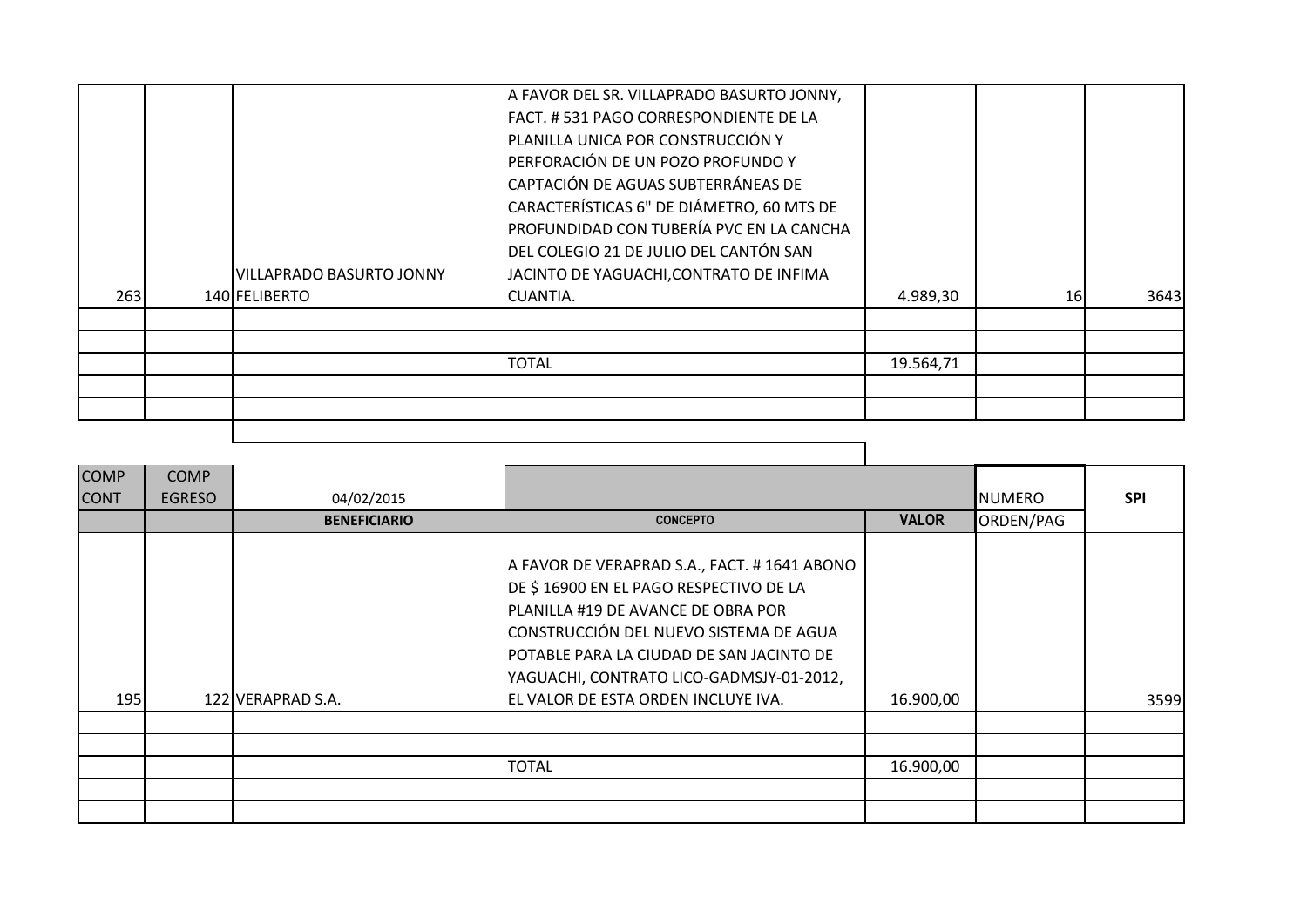| <b>COMP</b> | <b>COMP</b>   |                     |                                                                                                                                                                                                                                                                                                       |              |               |            |
|-------------|---------------|---------------------|-------------------------------------------------------------------------------------------------------------------------------------------------------------------------------------------------------------------------------------------------------------------------------------------------------|--------------|---------------|------------|
| <b>CONT</b> | <b>EGRESO</b> | 05/02/2015          |                                                                                                                                                                                                                                                                                                       |              | <b>NUMERO</b> | <b>SPI</b> |
|             |               | <b>BENEFICIARIO</b> | <b>CONCEPTO</b>                                                                                                                                                                                                                                                                                       | <b>VALOR</b> | ORDEN/PAG     |            |
| 192         |               | 121 VERAPRAD S.A    | A FAVOR DE VERAPRAD S.A., FACT. # 1641 ABONO<br>DE \$31900 EN EL PAGO RESPECTIVO DE LA<br>PLANILLA #19 DE AVANCE DE OBRA POR<br>CONSTRUCCIÓN DEL NUEVO SISTEMA DE AGUA<br>POTABLE PARA LA CIUDAD DE SAN JACINTO DE<br>YAGUACHI, CONTRATO LICO-GADMSJY-01-2012,<br>EL VALOR DE ESTA ORDEN INCLUYE IVA. | 31.900,00    | 78            | 3598       |
|             |               |                     |                                                                                                                                                                                                                                                                                                       |              |               |            |
|             |               |                     | <b>TOTAL</b>                                                                                                                                                                                                                                                                                          | 31.900,00    |               |            |
|             |               |                     |                                                                                                                                                                                                                                                                                                       |              |               |            |

| <b>COMP</b><br><b>CONT</b> | <b>COMP</b><br><b>EGRESO</b> | 19/02/2015          |                                            |              | NUMERO    | <b>SPI</b> |
|----------------------------|------------------------------|---------------------|--------------------------------------------|--------------|-----------|------------|
|                            |                              | <b>BENEFICIARIO</b> | <b>CONCEPTO</b>                            | <b>VALOR</b> | ORDEN/PAG |            |
|                            |                              |                     | A FAVOR DE VERAPRAD S.A., CANCELACION DE   |              |           |            |
|                            |                              |                     | SALDO DE LA FACT. # 1641 EN EL PAGO        |              |           |            |
|                            |                              |                     | RESPECTIVO DE LA PLANILLA #19 DE AVANCE DE |              |           |            |
|                            |                              |                     | OBRA POR CONSTRUCCIÓN DEL NUEVO SISTEMA    |              |           |            |
|                            |                              |                     | IDE AGUA POTABLE PARA LA CIUDAD DE SAN     |              |           |            |
|                            |                              |                     | JACINTO DE YAGUACHI, CONTRATO LICO-        |              |           |            |
|                            |                              |                     | GADMSJY-01-2012, EL VALOR DE ESTA ORDEN    |              |           |            |
| 369                        |                              | 176 VERAPRAD S.A    | <b>IINCLUYE IVA.</b>                       | 49.950,43    |           | 3624       |
|                            |                              |                     |                                            |              |           |            |
|                            |                              |                     |                                            |              |           |            |
|                            |                              |                     | <b>TOTAL</b>                               | 49.950,43    |           |            |